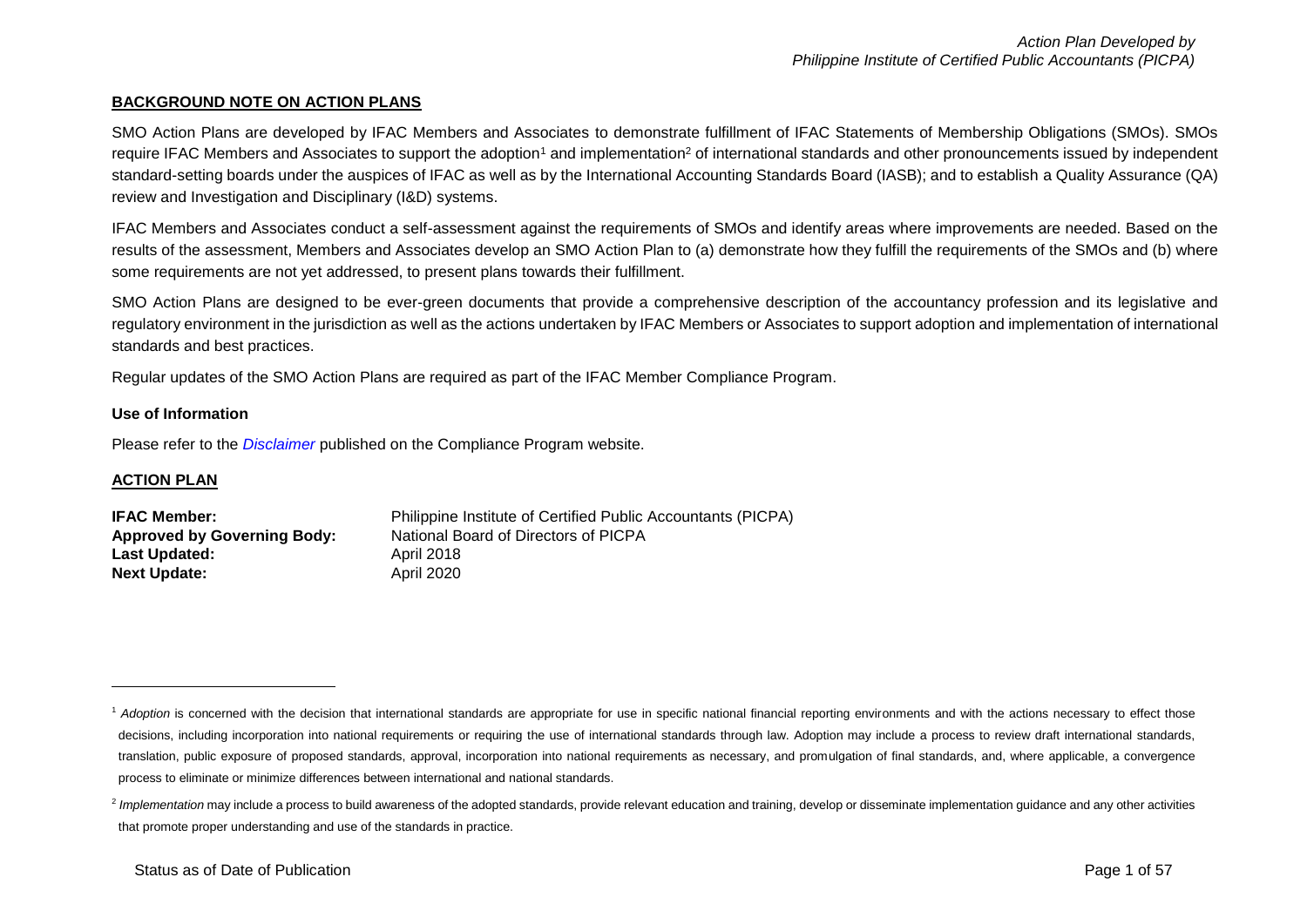# **GLOSSARY**

| <b>AASC</b>   | Auditing and Assurance Standards Council                                    |
|---------------|-----------------------------------------------------------------------------|
| <b>ASC</b>    | <b>Accounting Standards Council</b>                                         |
| <b>ACPACI</b> | Association of CPAs in Commerce and Industry                                |
| <b>ACPAE</b>  | Association of CPAs in Education                                            |
| <b>ACPAPP</b> | Association of CPAs in Public Practice                                      |
| <b>AFRS</b>   | <b>Annual Financial Reporting System</b>                                    |
| <b>AFS</b>    | <b>Audited Financial Statements</b>                                         |
| <b>BFARS</b>  | <b>Budget and Financial Accountability Reporting System</b>                 |
| <b>BIR</b>    | Bureau of Internal Revenue                                                  |
| <b>BOA</b>    | Board of Accountancy                                                        |
| <b>BSA</b>    | Bachelor of Science in Accountancy                                          |
| <b>BSP</b>    | Bangko Sentral ng Pilipinas                                                 |
| <b>CA</b>     | Commonwealth Act                                                            |
| <b>CHED</b>   | Commission on Higher Education                                              |
| <b>COA</b>    | Commission on Audit                                                         |
| <b>CPA</b>    | <b>Certified Public Accountant</b>                                          |
| <b>CPD</b>    | <b>Continuing Professional Development</b>                                  |
| <b>EIPD</b>   | Enforcement & Investor Protection Department                                |
| eNGAS         | <b>Electronic New Government Accounting System</b>                          |
| <b>FRSC</b>   | <b>Financial Reporting Standards Council</b>                                |
| <b>FSF</b>    | <b>Financial Sector Forum</b>                                               |
| <b>GAAP</b>   | <b>Generally Accepted Accounting Principles</b>                             |
| <b>GAAS</b>   | <b>Generally Accepted Auditing Standards</b>                                |
| <b>GAM</b>    | <b>Government Accounting Manual</b>                                         |
| GC            | <b>Government Corporations</b>                                              |
| <b>GIFMIS</b> | Government Integrated Financial Management Information System               |
| <b>HIPSAP</b> | Handbook on International Public Sector Accounting Standards Pronouncements |
| 1&D           | <b>Investigation and Discipline</b>                                         |
| <b>IAESB</b>  | International Accounting Education Standards Board                          |
| <b>IASB</b>   | <b>International Accounting Standards Board</b>                             |
| IC            | Insurance Commission                                                        |
| <b>IES</b>    | <b>International Education Standards</b>                                    |
| <b>IESBA</b>  | International Ethics Standards Board for Accountants                        |
| <b>IFAC</b>   | International Federation of Accountants                                     |
| <b>IFRS</b>   | <b>International Financial Reporting Standards</b>                          |
| <b>IPSAS</b>  | <b>International Public Sector Accounting Standards</b>                     |
| <b>IPSASB</b> | International Public Sector Accounting Standards Board                      |
| <b>IRR</b>    | <b>Implementing Rules and Regulations</b>                                   |
| <b>ISQC</b>   | International Standard on Quality Control                                   |
| LGU           | <b>Local Government Units</b>                                               |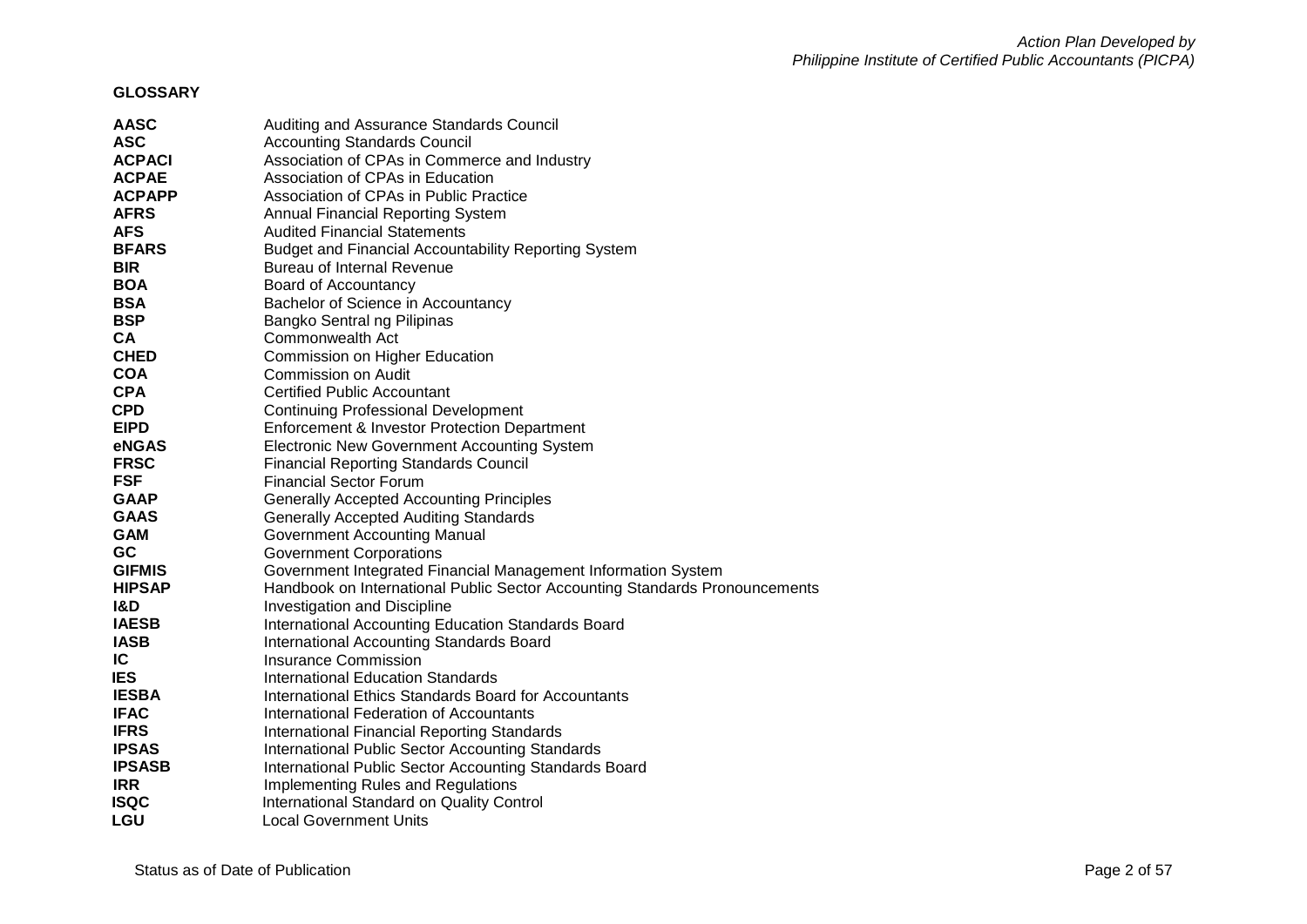| <b>National Government Agencies</b>                                   |
|-----------------------------------------------------------------------|
| New Government Accounting System                                      |
| Non-Compliance with Laws and Regulations                              |
| Office of the General Accountant                                      |
| <b>Philippine Accounting Education Framework</b>                      |
| Philippine Deposit Insurance Corporation                              |
| <b>Philippine Financial Reporting Standards</b>                       |
| <b>Philippine Government Accounting Standards</b>                     |
| Performance Governance System<br>Philippine Interpretations Committee |
| Philippine Institute of Certified Public Accountants                  |
| <b>Philippine Public Sector Accounting Standards</b>                  |
| <b>Professional Regulation Commission</b>                             |
| Philippine Standards on Auditing                                      |
| Philippine Standard on Assurance Engagements                          |
|                                                                       |
| <b>Public Sector Accounting Standards Board</b>                       |
| Program Standards and Guidelines                                      |
| Philippine Standards on Quality Control                               |
| Philippines Standard on Review Engagements                            |
| Philippine Standards on Related Services                              |
| <b>Quality Assurance</b>                                              |
| <b>Quality Assurance Review</b>                                       |
| <b>Quality Assurance Review Office</b>                                |
| <b>Quality Assurance Review Program</b>                               |
| Republic Act                                                          |
| Securities and Exchange Commission                                    |
| Statements of Membership Obligations                                  |
| Securities and Exchange Commission Oversight Assurance Review         |
| Securities Regulation Code                                            |
| <b>Technical Working Group</b>                                        |
| Unified Accounts Code Structure                                       |
| <b>Voluntary Quality Assurance Review</b>                             |
|                                                                       |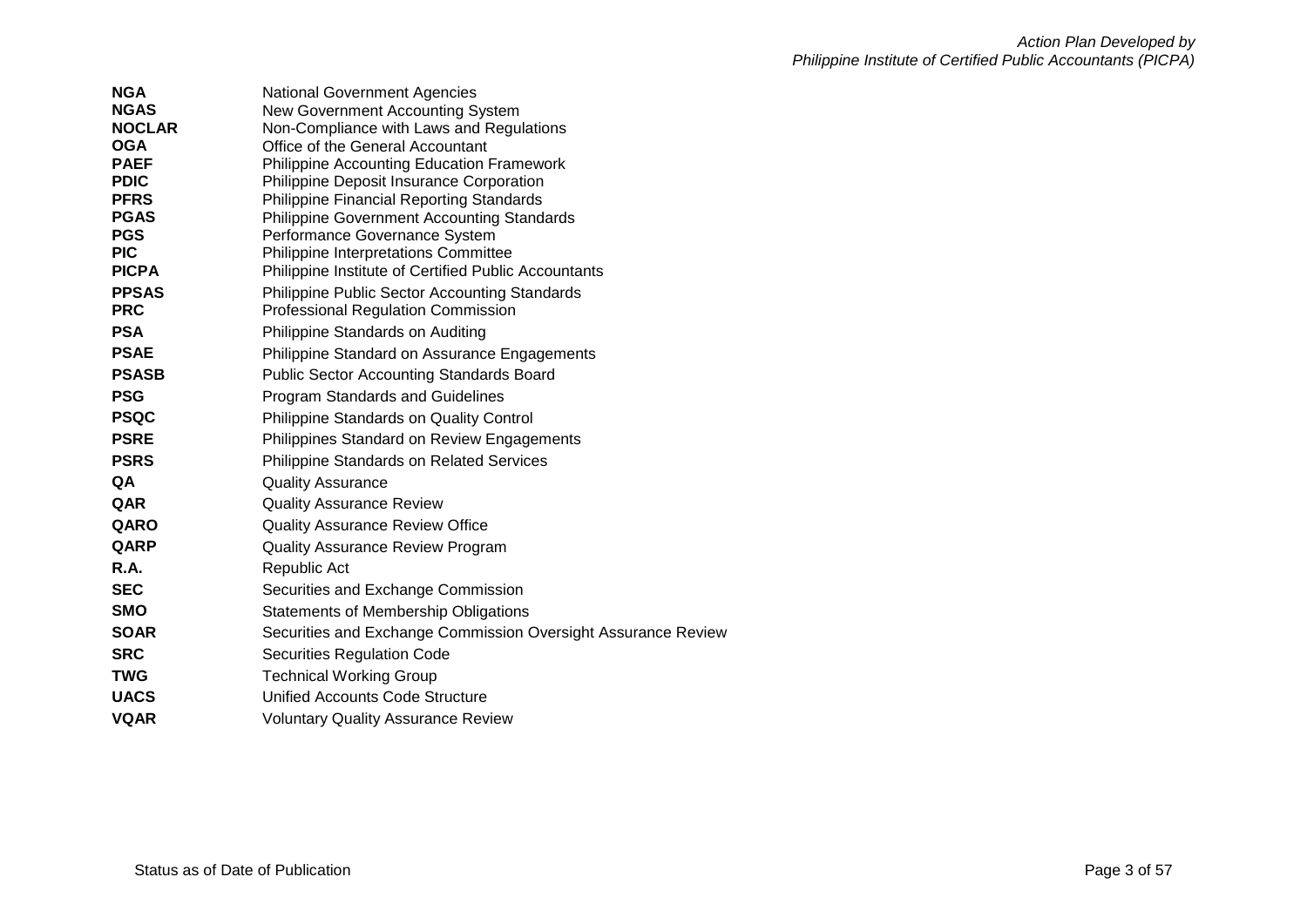Action Plan Subject: Statements of Membership Obligations (SMO) 1–Quality Assurance (QA)<br>**Action Plan Objective:** Continue to Support All QA Process Reviews Continue to Support All QA Process Reviews

**Background:**

As of January 2018, there are about 8,000 public practitioners, of which 95% belong to the small and medium practitioners and 5% belong to the larger firms.

### **SECURITIES AND EXCHANGE COMMISSION**

The Securities and Exchange Commission (SEC) or the Commission is the national government regulatory agency which is both the regulator of the capital market and corporate registrar. Created on October 26, 1936 by the Commonwealth Act (CA) 83, also known as The Securities Act, the Commission was tasked to regulate the sale and registration of securities, exchanges, brokers, dealers and salesmen. Subsequent laws were enacted to encourage investments and more active public participation in the affairs of private corporations and enterprises, and to broaden the Commission's mandates. Recently enacted laws gave greater focus on the Commission's role to develop and regulate the corporate and capital market toward good corporate governance, protection of investors, widest participation of ownership and democratization of wealth.

The SEC is the agency that both government and private agencies consult relative to issues on financial reporting.

The SEC, pursuant to its mandate provided for under the Securities Regulation Code (SRC), i.e. to protect investors and in accordance with its powers and authority under Sections 5 and 68 of said law as well as Rule 68 it issued (and now in adherence to the International Organization of Securities Commissions principles on securities regulation, among others, that external auditors be subjected to adequate level of oversight), is empowered to conduct audit quality assurance of its accredited external auditors. For this reason, the SEC will now conduct an onsite inspection of audit firms handling the audit of Philippine publicly listed companies through the implementation of its SEC Oversight Assurance Review (SOAR) Inspection Program.

### *Recent Significant Developments:*

The Commission issued on August 22, 2017, SEC Memorandum Circular No. 9 Series of 2017, Rules and Regulations on the Implementation of the SOAR Inspection Program. The SOAR Inspection Program is the initiative of the SEC to do on-site review of the quality control policies and procedures of accredited firms auditing companies with equity or debt securities listed in an Exchange and a review of portions of the audit work on selected audit engagements of these firms from time to time. The SOAR Inspection Program is intended to improve confidence in the audited financial statements (AFS) of listed companies by promoting high-quality and more transparent financial reporting to protect the interest of investors and other users of AFS. It is also designed to promote compliance with the requirements of the SEC and professional and ethical standards. The SOAR Inspection Program will be conducted by the SEC's Office of the General Accountant (OGA). The Department of Budget and Management has recently approved the requested twenty-two (22) plantilla positions needed to strengthen and improve the manpower of the OGA of the SEC for this new initiative.

However, even prior to the implementation of SOAR, the SEC already implemented a quality assurance or review procedure whereby the SEC reviews selected financial statements as part and parcel of a certified public accountant (CPA) accreditation process.

The SEC conducts the accreditation for CPAs in public practice handling audits of SEC regulated companies once every three (3) years thru desktop review of said companies' AFS relative to compliance with accounting and auditing standards. The accreditation program requires applicants to possess adequate audit experience and to have attended training programs and taken up Continuing Professional Development (CPD) courses. The SEC also evaluates the AFS the external auditor examined and imposes penalties on the company-clients and on the external auditor-applicants for material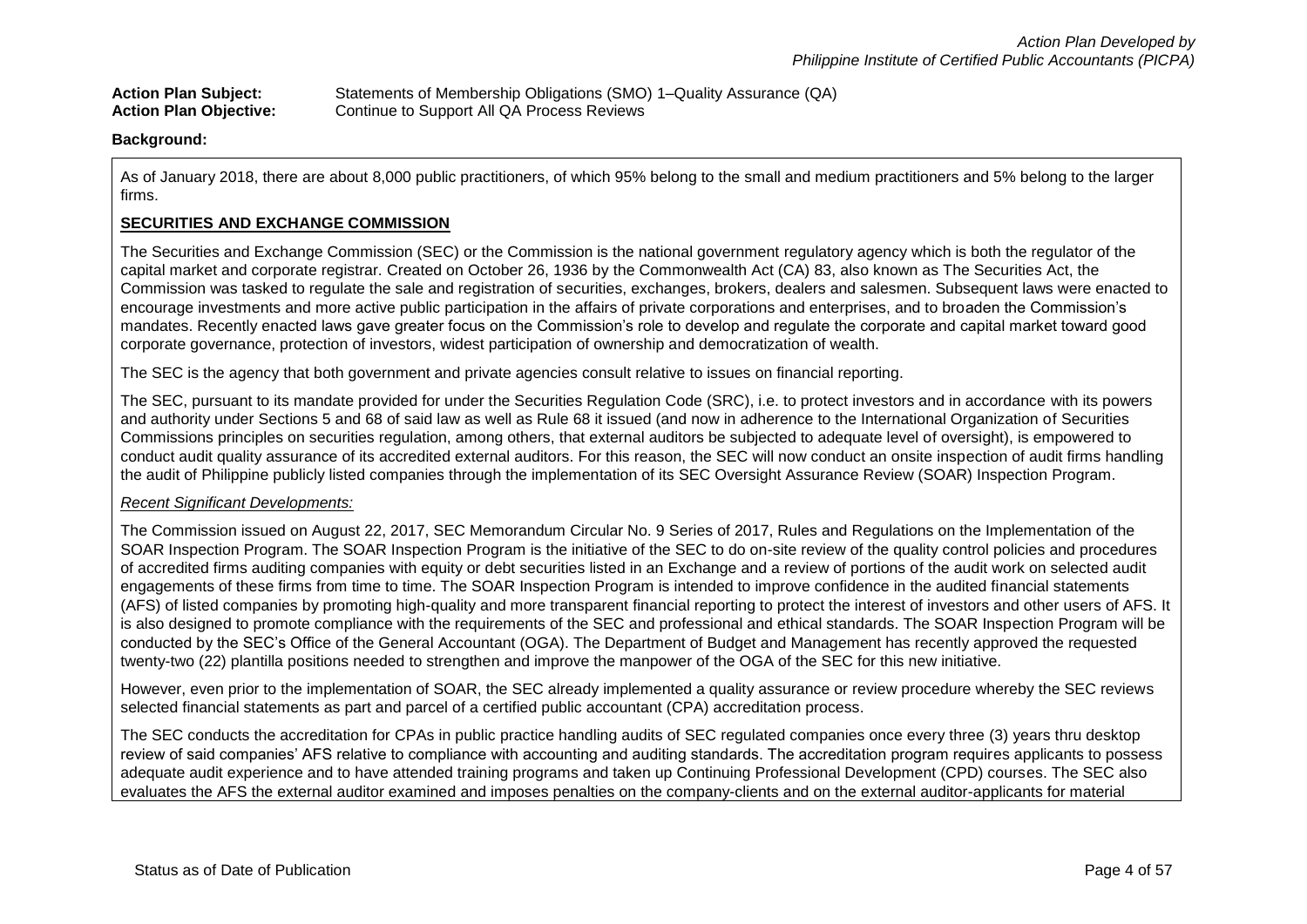deficiencies noted on the AFS. At times, it requires amendments of the AFS it examined when needed. The SEC's accreditation program is therefore an audit quality assurance mechanism short of actual onsite inspection of audit firms.

Relative to SEC's findings on the AFS of corporations which do not have secondary licensees with the SEC or the external auditor who does not have an SEC accreditation, the said findings are forwarded to the Board of Accountancy (BOA) for its appropriate action. We wish to highlight that the BOA issues license and grants the basic accreditation of CPAs, thus, it has the authority to suspend and revoke said licenses.

Financial regulators in the Philippines, through a Memorandum of Agreement (MOA), established the Financial Sector Forum (FSF). It is essentially a voluntary cooperative endeavor of the Bangko Sentral ng Pilipinas (BSP), SEC, Insurance Commission (IC) and Philippine Deposit Insurance Corporation (PDIC) to provide an institutionalized framework for coordinating the supervision and regulation of the financial system while preserving each agency's mandate. It is also a venue for the agencies to update each other on the latest developments in their respective areas and any concerns that may have systemic repercussions.

To help address issues pertaining to the accreditation and quality control of practicing CPAs, the FSF created a Technical Working Group (TWG) under it called the Council for Accreditation and Quality Control of Practicing CPAs (the "Council"). The Council provides advisory assistance on the areas of accreditation/selection of external auditors and adherence to quality control standards in the conduct of audit. In 2015, the FSF already approved the Council's Terms of Reference and the same were already signed by the Council Members which are composed of the SEC, BSP, IC and BOA. The Council is now working on the harmonization and streamlining of the requirements for accreditation of external auditors by the SEC, IC and BSP. The OGA, together with BSP and IC, are now streamlining the procedures for processing of accreditation applications – to include a one-stop shop processing and possible extension of the accreditation period to five (5) years.

During the last two meetings of the FSF, it already agreed that SEC be the designated one-stop-shop agency to accept, process and approve the applications for multiple accreditations pertaining to the SEC, BSP and IC.

The Department of Budget and Management has recently approved the requested twenty-two (22) plantilla positions needed to strengthen and improve the manpower of the OGA of the SEC for this new initiative.

# **BOARD OF ACCOUNTANCY**

The BOA, pursuant to Republic Act (R.A.) No. 9298, "The Philippine Accountancy Act of 2004," has the power to conduct an oversight into the quality of audits of financial statements though a review of the quality control measures instituted by auditors in order to ensure compliance with the accounting and auditing standards and practices.

Pursuant to the Quality Assurance Review (QAR) implementation plan, BOA Resolution No. 23, Series of 2010, "Revision of the Rules and Regulations for the Conduct by the Professional Regulatory Board of Accountancy of Oversight into the Quality of Audits of Financial Statements," established the Quality Assurance Review Program (QARP) in February 2010 providing for the adoption of the QARP.

BOA Resolution No. 244 Series of 2015, "Adoption of the Revised Rules and Regulations for the Conduct by the Professional Regulatory Board of Accountancy of Oversight into the Quality of Audits of Financial Statements and Operations of CPA Practitioners," was released in December of 2015 providing for the revised rules on the QAR Program (QARP) and replaces BOA Resolution No. 23-2010.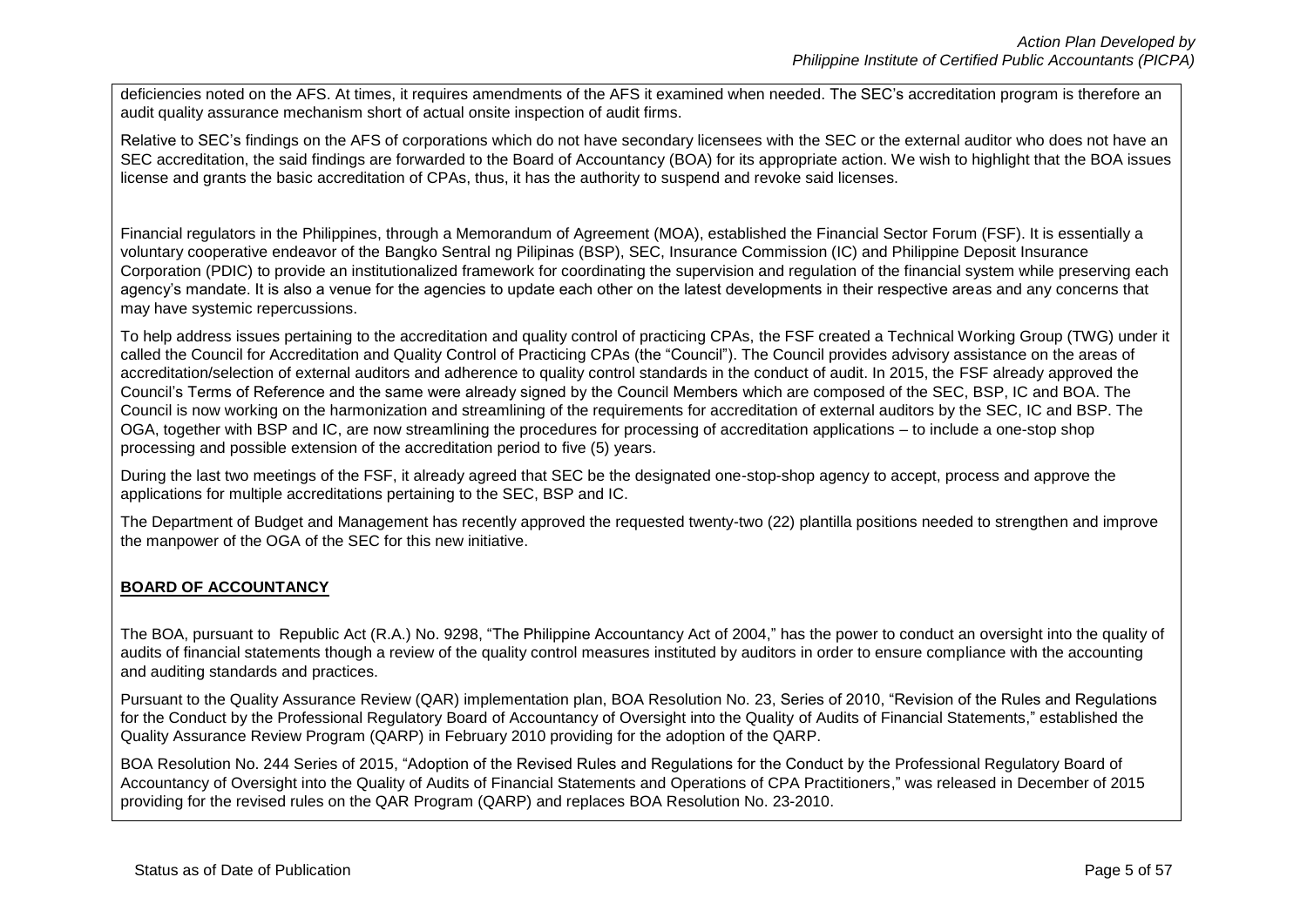### *Recent Developments*

The existence of a QARP is an essential facet in any accountancy and auditing environment. It is a global best practice that the auditors doing the attestation of the financial reports of business enterprises are subject to quality review or inspection of their work by an independent body. Several major organizations had cited the Philippines for its failure to institute the QAR as mandated by the law. These institutions include the World Bank (WB), the International Federation of Accountants (IFAC) and a European Union study commissioned by the Professional Regulation Commission (PRC).

The BOA has been planning on the detailed implementation requirements to jump start the QARP under a "soft" and "transitory" approach. This approach includes the outsourcing of the inspection by the Quality Assurance Review Office (QARO) to accredited CPAs. The focus of the inspection is to ensure that the practitioners or auditors prepare or maintain adequate working papers in the conduct of their audit.

The QARP will be implemented by the QARO as prescribed in the Implementing Rules and Regulations (IRR) of BOA Resolution 244-2015. There shall be an Executive Committee composed of the incumbent Chairman and Vice Chairman of the BOA and a member to be selected by the Chairman from any of the incumbent members of the BOA. The Executive Committee has the full power and authority to set policies and to supervise the operation of QARO. The QARO's personnel shall be composed of the Chief Inspector, the Chief of Administration, and such other employees that may be necessary to carry out effectively the functions of the QARO.

Per the strategy of the BOA, it is sufficient that once the key officers, namely the Chief Inspector and the Chief of Administration, are hired, the QARO can begin functioning. Thereafter, the Executive Committee and two officers can proceed to formulate and complete the bare essentials for the QARP. These will include, among others, (1) formulating the governance and operational policies and procedures, to include the QAR Inspection Program, the Training of Inspectors Program, the Audit methodology and documentation requirements; and (2) updating of information of CPAs in Public Practice.

The QARO can thereafter gradually conduct QAR inspections on a risk based approach using the methodology prescribed in 2009/2010 QAR Manuals and Philippine Institute of Certified Public Accountants (PICPA) Voluntary QAR (VQAR) methodology. For this purpose, the QARO shall enter into contracts of service with Quality Assurance Reviewers who will be hired and trained on a need basis.

Once these measures are put in place, the QAR will then be ready to shift from the "soft" and "transitory" approach to a "firm" and "institutionalized" phase of QAR execution. This "soft" and "transitory" approach in the QAR implementation may take several years. But the accountancy profession, in particular, and the business community, in general, has something to look forward so that the long envisioned QAR may soon be a fixture in our country.

### **PHILIPPINE INSTITUTE OF CERTIFIED PUBLIC ACCOUNTANTS**

For PICPA to show its support to the quality review programs and prepare its members for regulatory quality assurance inspection, PICPA launched the VQAR Program through the VQAR Committee which was created by the PICPA National Board. Since VQAR was launched, the Committee was only able to review four (4) engagements as apparently there were only a few practitioners who wished to volunteer for inspection.

### **OTHER REGULATORS REQUIRING ACCREDITATION**

Other regulators that also require accreditation of CPAs are the BSP, IC and Cooperative Development Authority (CDA). However, CPA applicants seeking accreditation with these regulators must be primarily accredited with the BOA. Accreditation is valid for three (3) years.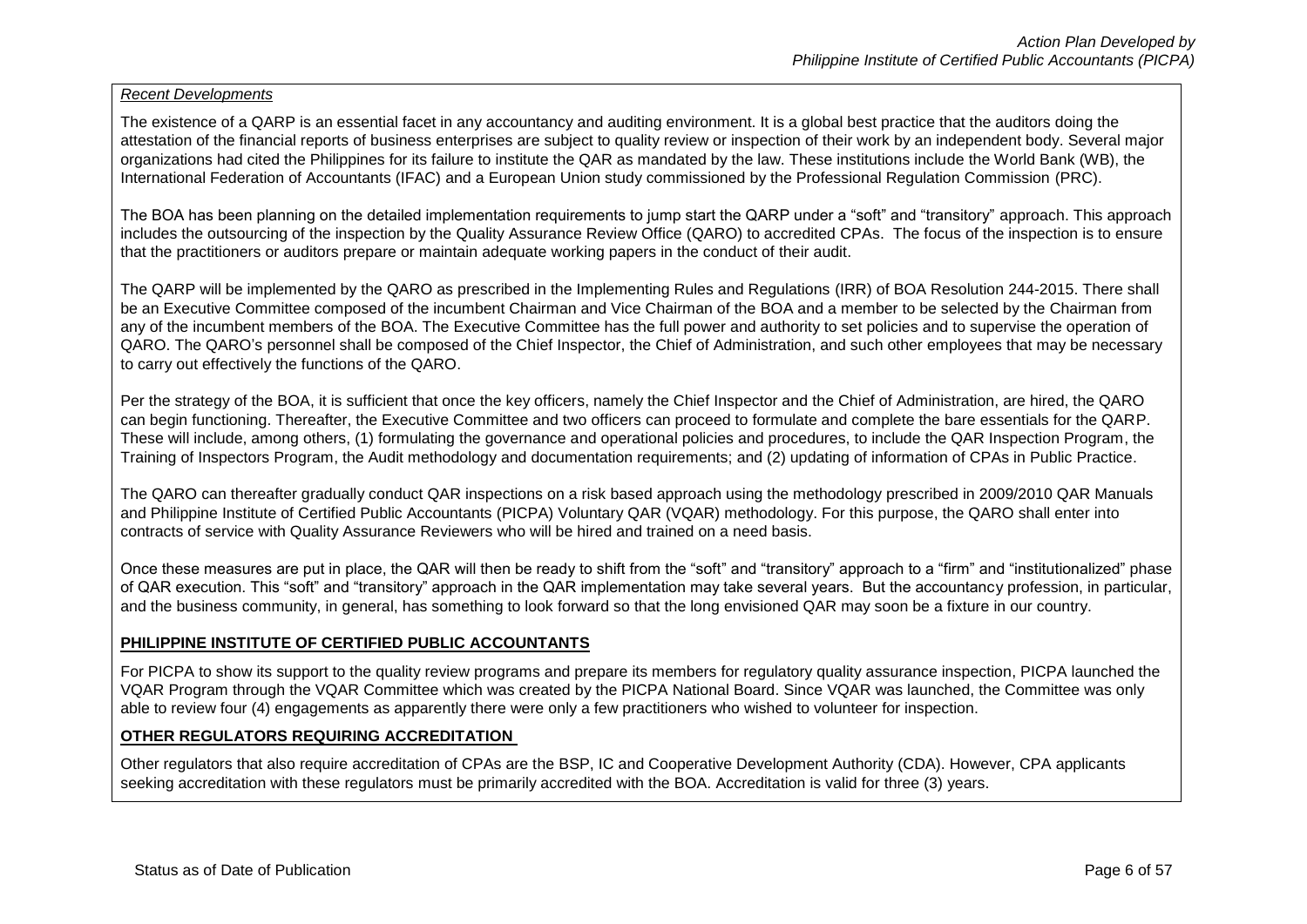As mentioned above, the Council is now working on the harmonization and streamlining of the requirements for accreditation of external auditors by the SEC, IC and BSP and the extension of the validity of the accreditation to five (5) years.

### **ACCOUNTING FIRMS QUALITY REVIEW PROCESS**

Large to medium accounting firms also undergo annual internal audit quality reviews which include not just review of engagements but also review of firms policies and procedures. Generally, these reviews follow the requirements of the Philippine Standards on Quality Control (PSQC) 1 which are similar with the International Standard on Quality Control (ISQC) 1.

In addition, the larger auditing firms that provides audit services to US Securities and Exchange Commission Foreign Private Issuer (US SEC FPI), or significant affiliates of a US SEC registrant, are also subject to examination by the Public Company Accounting Oversight Board (PCAOB) under the PCAOB auditing standards. The first PCAOB audit in the Philippines was in 2010.

| #  | <b>Start Date</b> | <b>Actions</b>                                                                                                                                                                                                                                                                                                                                                                                                     | <b>Completion Date</b>    | <b>Responsibility</b>                  | <b>Resource</b>                                    |
|----|-------------------|--------------------------------------------------------------------------------------------------------------------------------------------------------------------------------------------------------------------------------------------------------------------------------------------------------------------------------------------------------------------------------------------------------------------|---------------------------|----------------------------------------|----------------------------------------------------|
|    |                   | Implementation Plans/Maintaining Ongoing Processes to Meet Requirements of SMO 1                                                                                                                                                                                                                                                                                                                                   |                           |                                        |                                                    |
| 1. | Prior years       | Supports BOA and SEC's accreditation process by:<br>Dissemination of information of BOA and SEC's rules<br>$1 \quad$<br>with respect to accreditation by posting memorandum on<br>websites and inviting BOA and SEC representatives to<br>provide updates during seminars;<br>Trainings and seminars include topics such as "Common<br>2.                                                                          | Continuing                | of CPAs in Public<br>Practice (ACPAPP) | PICPA/ Association   PICPA, ACPAPP, BOA<br>and SEC |
|    |                   | Errors on Financial Statements" which basically is a<br>compilation of the comments raised by SEC as a result<br>of the review of the financial statements. In this way,<br>CPAs become more aware of the comments and SEC's<br>views with respect to disclosures that needs to be in the<br>financial statements; provides further guidance to CPAs<br>on FS preparation.                                         |                           |                                        |                                                    |
|    | <b>June 2017</b>  | PICPA supports the Implementation of SOAR Inspection<br>Program through the following:                                                                                                                                                                                                                                                                                                                             | Started and<br>Continuing | <b>PICPA</b>                           | PICPA and SEC                                      |
| 2. |                   | 1. Provide awareness to all CPAs of the upcoming<br>SOAR program by including this topic in the technical<br>sessions during PICPA regional conferences, PICPA<br>annual national conventions, PICPA initiated sectoral<br>forums and regulators forum. During these activities,<br>SEC has the opportunity to explain the SOAR<br>program as well as provide opportunity to CPAs to<br>ask questions on the SOAR. |                           |                                        |                                                    |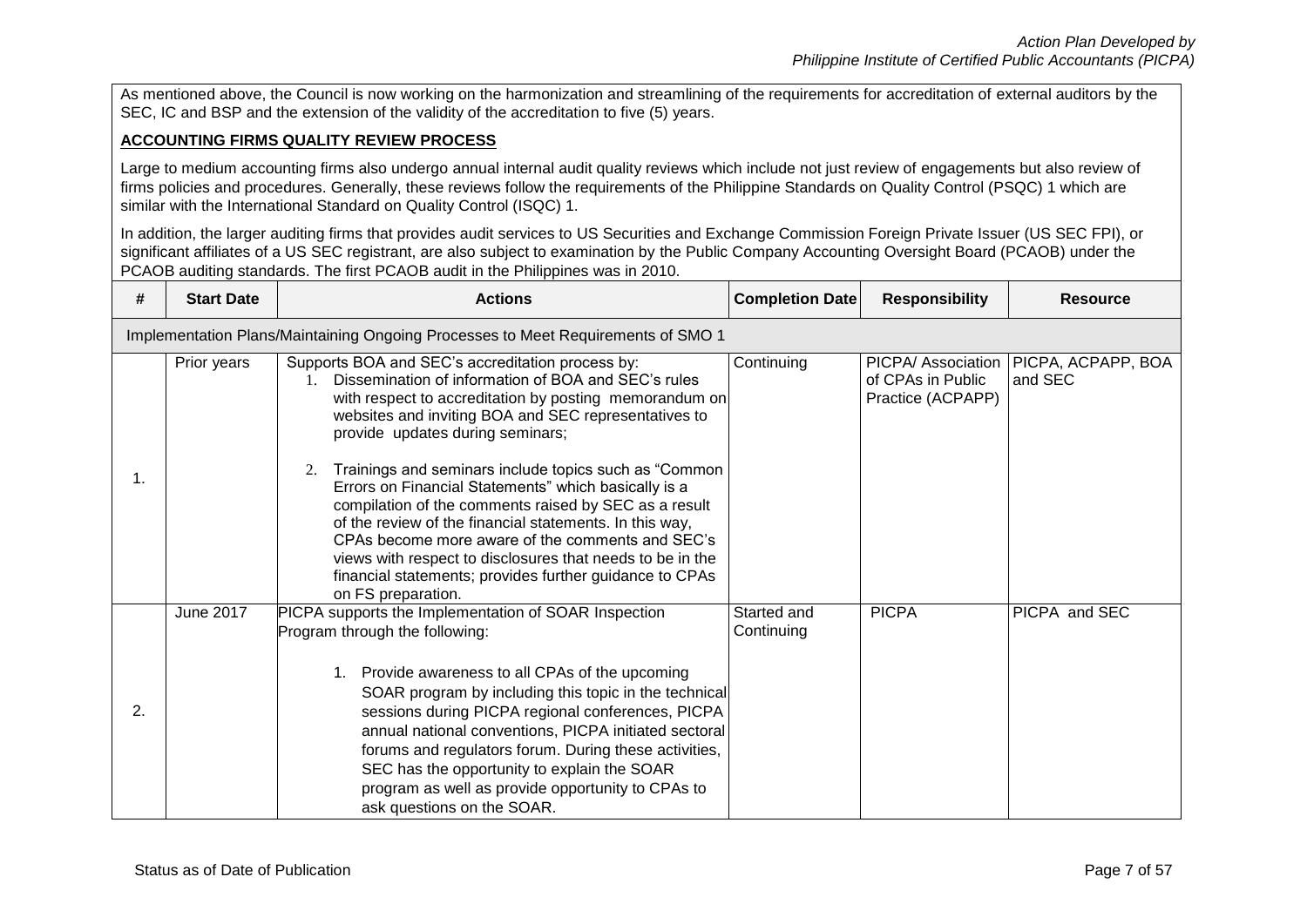|    |                  | 2. Post on PICPA websites SEC and BOA<br>memorandum circulars on SOAR and QAR to<br>increase awareness<br>3. Makes representation to the SEC and BOA for and in<br>behalf of PICPA members to thresh out issues<br>relating to quality reviews e.g. potential duplication of<br>SOAR and QAR                                                                                                                                                                                                                                                                                                                                                                                                                                                                                                                                                                                                                                                                                                                                                                                                     |                           |                                                  |                  |
|----|------------------|--------------------------------------------------------------------------------------------------------------------------------------------------------------------------------------------------------------------------------------------------------------------------------------------------------------------------------------------------------------------------------------------------------------------------------------------------------------------------------------------------------------------------------------------------------------------------------------------------------------------------------------------------------------------------------------------------------------------------------------------------------------------------------------------------------------------------------------------------------------------------------------------------------------------------------------------------------------------------------------------------------------------------------------------------------------------------------------------------|---------------------------|--------------------------------------------------|------------------|
| 3. | <b>July 2017</b> | PICPA supports the implementation of QAR by the BOA through<br>the following:<br>1. Helps CPA members particularly the individual<br>practitioners to be prepared for QAR through the<br>implementation of the VQAR. PICPA continues to<br>improve the VQAR process to further encourage CPA<br>members to participate<br>Provide awareness to all CPAs of the status of BOA's<br>2.<br>QARP by including this topic in the technical sessions<br>during PICPA's regional conferences, PICPA'S Annual<br>National Conventions and PICPA initiated sectoral<br>forums and regulators forum. During these activities,<br>BOA has the opportunity to explain its plans and timeline<br>for the QAR as well as provide opportunity for CPAs to<br>ask questions on the QAR;<br>3. Helps members thresh out QAR related issues such as<br>the coverage of QAR and the possible duplication with<br>SOAR, QAR fees etc. by making representations to BOA<br>or by organizing dialogues with BOA.<br>Post on PICPA websites all BOA memorandum circulars<br>4.<br>which includes QAR related circulars. | Started and<br>continuing | <b>PICPA</b>                                     | PICPA and BOA    |
| 4. | <b>July 2017</b> | Reconstitute the VQAR Committee with a new Committee Chair Done<br>to review and enhance the existing templates to provide a more<br>effective framework and methodology for the VQAR<br>implementation.<br>Enhanced VQAR templates and materials to practitioners<br>aligning the objectives and procedures with the objectives of<br>SMO 1 and harmonize them with the QARP of BOA.                                                                                                                                                                                                                                                                                                                                                                                                                                                                                                                                                                                                                                                                                                            | Done                      | <b>PICPA VQAR</b><br>Committee,<br><b>ACPAPP</b> | PICPA and ACPAPP |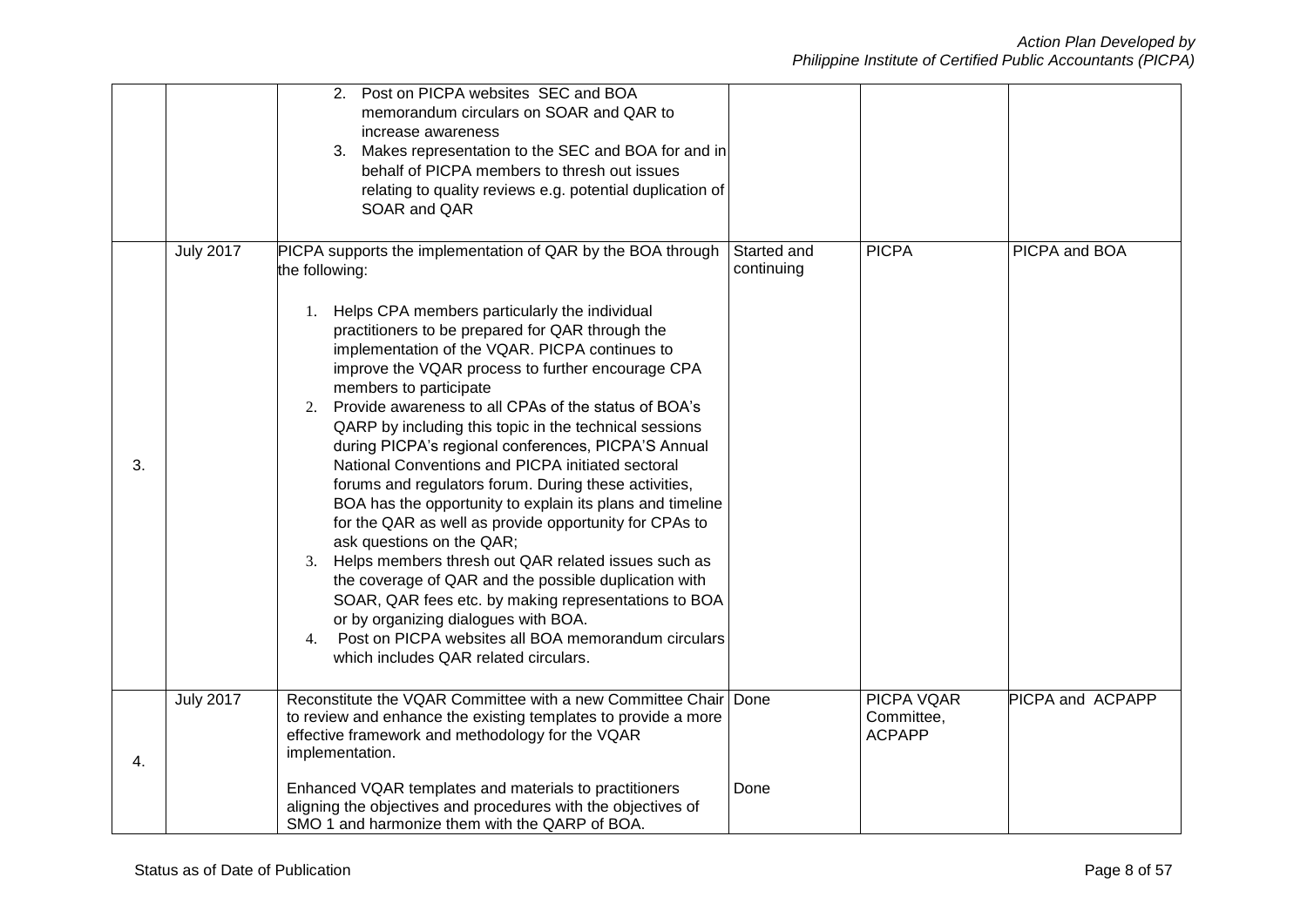|          |                  | Disseminated the enhanced QAR templates and materials to<br>practitioners through seminars and lectures and invite<br>practitioners to participate in the VQAR Program.                                                                                               | Done                                    |                |                |
|----------|------------------|-----------------------------------------------------------------------------------------------------------------------------------------------------------------------------------------------------------------------------------------------------------------------|-----------------------------------------|----------------|----------------|
|          |                  | Recruit those who have undergone VQAR in the past to join the<br>VQAR team as Trainer/Inspector/ Examiner.                                                                                                                                                            |                                         |                |                |
|          |                  | Collaborate and coordinate with ACPAPP for the effective<br>implementation of VQAR among their common members.                                                                                                                                                        |                                         |                |                |
|          | Jan 2018         | VQAR will continue to assist members to be prepared for QAR<br>inspections especially on the early years of QAR<br>implementation.                                                                                                                                    | Continuing                              |                |                |
|          |                  | Expand the implementation of the VQAR Program to include<br>more Small Individual Public Practitioners.                                                                                                                                                               |                                         |                |                |
|          |                  | Issue Certifications on the outcome of the VQAR. Certifications<br>shall be issued by the VQAR Committee to the individual<br>practitioner.                                                                                                                           |                                         |                |                |
|          | <b>July 2018</b> | Representation shall be made with the BOA to give credit points<br>to the certifications issued by the VQAR Committee for<br>accreditation purposes.                                                                                                                  |                                         |                |                |
|          |                  | Assess the VQAR Program on how effective it is as a support to<br>the BOA QAR.                                                                                                                                                                                        |                                         |                |                |
| 5.<br>6. | <b>Jan 2018</b>  | PICPA collaborates with the Council for Accreditation and<br>Quality Control of Practicing CPAs (AQCP) for the quarterly<br>regulators forum which will discuss among others, status of<br>implementation of the various quality reviews programs (SOAR<br>and QARP). | Quarterly                               | PICPA and AQCP | PICPA and AQCP |
| 7.       | 2018             | Develop a targeted program to strengthen the capacity of the<br>SMP sector to meet the accreditation and compliance<br>requirements of regulators and served as trusted advisors for<br>the MSME sector.                                                              | Medium term -<br>start FY 2018-<br>2019 | <b>PICPA</b>   | <b>PICPA</b>   |
|          |                  | Such program could include increasing availability of quality<br>CPD, tools and resources to SMPs in the regions outside of<br>Metro Manila.                                                                                                                          |                                         |                |                |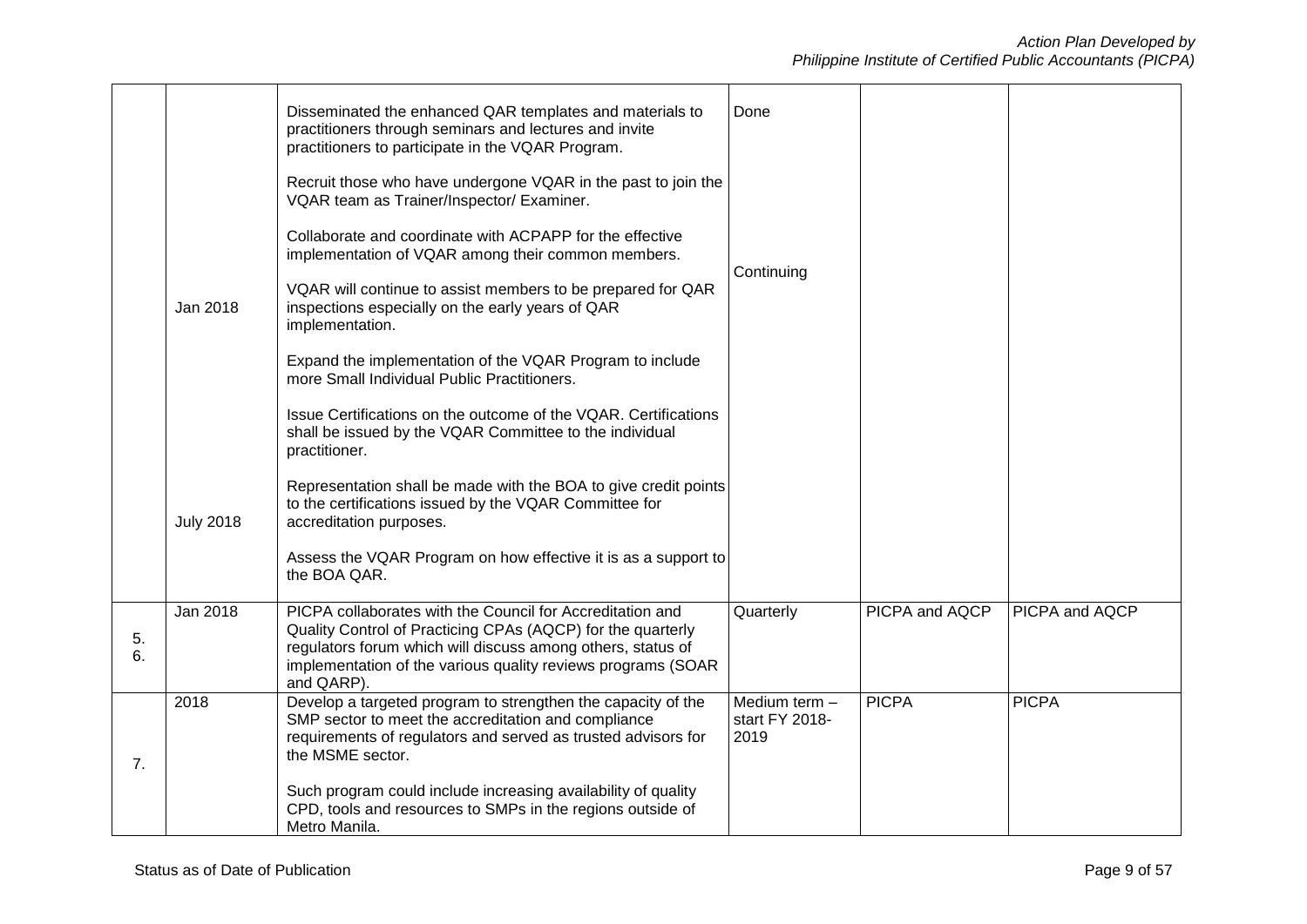|     |                              | Under this program will be the enhancement of the "PICPA CPE<br>on the Road". This is a program where PICPA develops training<br>modules and rolls it out to various chapters and regions, outside<br>of Metro Manila for free. Such training modules include topics<br>relating to the Philippine Financial Reporting Standards (PFRS)<br>and the Philippine Standards on Auditing (PSA) as well as topics<br>covering the other thematic areas.<br>PICPA to create a special committee to draw the program and<br>timeline<br>Further, PICPA to monitor the status of the adoption of the 3rd<br>framework that would cater to the needs of MSMEs and develop<br>an immediate plan for the roll out of the framework. |                                          |                                                                                             |               |
|-----|------------------------------|-------------------------------------------------------------------------------------------------------------------------------------------------------------------------------------------------------------------------------------------------------------------------------------------------------------------------------------------------------------------------------------------------------------------------------------------------------------------------------------------------------------------------------------------------------------------------------------------------------------------------------------------------------------------------------------------------------------------------|------------------------------------------|---------------------------------------------------------------------------------------------|---------------|
| 8.  | <b>PICPA FY</b><br>2018-2019 | Rationalize PICPA fee structure to enable enhanced delivery of<br>COD, tools and resources to develop and support the<br>profession.<br>A committee can be formed by the PICPA National Board<br>tasked to study what is a reasonable amount of increase in<br>membership fee as well as identify steps to be undertaken,<br>including the need to get BOA consent for any increase in fees.<br>Meantime, PICPA can look for alternative ways to earn income<br>to be able to fund all the quality initiatives.                                                                                                                                                                                                         | Medium term -<br>maybe within 3<br>years | PICPA and BOA                                                                               | PICPA and BOA |
|     |                              | Review of PICPA's Compliance Information                                                                                                                                                                                                                                                                                                                                                                                                                                                                                                                                                                                                                                                                                |                                          |                                                                                             |               |
| 9.  | Dec 2017                     | By virtue of a PICPA Board Resolution, a Technical Working<br>Group (TWG) was created to update and monitor compliance of<br>the SMOs.                                                                                                                                                                                                                                                                                                                                                                                                                                                                                                                                                                                  | Done                                     | <b>PICPA TWG</b>                                                                            | <b>PICPA</b>  |
| 10. | Jan 2018                     | TWG to familiarize with the requirements of the SMOs; obtain<br>previous SMOs and arrange meeting with various stakeholders.                                                                                                                                                                                                                                                                                                                                                                                                                                                                                                                                                                                            | Jan 2018                                 | <b>PICPA TWG</b>                                                                            | <b>PICPA</b>  |
| 11. | Jan 2018                     | TWG to meet with various stakeholders to discuss, review and<br>finalize the SMOs.                                                                                                                                                                                                                                                                                                                                                                                                                                                                                                                                                                                                                                      | Jan 13, 2018                             | PICPA TWG and<br>stakeholders such<br>SEC, BOA,<br>Commission on<br><b>Higher Education</b> | <b>PICPA</b>  |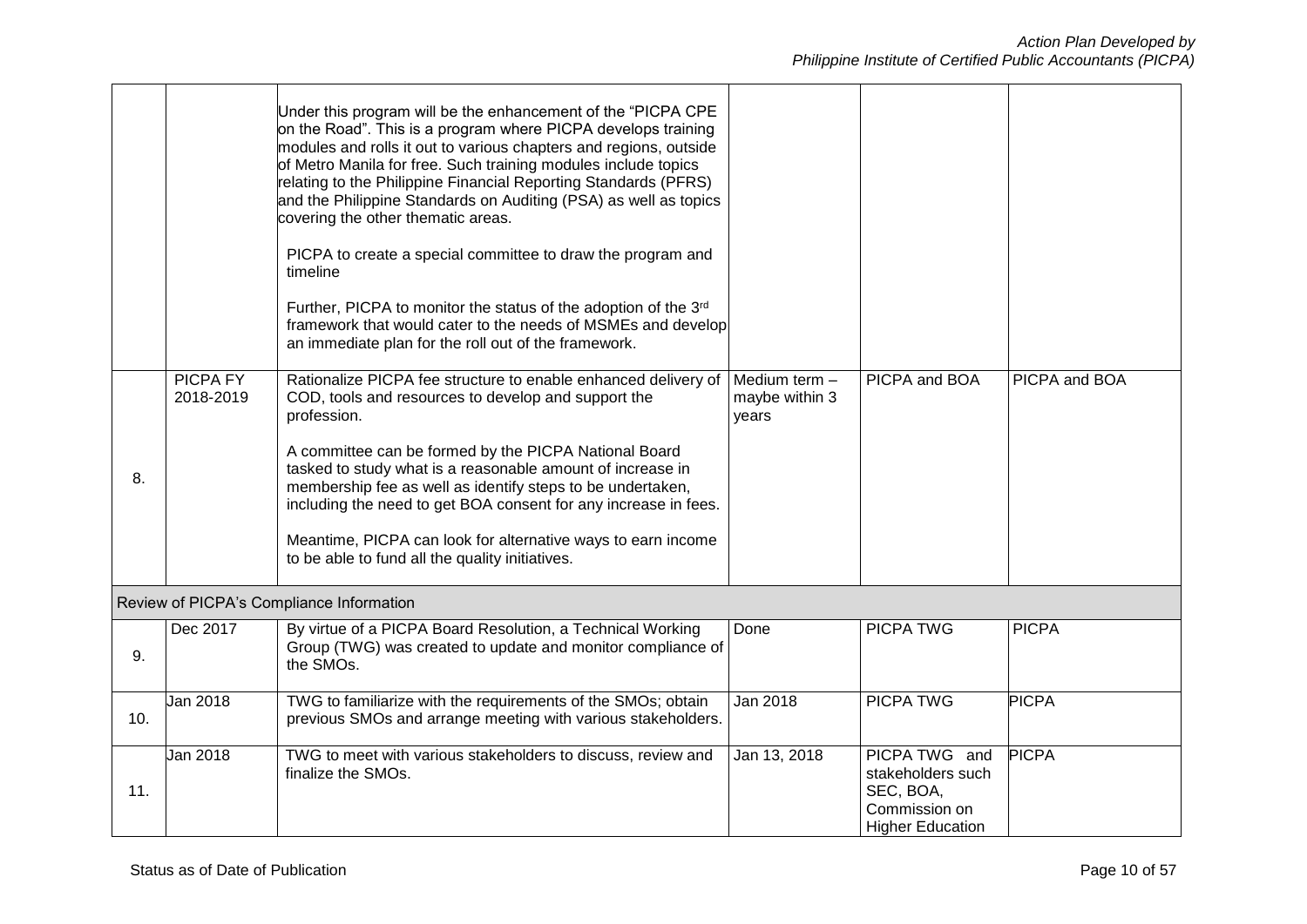*Action Plan Developed by Philippine Institute of Certified Public Accountants (PICPA)*

| PICPA TWG to submit report to IFAC after approval of the<br>PICPA National Board upon the endorsement of the PICPA<br><b>Executive Committee</b> | Feb 15, 2018 | (CHED),<br>Commission on<br>Audit (COA),<br>Auditing and<br>Assurance<br><b>Standards Council</b><br>(AASC) and<br><b>Financial Reporting</b><br><b>Standards Council</b><br>(FRSC) |  |
|--------------------------------------------------------------------------------------------------------------------------------------------------|--------------|-------------------------------------------------------------------------------------------------------------------------------------------------------------------------------------|--|
|                                                                                                                                                  |              | PICPA ED                                                                                                                                                                            |  |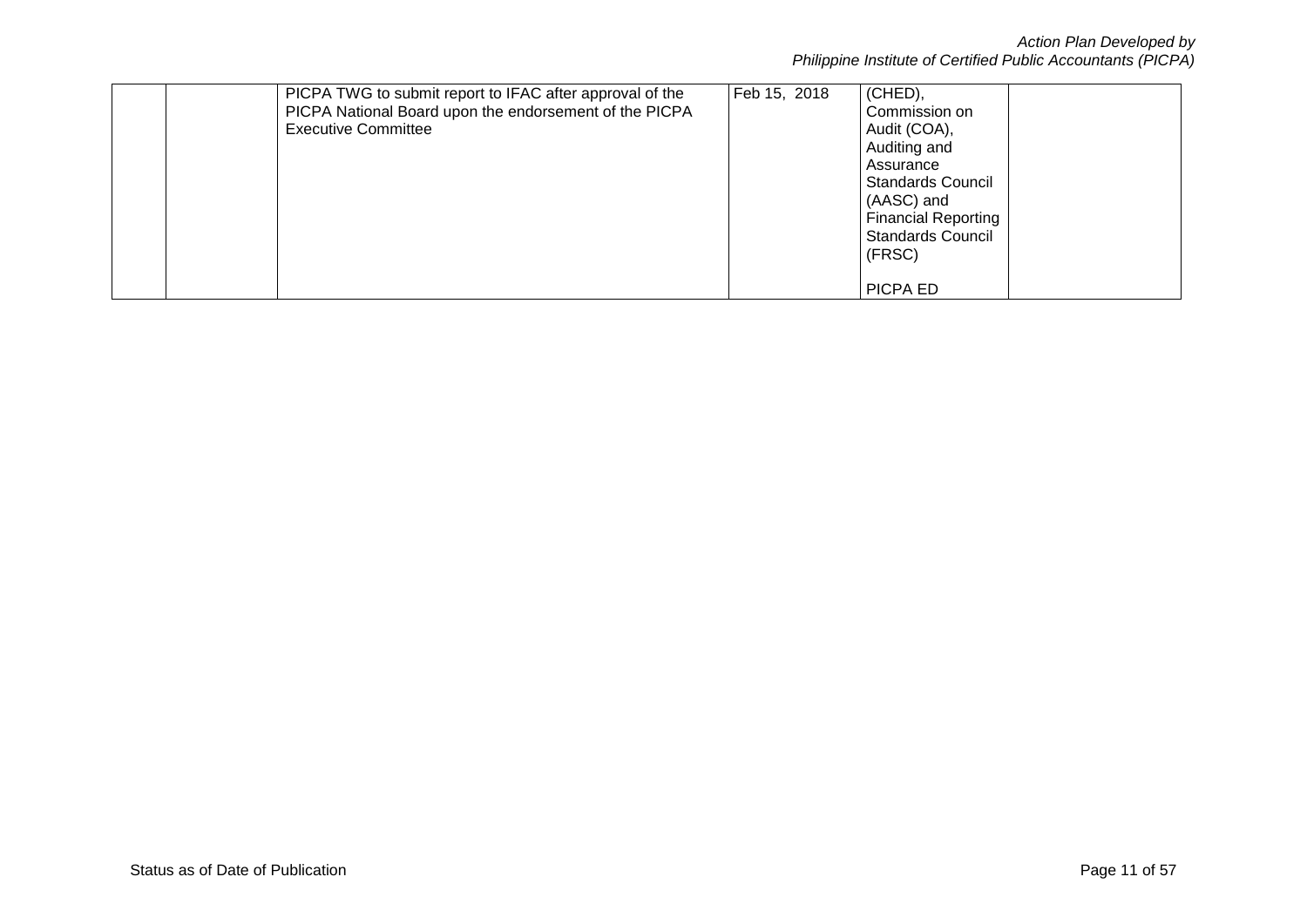# **Main Requirements of SMO 1**

| <b>Requirements</b>                                                                                                                                                                                 | Y          | N | <b>Partially</b> | <b>Comments</b>                                                                                                                                                                                                                                                                                                                                                                                                                                                                                                                                                                                                                                                                                                                                                                                                                                                                |
|-----------------------------------------------------------------------------------------------------------------------------------------------------------------------------------------------------|------------|---|------------------|--------------------------------------------------------------------------------------------------------------------------------------------------------------------------------------------------------------------------------------------------------------------------------------------------------------------------------------------------------------------------------------------------------------------------------------------------------------------------------------------------------------------------------------------------------------------------------------------------------------------------------------------------------------------------------------------------------------------------------------------------------------------------------------------------------------------------------------------------------------------------------|
| <b>Scope of the System</b><br>1. At a minimum, mandatory QA reviews are<br>required for all audits of financial statements.                                                                         | <b>Yes</b> |   |                  | As discussed under background information, currently, CPAs<br>undergo accreditation process as required by the SEC and BOA<br>and other regulating agencies like BSP, IC and CDA. The process<br>includes the review of financial statements audited by the CPA<br>seeking accreditation.<br>Medium to large accounting firms continue to undergo internal<br>quality reviews performed by their peers or correspondent/member<br>firms under PSQC 1.<br>In addition, the larger auditing firms that provides services to FPIs<br>or significant affiliates of US SEC registrants are subject to PCAOB<br>audit every three years.<br>Further, as mentioned, SEC will implement SOAR starting 2018 that<br>will cover all publicly listed companies and BOA to implement QAR.<br>PICPA will continue to implement the VQAR and encourage more<br>practitioners to participate. |
| Quality Control Standards and Other Quality<br><b>Control Guidance</b><br>Firms are required to implement a system of<br>2.<br>quality control in accordance with the quality<br>control standards. | <b>Yes</b> |   |                  | When an audit firm or individual practitioner applies for<br>accreditation with the BOA, SEC and other regulators, these<br>regulators require that all audit firms/individual practitioners have<br>established system of quality control in accordance with PSQC 1,<br>Quality Control for Firms that Perform Audits and Reviews of<br>Financial Statements and Other Assurance and Related Service<br>Engagements.<br>Applicants are required to submit a copy of their Quality<br>Assurance Manual (QAM) which SEC reviews to check<br>compliance with PSQC 1.                                                                                                                                                                                                                                                                                                             |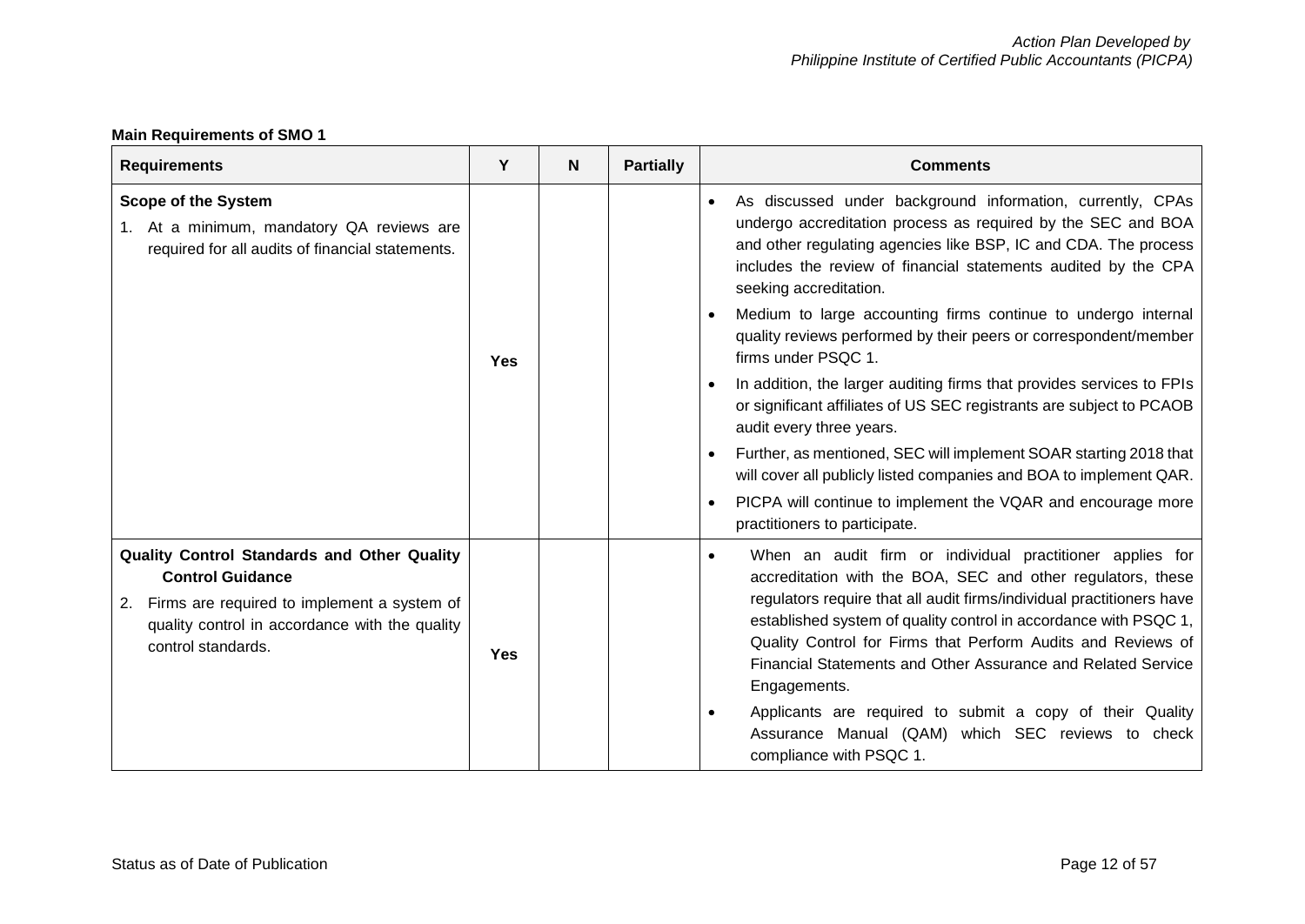| <b>Requirements</b>                                                                                                                                                                       | Y          | N | <b>Partially</b> | <b>Comments</b>                                                                                                                                                                                                                                                                                                                                                                                                                                                                                                                     |
|-------------------------------------------------------------------------------------------------------------------------------------------------------------------------------------------|------------|---|------------------|-------------------------------------------------------------------------------------------------------------------------------------------------------------------------------------------------------------------------------------------------------------------------------------------------------------------------------------------------------------------------------------------------------------------------------------------------------------------------------------------------------------------------------------|
|                                                                                                                                                                                           |            |   |                  | The SOAR and QAR inspections will also cover the review of the<br>policies and procedures in the QAM and the degree of compliance<br>with PSQC 1.                                                                                                                                                                                                                                                                                                                                                                                   |
| Most up to date versions of ISQC 1 and other<br>3.<br>relevant ISA are adopted as the quality control<br>standards.                                                                       | <b>Yes</b> |   |                  | All Public Practitioners are mandated to implement PSQC 1 and<br>PSAs as requirements for accreditation by BOA and other<br>regulators.                                                                                                                                                                                                                                                                                                                                                                                             |
| Member Body assists firms in understanding<br>4.<br>the objectives of quality control and in<br>implementing and maintaining appropriate<br>systems of quality control.                   | <b>Yes</b> |   |                  | Seminars and Fora on PSQC 1 are conducted by PICPA. Similar<br>courses are also offered by ACPAPP.<br>Campaigns for compliance by public practitioners are<br>done by<br>PICPA and ACPAPP.                                                                                                                                                                                                                                                                                                                                          |
| <b>Review Cycle</b><br>5. A cycle-based, risk-based, or a mixed<br>approach for selecting firms for QA review is<br>used.                                                                 | Yes        |   |                  | At present, CPAs accreditations with BOA, SEC and other<br>regulators are renewed every three (3) years.<br>SEC SOAR is a mixed approach, both a cycle-based and risk-<br>based. The frequency of inspection for all covered firms shall be<br>once in every three (3) years; however, the Commission is not<br>precluded from subjecting firms to an annual inspection if<br>circumstances would warrant the conduct thereof.<br>The implementing rules and regulation for the BOA's QARP is in the<br>process of being finalized. |
| 6. For cycle-based approach, quality control<br>reviews are required to take place at least<br>every six (6) years (and every three (3) years<br>for audits of public interest entities). | <b>Yes</b> |   |                  | See responses above.                                                                                                                                                                                                                                                                                                                                                                                                                                                                                                                |
| <b>QA Review Team</b><br>Independence of the QA Team is assessed<br>7.<br>and documented.                                                                                                 | <b>Yes</b> |   |                  | Reviews of financial statements as part of the CPA accreditation<br>process are done by regulators.                                                                                                                                                                                                                                                                                                                                                                                                                                 |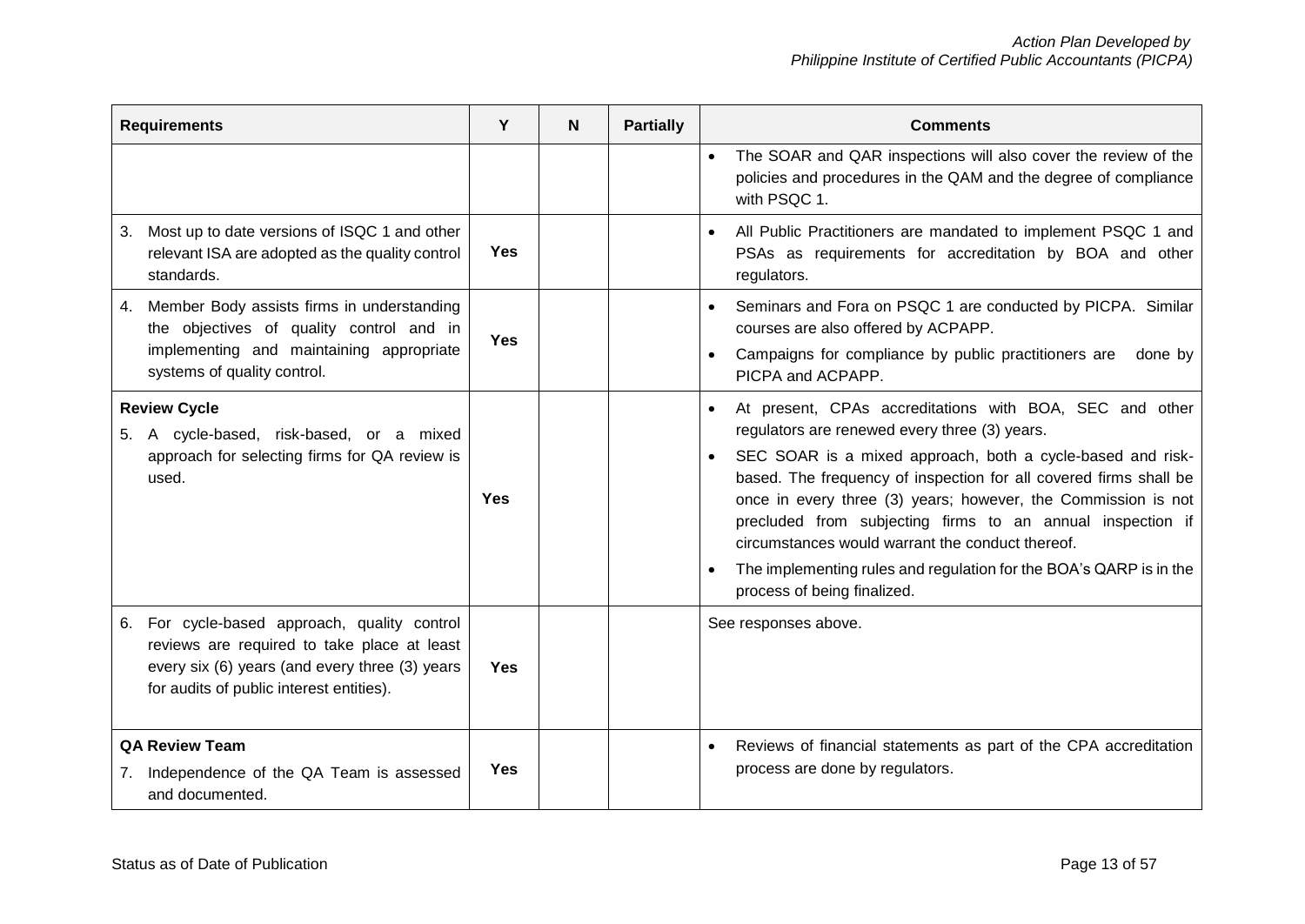| <b>Requirements</b>                                         | Y          | N | <b>Partially</b> | <b>Comments</b>                                                                                                                                                                                                                                                                                                                        |
|-------------------------------------------------------------|------------|---|------------------|----------------------------------------------------------------------------------------------------------------------------------------------------------------------------------------------------------------------------------------------------------------------------------------------------------------------------------------|
|                                                             |            |   |                  | Under the SEC's SOAR and accreditation, processes and controls<br>are in place to ensure that Inspection team will be independent of<br>the auditing firm being inspected.                                                                                                                                                             |
|                                                             |            |   |                  | Members of the SOAR Team and the Accreditation Group are<br>guided by the principles set in the following standards:                                                                                                                                                                                                                   |
|                                                             |            |   |                  | a. Rules and Conduct for Commissioners, Officers and<br>Employees as provided under SRC Rule 6.2                                                                                                                                                                                                                                       |
|                                                             |            |   |                  | b. Code of Ethics for Professional Accountants in the<br>Philippines                                                                                                                                                                                                                                                                   |
|                                                             |            |   |                  | Code of Ethics for Government Employees<br>C.                                                                                                                                                                                                                                                                                          |
|                                                             |            |   |                  | Independence Policy for SOAR Inspection Team.<br>d.                                                                                                                                                                                                                                                                                    |
|                                                             |            |   |                  | The SOAR Inspection Team's Independence Policy includes a<br>provision on confidentiality which prohibits members from<br>discussing matters related to the inspection with persons outside<br>the SEC. Any information obtained during the inspection should not<br>be used by the members for financial gain of themselves or others |
|                                                             |            |   |                  | SOAR Inspection Team are required to confirm their independence<br>in writing.                                                                                                                                                                                                                                                         |
|                                                             |            |   |                  | The implementing rules and regulation for the BOA's QARP is in the<br>process of being finalized.                                                                                                                                                                                                                                      |
| QA Team possesses appropriate levels of<br>8.<br>expertise. | <b>Yes</b> |   |                  | Currently, SEC's inspection team is composed of nine (9)<br>inspectors which is under the supervision of the Office of the<br>General Accountant. These inspectors were directly hired from<br>various auditing firms and have extensive audit experience on<br>various type of industries.                                            |
|                                                             |            |   |                  | All personnel of the Accreditation Group are CPAs and have met<br>standard set by the Commission (e.g., years of<br>the qualification<br>accounting experience and educational attainment).                                                                                                                                            |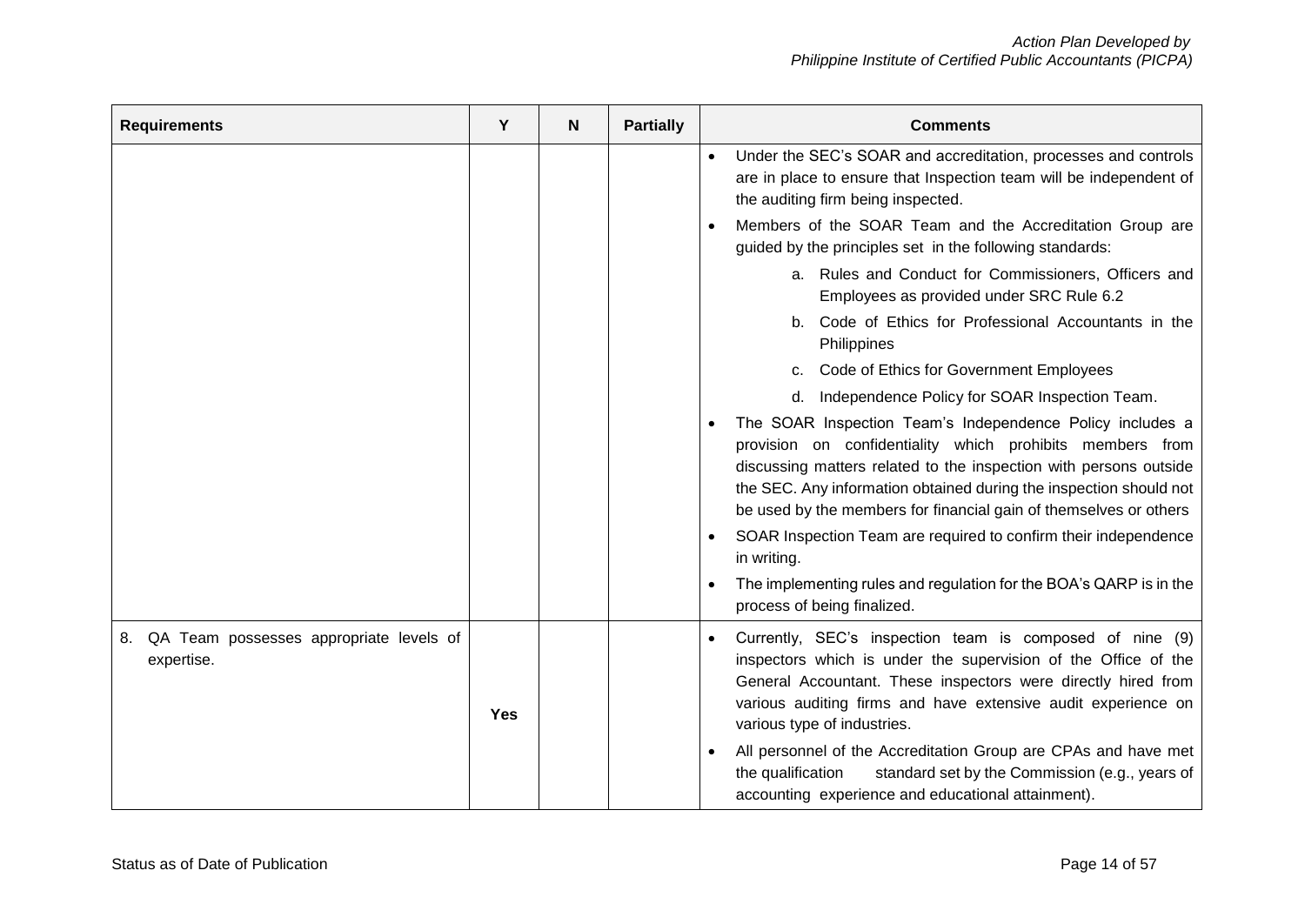|  | SEC also conducts training to ensure skills and competencies of its<br>$\bullet$<br>personnel are updated.<br>The implementing rules and regulation for the BOA's QARP is in the<br>process of being finalized.                                                                                                                                                                                                                                                                                                                                                                                                                                          |
|--|----------------------------------------------------------------------------------------------------------------------------------------------------------------------------------------------------------------------------------------------------------------------------------------------------------------------------------------------------------------------------------------------------------------------------------------------------------------------------------------------------------------------------------------------------------------------------------------------------------------------------------------------------------|
|  |                                                                                                                                                                                                                                                                                                                                                                                                                                                                                                                                                                                                                                                          |
|  |                                                                                                                                                                                                                                                                                                                                                                                                                                                                                                                                                                                                                                                          |
|  | The SEC will issue reports to the auditing firms such as Summary<br>of Findings, Preliminary Inspection Report and Final Inspection<br>Report.<br>All documents relative to application for SEC accreditation (i.e.,<br>comment letters, letter-explanations, matrices of findings,<br>evaluation sheets and other supporting documents) are maintained<br>in the records room of the OGA and are eventually indexed and<br>scanned before the hardcopy of said documents are disposed in<br>with the records disposition schedule of the<br>accordance<br>National<br>Government.<br>The implementing rules and regulation for the BOA's QARP is in the |
|  | process of being finalized.                                                                                                                                                                                                                                                                                                                                                                                                                                                                                                                                                                                                                              |
|  | As mentioned above, SEC will issue reports to the auditing firms<br>such as Summary of Findings, Preliminary Inspection Report and<br><b>Final Inspection Report</b>                                                                                                                                                                                                                                                                                                                                                                                                                                                                                     |
|  | In the SEC Accreditation, an assessment letter is issued to the<br>applicant containing the result of final evaluation of the AFS of the<br>applicant's corporate clients. Said letter would likewise contain not<br>only an assessment of penalty (if any) and recommendation of said<br>application (for denial or approval) but a certificate is issued to the<br>applicant as proof of the granting of SEC accreditation.<br>The implementing rules and regulation for the BOA's QARP is in                                                                                                                                                          |
|  |                                                                                                                                                                                                                                                                                                                                                                                                                                                                                                                                                                                                                                                          |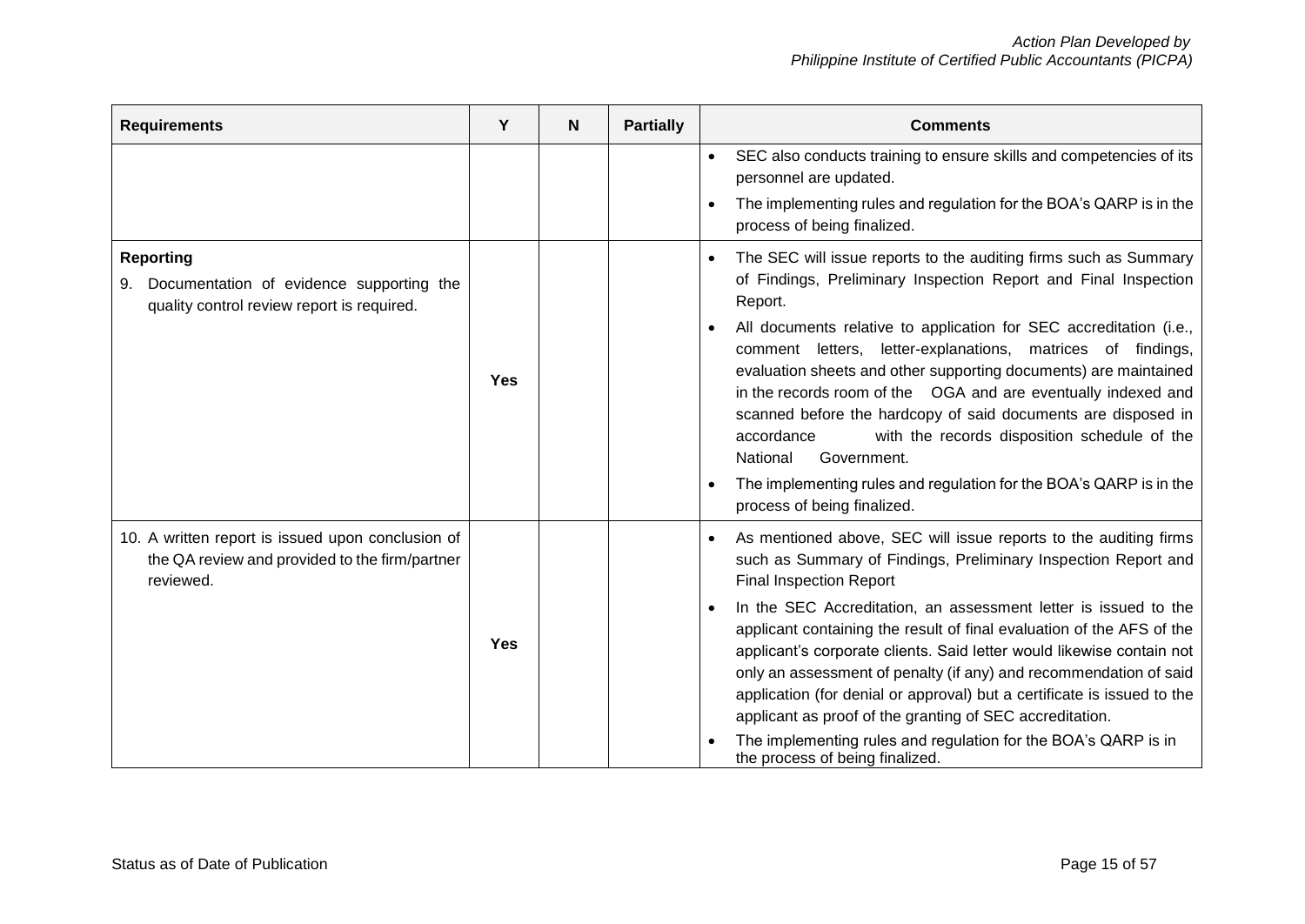| <b>Requirements</b>                                                                                                                                                                                                                 | Y          | N | <b>Partially</b> | <b>Comments</b>                                                                                                                                                                                                                                                                                                                                                                                                                                                                                                                                                                                                                                                                                                                                                                                                                                                                                                             |
|-------------------------------------------------------------------------------------------------------------------------------------------------------------------------------------------------------------------------------------|------------|---|------------------|-----------------------------------------------------------------------------------------------------------------------------------------------------------------------------------------------------------------------------------------------------------------------------------------------------------------------------------------------------------------------------------------------------------------------------------------------------------------------------------------------------------------------------------------------------------------------------------------------------------------------------------------------------------------------------------------------------------------------------------------------------------------------------------------------------------------------------------------------------------------------------------------------------------------------------|
| <b>Corrective and Disciplinary Actions -PLEASE</b><br><b>REFER ALSO TO RESPONSES ON SMO</b><br>6<br>11. Reviewed firms/partners are required to<br>timely adjustments<br>to meet<br>make<br>recommendations from the review report. | <b>Yes</b> |   |                  | SOAR inspection requires remediation process that is 12-18<br>$\bullet$<br>months from the issuance of Final Inspection Report<br>In accreditation, the SEC imposes penalties on the company-clients<br>and on the external auditor-applicants (with valid SEC accreditation)<br>for material deficiencies noted on the AFS. At times, SEC requires<br>amendments of the AFS it examined when needed.<br>Relative to the findings on the AFS of corporations who do not have<br>secondary licensees with the SEC or the external auditor does not<br>have an SEC accreditation, the said findings are forwarded to the<br>BOA for its appropriate action. We wish to highlight that the BOA<br>issues licenses and grants basic accreditation CPAs, thus, it has<br>the authority to suspend and revoke said licenses.<br>The implementing rules and regulation for the BOA's QARP is in the<br>process of being finalized. |
| 12. QA review system is linked to the<br>Investigation and Discipline system.                                                                                                                                                       | <b>Yes</b> |   |                  | For SEC's SOAR inspection program, there are grounds for<br>commencement of disciplinary proceedings if there are violations<br>during the inspection.<br>SEC's accreditation has grounds for commencement of disciplinary<br>proceedings if there are violations noted under SRC Rule 68 or any<br>rules implemented by the Commission.<br>The implementing rules and regulation for the BOA's QARP is in the<br>process of being finalized.                                                                                                                                                                                                                                                                                                                                                                                                                                                                               |
| <b>Consideration of Public Oversight</b><br>13. The body responsible for QA reviews<br>cooperates with its oversight body and shares<br>information on the functioning of the QA<br>review system, as needed.                       | <b>Yes</b> |   |                  | Under SEC's SOAR inspection program, the Inspection Team's<br>findings on the inspection or recommended sanctions are<br>appealable to the Commission en banc.<br>Findings on the AFS of corporations who do not have secondary<br>licensees with SEC or the external auditor does not have an SEC<br>accreditation, the said findings are forwarded to the BOA for its<br>appropriate action. Please be advised that the BOA issues and                                                                                                                                                                                                                                                                                                                                                                                                                                                                                    |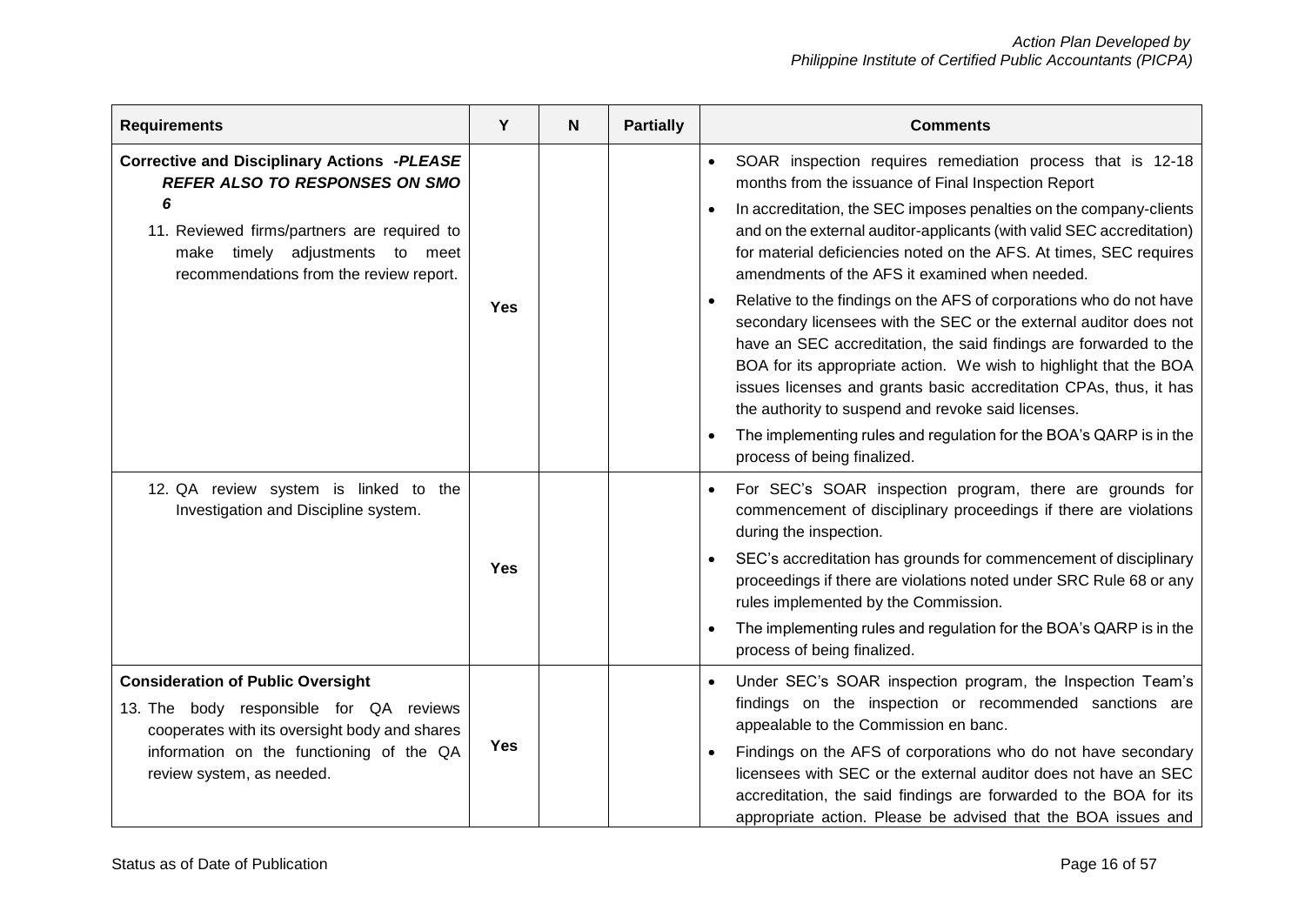| <b>Requirements</b>                                                                                          |            | N | <b>Partially</b> | <b>Comments</b>                                                                                                                              |
|--------------------------------------------------------------------------------------------------------------|------------|---|------------------|----------------------------------------------------------------------------------------------------------------------------------------------|
|                                                                                                              |            |   |                  | grants the primary accreditation/license of CPAs, thus, they have<br>the authority to suspend and revoke said licenses.                      |
|                                                                                                              |            |   |                  | The OGA's findings or sanctions to applicants and company-clients<br>are appealable to the Commission en banc.                               |
|                                                                                                              |            |   |                  | The implementing rules and regulation for the BOA's QARP is in<br>process of being finalized.                                                |
| Regular Review of Implementation and<br><b>Effectiveness</b><br>implementation and<br>14. Regular reviews of | <b>Yes</b> |   |                  | Both SOAR Inspection Program and SEC Accreditation Group<br>their respective processes and<br>procedures<br>for<br>reviews<br>effectiveness. |
| effectiveness of the system are performed.                                                                   |            |   |                  | The implementing rules and regulation for the BOA's QARP is in the<br>process of being finalized.                                            |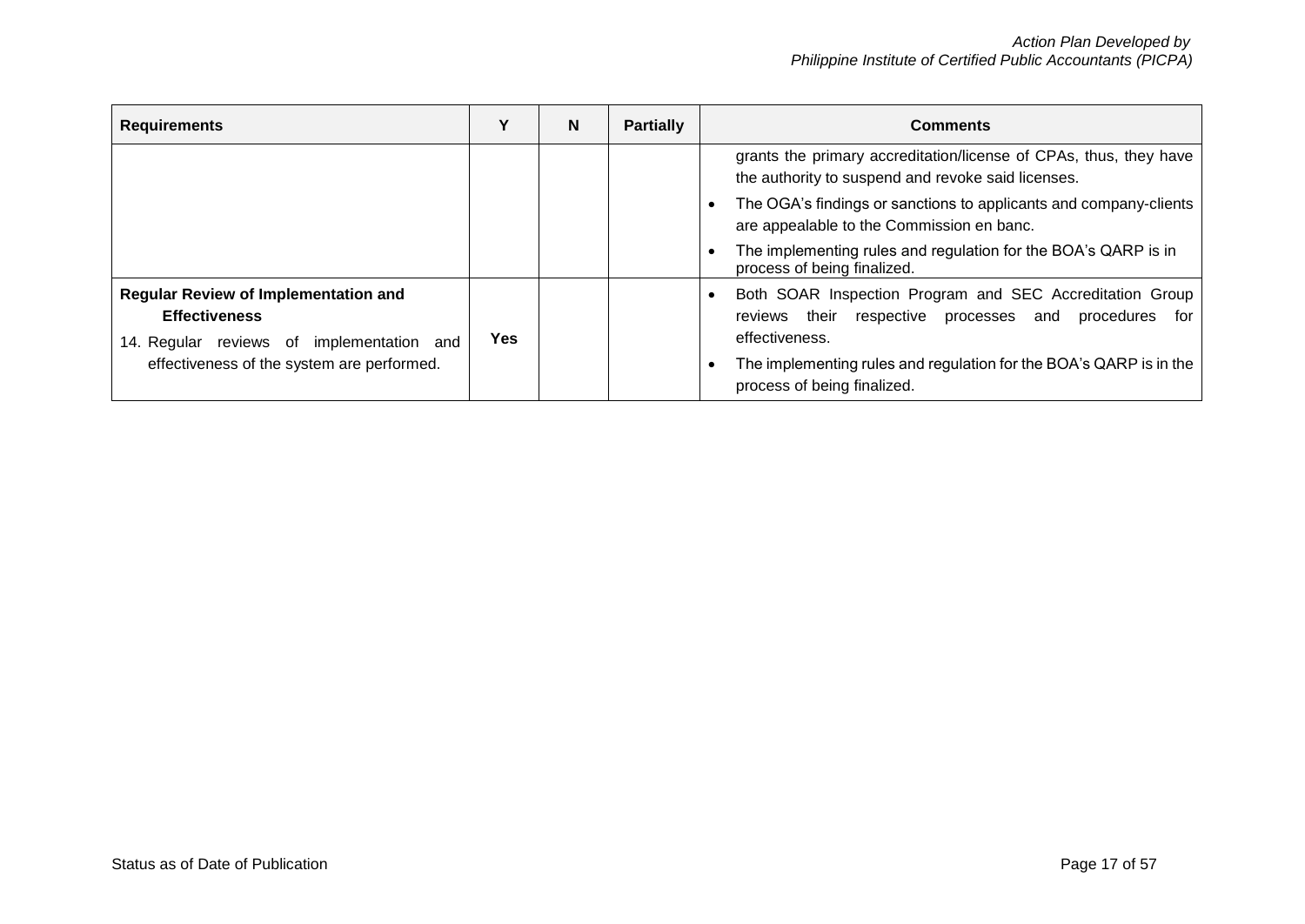**Action Plan Subject:** SMO 2–International Education Standards (IES) for Professional Accountants and Other Pronouncements Issued by the International Accounting Education Standards Board™ (IAESB™) **Action Plan Objective:** Continue to use best endeavors to work with BOA and CHED to Address Requirements of SMO 2

### **Background:**

The **IAESB** is an independent standard-setting body within the fold of the IFAC that serves the public interest by establishing standards in the area of professional accounting education that prescribe technical competence and professional skills, values, ethics, and attitudes. Through its activities, the IAESB enhances education by developing and implementing the IES, which increase the competence of the global accountancy profession – contributing to strengthened public trust.

**Republic Act (R.A.) 9298, Philippine Accountancy Act** stipulates the initial professional development requirement for professional accountants in the Philippines. These include specific education, examination, and practical experience requirements which is in line with the IES requirements.

The **BOA,** pursuant to Section 9 of R.A. No. 9298, has the following powers and responsibilities: (1) to ensure coordination with the Commission on Higher Education (CHED) that all higher educational instructions and offering of accountancy comply with the policies, standards and requirements of the course prescribed by the CHED in the areas of curriculum, faculty, library and facilities; and (2) to prepare, adopt, issue or amend the syllabi of the subjects of examinations in consultation with the academe, determine and prepare questions for the licensure examinations which shall strictly be within the scope of the syllabi of the subjects for examinations as well as administer, correct and release the result of the licensure examination. There is a BOA CHED Technical Council comprising of representatives from the BOA and the various accountancy sectors to assist the BOA in its mandate.

Pursuant to PRCBOA Board Resolution No. 59, Series 2012, accreditation and monitoring of CPD Providers and Programs is the sole responsibility of the PRC CPD Council. Accordingly, PICPA thereafter created the PICPA CPD Committee on July 1, 2012 the objective of which is to establish a vibrant and relevant learning academy offering a comprehensive professional development program for its members

The CHED is the governing body covering both public and private higher education institutions as well as degree-granting programs in all tertiary educational institutions in the Philippines. The CHED was established on May 18, 1994 through R.A. 7722 or the Higher Education Act of 1994.CHED as an agency is attached to the Office of the President for administrative purposes and is headed by a chairperson and four commissioners, each having a term of office of four years. The Commission En Banc acts as a collegial body in formulating plans, policies and strategies relating to higher education and the operation of CHED.

### *Recent Developments*

### RA No.10912

On July 21, 2016, the Sixteenth Congress of the Republic of the Philippines issued R.A. No. 10912, "An Act Mandating and Strengthening the Continuing Professional Development Program for all Regulated Professions, Creating the Continuing Professional Development Council, and Appropriating Funds Therefor, and for Other Related Purposes."

### Various BOA Resolutions

On November 7, 2016, the BOA issued Board Resolution No. 358 Series of 2016, "Increasing the Required Continuing Professional Development (CPD) Units from Sixty (60) to One Hundred twenty (120) Credit Units within a Compliance Period of Three (3) Years for all CPAs and Changing the Thematic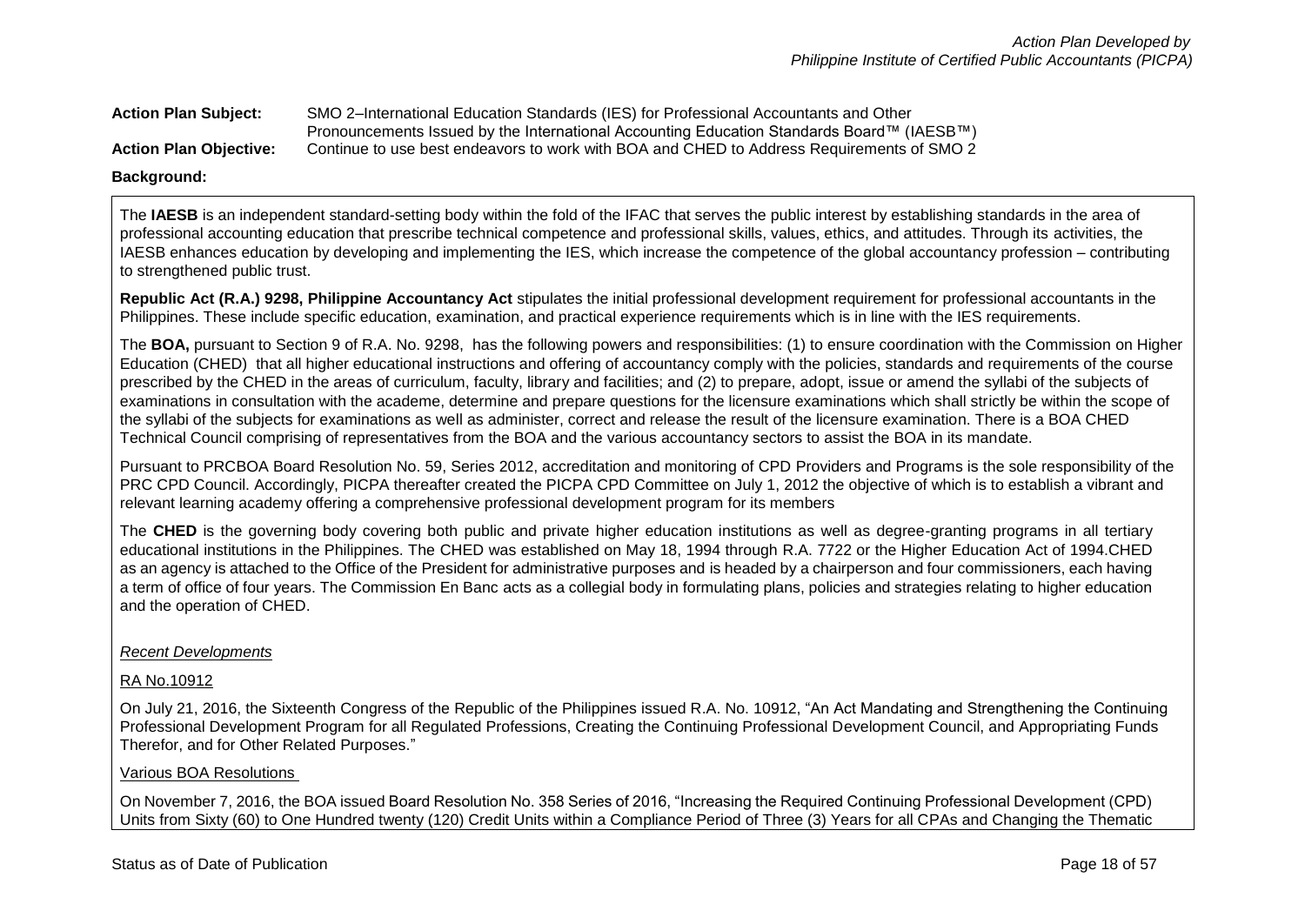Areas to Competence Areas" to increase the required CPD credits units from sixty (60) to one hundred twenty (120) units, which is aligned with the requirement of IAESB, within a compliance period of three (3) years for all CPAs in the Public Practice, Academe, Commerce and industry and Government and to change the Thematic Areas to Competence Areas which shall be categorized in to Technical Competence, Professional Skills and Professional Values, Ethics and Attitudes. This is after series of consultative meeting with the CPD Committees of PICPA, and the sectoral organizations, including ACPAPP, National Association of CPAs in Education (nACPAE), Association of CPAs in Commerce and Industry (ACPACI), and Government Association of CPAs, were made in order to come up with an effective and more relevant CPD program for the different areas in accordance with IES.

In July 2017, the BOA issued Resolution No. 254 Series of 2017, Operational Guidelines in the Implementation of R.A. 10912 otherwise known as "Continuing Professional Development Act of 2016" for the Accountancy Profession.

Under Section 3 of the resolution, all CPAs regardless of areas/sector of practice shall be required to comply with 120 CPD credit units within 3 years, as follows:

| Year of<br>Renewal | <b>Required Number</b><br>of CPD Units | <b>Minimum Units Under</b><br><b>Required Competency</b><br><b>Areas</b> | <b>Flexible CPD</b><br><b>Units</b> | <b>Required Minimum Units Earned from</b><br>the Year(s) for License Renewal |
|--------------------|----------------------------------------|--------------------------------------------------------------------------|-------------------------------------|------------------------------------------------------------------------------|
| 2016               | 60                                     | 40                                                                       | 20                                  |                                                                              |
| 2017               | 80                                     | 40                                                                       | 40                                  |                                                                              |
| 2018               | 100                                    | 40                                                                       | 60                                  | 20 units earned from the immediately preceding year.                         |
| 2019               | 120                                    | 40                                                                       | 80                                  | 20 units earned from each of the two (2) immediately preceding<br>years.     |

*CHED Memorandums :*

1. Memo Order No. 27, Series 2017, "Revised Policies, Standards and Guidelines for Bachelor of Science in Accountancy (BSA)" to implement the Policies, Standards and Guidelines for the BSA.

Section 5.2 of Memo 27 states that "BSA is the program that provides general accounting education to students wanting to pursue a professional career in Accountancy in general and in Public Accounting in particular. Further, this is the program that complies with the latest competency framework for professional accountants issued by IFAC through their IES. Thus, this qualifies the graduate of this program to take assessments leading to certifications in Accountancy given by the PRC – BOA and other global professional accountancy organizations."

2. Memo Order No. 28, Series of 2017, "Policies, Standards and Guidelines for the Bachelor of Science in Management Accounting (BSMA)" to implement the Policies, Standards and Guidelines for the BSMA.

Section 5.2 of Memo 28 states that "BSMA is the program that provides general accounting education to students wanting to pursue a professional career in Management Accounting. Further, this is the program that complies with the latest competency framework for professional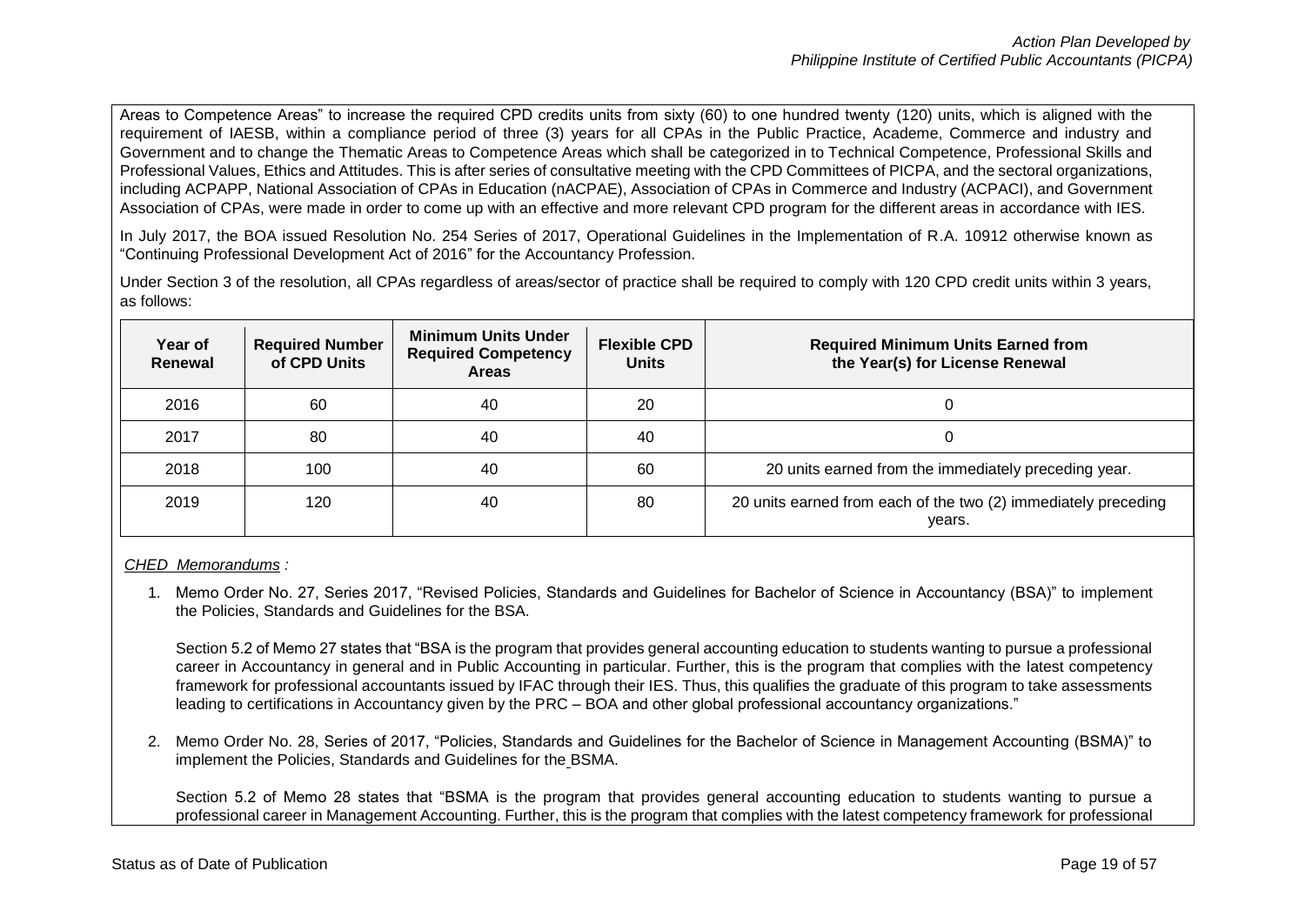accountants issued by IFAC through their IES. Thus, this qualifies the graduate of this program to take assessments leading to certifications in Management Accounting given by global professional Management Accounting Organizations."

- 3. Memo Order No. 29, Series 2017, "Policies, Standards and Guidelines for the Bachelor of Science in Internal Audit (BSIA)" to implement the Policies, Standards and Guidelines for the BSIA. Section 5.2 of Memo 29 states that "BSIA is the program that provides general accounting education to students wanting to pursue a professional career in Internal Auditing. Further, this is the program that complies with the latest competency framework for professional accountants issued by IFAC through their IES and the global internal auditing standards. Thus, this qualifies the graduate of this program to take assessments leading to certifications in Internal Auditing given by global professional Internal Auditing Organizations."
- 4. Memo Order No. 30, Series 2017, "Policies, Standards and Guidelines for the Bachelor of Science in Accounting Information System (BSAIS)" to implement the Policies, Standards and Guidelines for the Bachelor of Science in Accounting Information System (BSAIS).

Section 5.2 of Memo 30 states that "BSAIS is the program that provides general accounting education to students wanting to pursue a professional career in Accounting Information System. Further, this is the program that complies with the latest competency framework for professional accountants issued by the IFAC through their IES. Thus, this qualifies the graduate of this program to take assessments leading to certifications in Accounting Information System given by global professional Accounting Information System Organizations."

| #   | <b>Start Date</b>                                                                |                | <b>Actions</b>                                                                                                                                                                                                                                                                                                                                                                                                                                                                                                                   | <b>Completion Date</b>                                                            | <b>Responsibility</b> | <b>Resource</b>                |  |
|-----|----------------------------------------------------------------------------------|----------------|----------------------------------------------------------------------------------------------------------------------------------------------------------------------------------------------------------------------------------------------------------------------------------------------------------------------------------------------------------------------------------------------------------------------------------------------------------------------------------------------------------------------------------|-----------------------------------------------------------------------------------|-----------------------|--------------------------------|--|
|     | Implementation Plans/Maintaining Ongoing Processes to Meet Requirements of SMO 2 |                |                                                                                                                                                                                                                                                                                                                                                                                                                                                                                                                                  |                                                                                   |                       |                                |  |
| 12. | <b>July 2016</b>                                                                 | a.<br>b.<br>C. | PICPA support BOA's Board Resolution No. 358<br>Series of 2016, "Increasing the Required CPD Units<br>and Changing the Thematic Areas to Competence<br>Areas as described above. Actions steps follow:<br>Participated in BOA's consultative<br>meetings;<br>Help disseminate the information by<br>posting a copy to PICPA's website;<br>Include the subject BOA resolution as<br>topic during PICPA conventions,<br>conferences, trainings and seminars<br>and invite BOA representative as<br>speaker; allows CPA during open | <b>BOA</b> resolution No<br>358 issued in 2016.<br>Action plans are<br>continuing | <b>BOA and PICPA</b>  | <b>BOA and PICPA Resources</b> |  |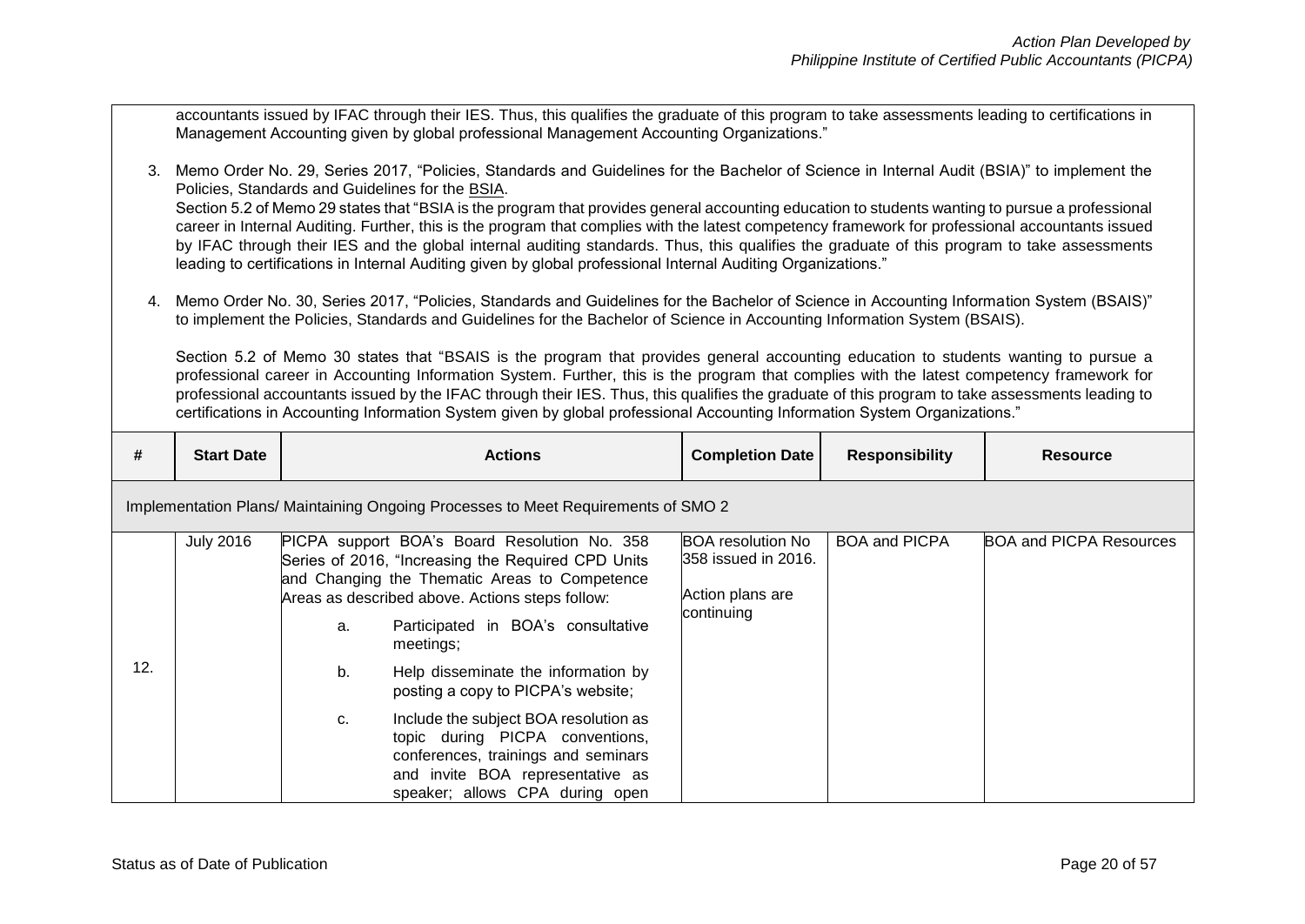|     |                  |                       | to ask<br>questions<br>forum<br>and<br>clarifications;                                                                                                                                                                                                                                                                                                           |                                                                                             |                                                  |                                         |
|-----|------------------|-----------------------|------------------------------------------------------------------------------------------------------------------------------------------------------------------------------------------------------------------------------------------------------------------------------------------------------------------------------------------------------------------|---------------------------------------------------------------------------------------------|--------------------------------------------------|-----------------------------------------|
|     |                  | d.                    | Classify the Ninety-nine (99) existing<br>CPD Modules being offered to CPAs<br>in accordance with<br>learning<br>outcomes for Technical Competence,<br>Professional Skills and Professional<br>Values, Ethics and Attitudes; ensures<br>that PICPA trainings and seminars<br>the<br>newly<br>follows<br>mandated<br>competency areas;                            |                                                                                             |                                                  |                                         |
|     |                  | е.                    | Continue to revisit the courses offered<br>during training and seminars to<br>ensure (i) that training topics covers<br>all thematic areas; (2) increased<br>number of trainings and new topics<br>are introduced to allow CPAs to meet<br>the increasing CPD units not to<br>mention the need for CPAs to<br>continually be updated with latest<br>development. |                                                                                             |                                                  |                                         |
|     |                  | f.                    | Ensures that training modules offered<br>are all accredited with the PRC CPD<br>Council to ensure that training<br>participant earns CPD units; submit<br>regularly completion reports of all<br>CPD Modules delivered to PICPA<br>members for the earning of CPD<br>Units under the three (3) competence<br>areas.                                              |                                                                                             |                                                  |                                         |
| 13. | <b>July 2017</b> | accountancy programs. | Support in the implementation of the new BSA<br>Curriculum as described above.<br>The CHED Memorandum Orders prescribed the<br>Philippine Accounting Education Framework (PAEF) and<br>the Program Standards and Guidelines (PSG) for four (4)                                                                                                                   | <b>CHED Memos</b><br>issued in 2017 for<br>Implementation for<br>School year 2018-<br>2019. | PICPA, BOA and<br><b>CHED Technical</b><br>Panel | PICPA, BOA and CHED<br><b>Resources</b> |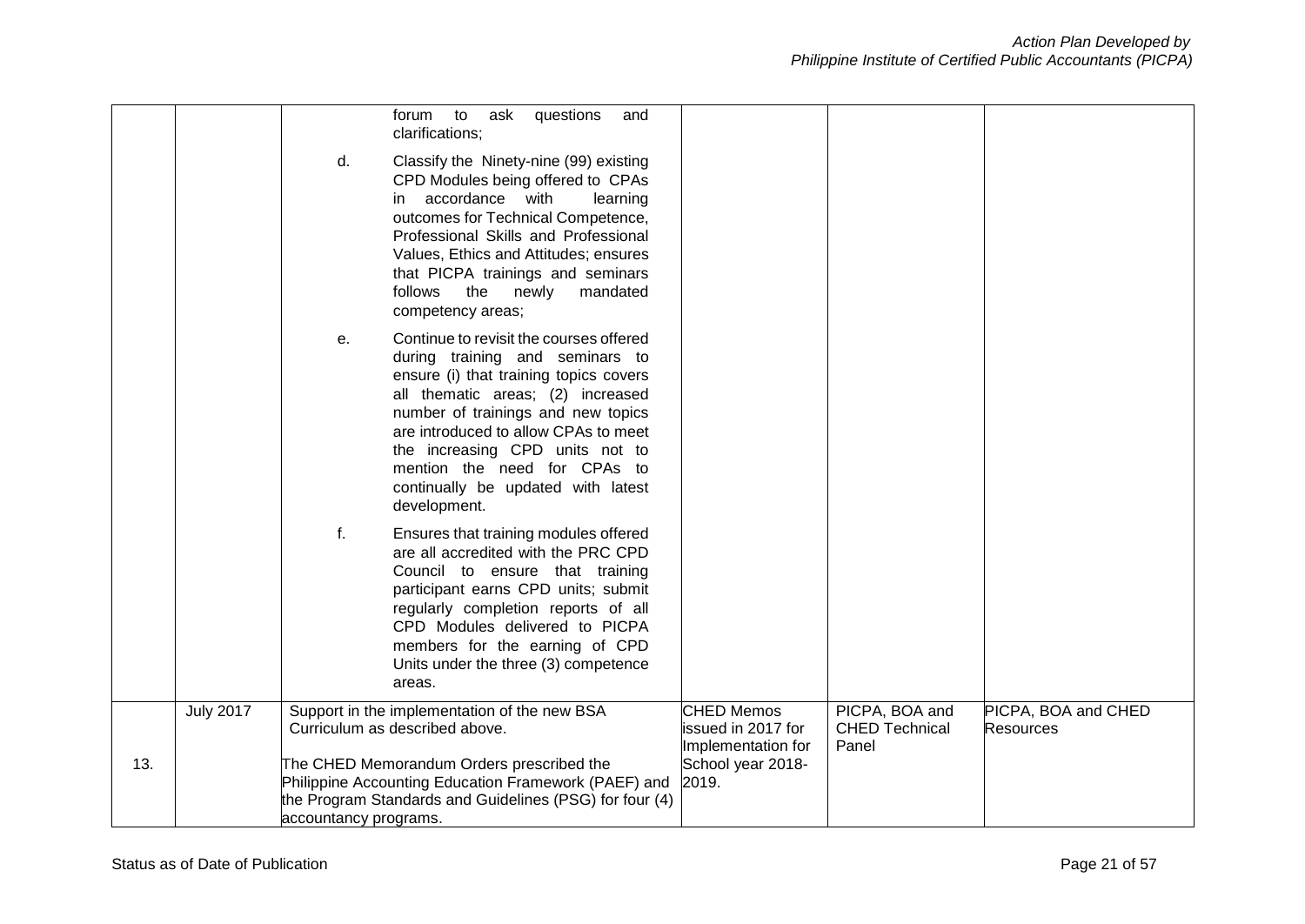|     |                  |                                                      | Action steps are still |                                          |  |
|-----|------------------|------------------------------------------------------|------------------------|------------------------------------------|--|
|     |                  |                                                      | continuing             |                                          |  |
|     |                  | a. PICPA to continue to participate in the CHED      |                        |                                          |  |
|     |                  | Technical Panel in the review of curriculum          |                        |                                          |  |
|     |                  | through the active participation of PICPA            |                        |                                          |  |
|     |                  | members from the Academe and Commerce and            |                        |                                          |  |
|     |                  | Industry who are members of the Panel.               |                        |                                          |  |
|     |                  |                                                      |                        |                                          |  |
|     |                  | b. Helps disseminate the new BSA curriculum by       |                        |                                          |  |
|     |                  | inviting representatives from BOA and CHED           |                        |                                          |  |
|     |                  | during PICPA sponsored conventions and               |                        |                                          |  |
|     |                  | conferences as well as in some trainings and         |                        |                                          |  |
|     |                  | seminars.                                            |                        |                                          |  |
|     | <b>July 2017</b> | Replaced the PICPA CPD Committee with the PICPA      |                        | <b>PICPA CPD Council PICPA Resources</b> |  |
|     |                  | CPD Council with a Chair and Members with a term of  |                        |                                          |  |
|     |                  | three years, in accordance with the PICPA By-Laws to |                        |                                          |  |
|     |                  | set the guidelines and rules on the delivery of CPD  |                        |                                          |  |
|     |                  | Modules to members:                                  |                        |                                          |  |
|     |                  |                                                      |                        |                                          |  |
|     |                  | a. Review courses offered (99 existing modules)      | Review of courses      |                                          |  |
|     |                  | and recommend old and new ones CPD                   | already completed.     |                                          |  |
|     |                  | Preferred Course Offerings in compliance with        |                        |                                          |  |
|     |                  | IES No. 7 and BOA Resolution No. 358 Series of       | New evaluation form    |                                          |  |
|     |                  | 2016;                                                | already approved by    |                                          |  |
|     |                  |                                                      | <b>PICPA National</b>  |                                          |  |
|     |                  |                                                      |                        |                                          |  |
|     |                  | b. Review and enhance the Training Evaluation        | Board and currently    |                                          |  |
| 14. |                  | form;                                                | being used. The        |                                          |  |
|     |                  |                                                      | evaluation form is     |                                          |  |
|     |                  |                                                      | aligned with BOA's     |                                          |  |
|     |                  |                                                      | requirement.           |                                          |  |
|     |                  |                                                      |                        |                                          |  |
|     |                  |                                                      | Evaluators have        |                                          |  |
|     |                  |                                                      | been identified and    |                                          |  |
|     |                  | c. Evaluate the Competence and Effectiveness of      | given assignment       |                                          |  |
|     |                  | <b>Resource Speakers;</b>                            | and schedules;         |                                          |  |
|     |                  |                                                      | review of feedback     |                                          |  |
|     |                  | Analyze the findings of the evaluators appointed     | continuing.            |                                          |  |
|     |                  | by the CPD Council together with summary of the      |                        |                                          |  |
|     |                  | participants' evaluation. Based on the set           |                        |                                          |  |
|     |                  | standards, weed out those who will not qualify       |                        |                                          |  |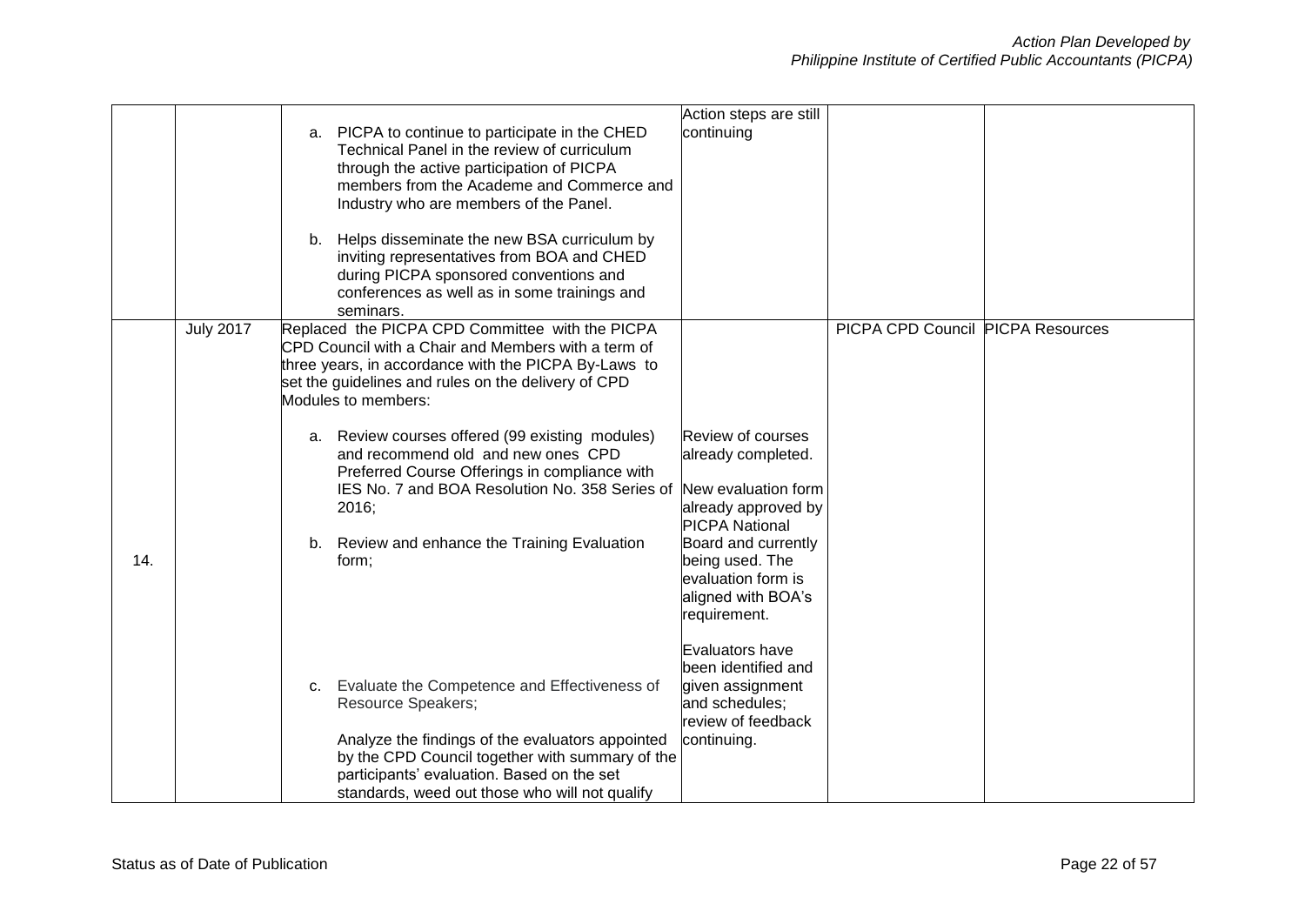|     |           | and develop a pool of accredited speakers for              | Guidelines for the          |                        |                                      |
|-----|-----------|------------------------------------------------------------|-----------------------------|------------------------|--------------------------------------|
|     |           | those that qualify;                                        | outsourcing of              |                        |                                      |
|     |           |                                                            | course module               |                        |                                      |
|     |           | Outsource the Course Module Development:<br>d.             | development is              |                        |                                      |
|     |           |                                                            | being developed; the        |                        |                                      |
|     |           | (i) Prepare Guidelines on Module Development               | <b>PICPA National</b>       |                        |                                      |
|     |           | incorporating the desired criteria for materials           | Board approved              |                        |                                      |
|     |           | contents, design and format;                               | funding for course          |                        |                                      |
|     |           | (ii) Coordinate with the contractor-consultant             | development.                |                        |                                      |
|     |           | engaged for the proposed learning academy                  |                             |                        |                                      |
|     |           | (see next action step for further discussion).             |                             |                        |                                      |
|     | Sept 2017 | PICPA signed a contract with a third party for the study,  | Nov 2017                    | <b>PICPA Executive</b> | <b>PICPA Resources</b>               |
|     |           | design and operationalization of the proposed CPD          | Scoping and desk            | Committee; PICPA       |                                      |
|     |           | earning and Development Institute (previously this is the  | analysis - now              | CPD Council in         |                                      |
|     |           | planned PICPA Learning Academy):                           | ongoing; contract           | coordination with the  |                                      |
|     |           |                                                            | signed.                     | Contractor-Consultant  |                                      |
|     |           | Scoping and analysis of models, tools and<br>a.            |                             |                        |                                      |
|     |           | inventory of CPD Offering;                                 | This project will           |                        |                                      |
|     |           | Defining the framework/model for the<br>b.                 | extend from FY              |                        |                                      |
|     |           | competencies;                                              | 2018-2019                   |                        |                                      |
|     |           | Competency framework - writing, leveling and<br>c.         |                             |                        |                                      |
| 15. |           | refining;                                                  |                             |                        |                                      |
|     |           | CPD Curriculum design in different competency<br>d.        |                             |                        |                                      |
|     |           | clusters (Course Identification                            |                             |                        |                                      |
|     |           | Briefs and progression);                                   |                             |                        |                                      |
|     |           | Definition of Course Design Framework                      |                             |                        |                                      |
|     |           | e.<br>Definition of Trainer Competencies and design of     |                             |                        |                                      |
|     |           | f.                                                         |                             |                        |                                      |
|     |           | trainer assessment tools;                                  |                             |                        |                                      |
|     |           | Training Operations Design and Creation of the<br>g.       |                             |                        |                                      |
|     |           | Academy Operating manual;                                  |                             |                        |                                      |
|     |           | Launching of the CPD Learning and Development<br>h.        |                             |                        |                                      |
|     |           | Learning Institute.                                        |                             |                        |                                      |
|     | 2017      | BOA has undertaken steps to review the current             | Completed                   |                        | BOA, CHED, nACPAEBOA, CHED, nape and |
|     |           | curriculum and align the same with the topics given during |                             | and PICPA              | <b>PICPA</b> resources               |
|     |           | the CPA Board exams.                                       |                             |                        |                                      |
| 16. |           |                                                            |                             |                        |                                      |
|     |           | PICPA ensures that these steps being undertaken by the     | Sectoral forum              |                        |                                      |
|     |           | BOA is shared among its members particularly those in      | during the 72 <sup>nd</sup> |                        |                                      |
|     |           | the Education sector to address concern raised by the      | <b>PICPA Annual</b>         |                        |                                      |
|     |           | sector in this area. BOA and CHED representatives are      |                             |                        |                                      |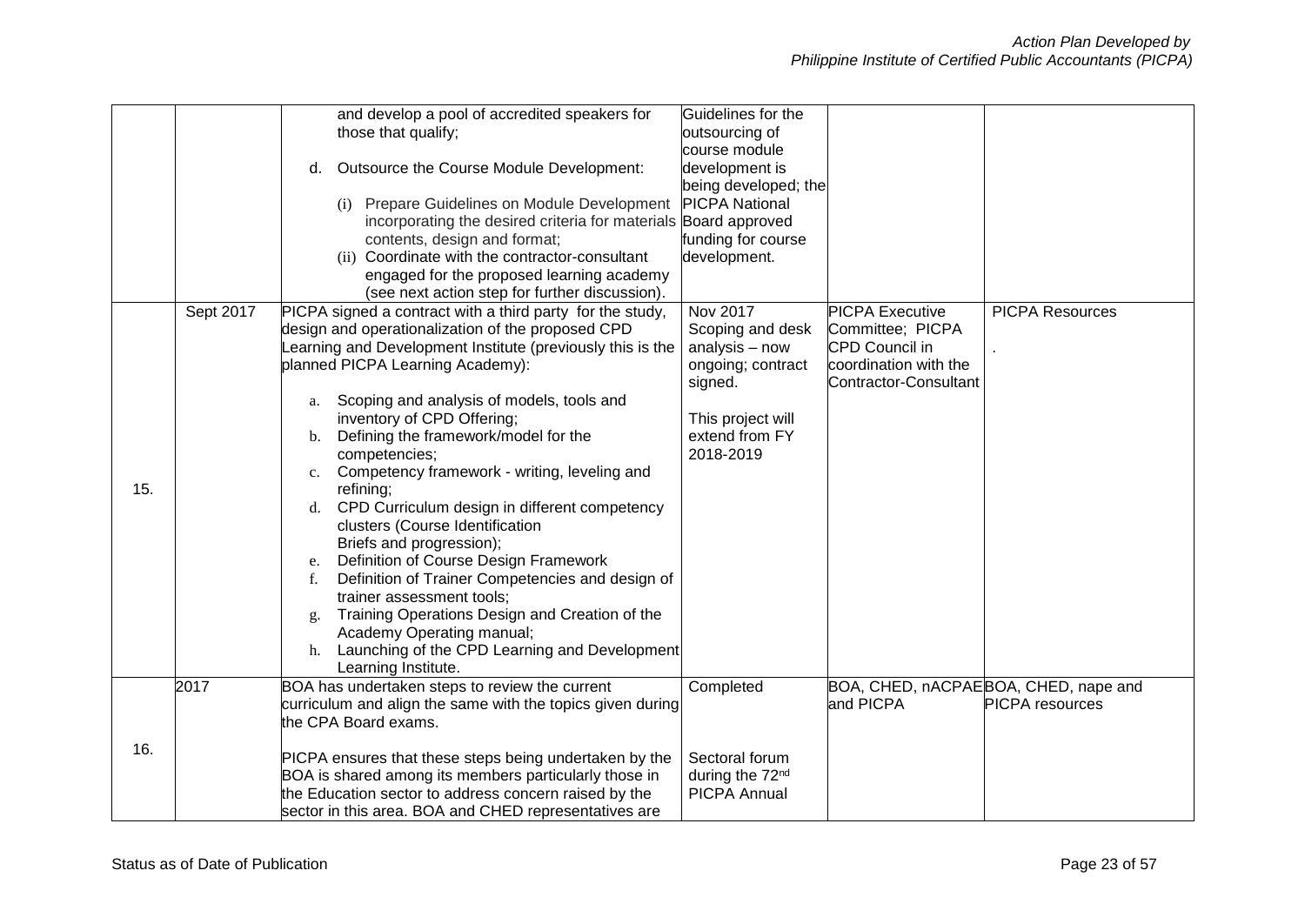|     |            | invited during sectoral forum where dialogue with sector<br>are held and regulators have the opportunity to update.                                                                                                                                                                                                                                               | National<br>Convention |                                             |                        |
|-----|------------|-------------------------------------------------------------------------------------------------------------------------------------------------------------------------------------------------------------------------------------------------------------------------------------------------------------------------------------------------------------------|------------------------|---------------------------------------------|------------------------|
|     |            | Review of PICPA's Compliance Information                                                                                                                                                                                                                                                                                                                          |                        |                                             |                        |
| 17. | Continuing | Perform periodic review of the actions steps enumerated<br>above and whether new action steps to address further<br>compliance with SMO 2.<br>Monitor developments affecting the education sector.<br>Update sections relevant to SMO 2 as necessary.<br>Organize meetings with stakeholder as needed.<br>Regular update PICPA National Board as to the status of | Continuing             | <b>PICPA SMO Task</b><br>Force, CPD Council | <b>PICPA Resources</b> |
|     |            | compliance with SMO 2.                                                                                                                                                                                                                                                                                                                                            |                        |                                             |                        |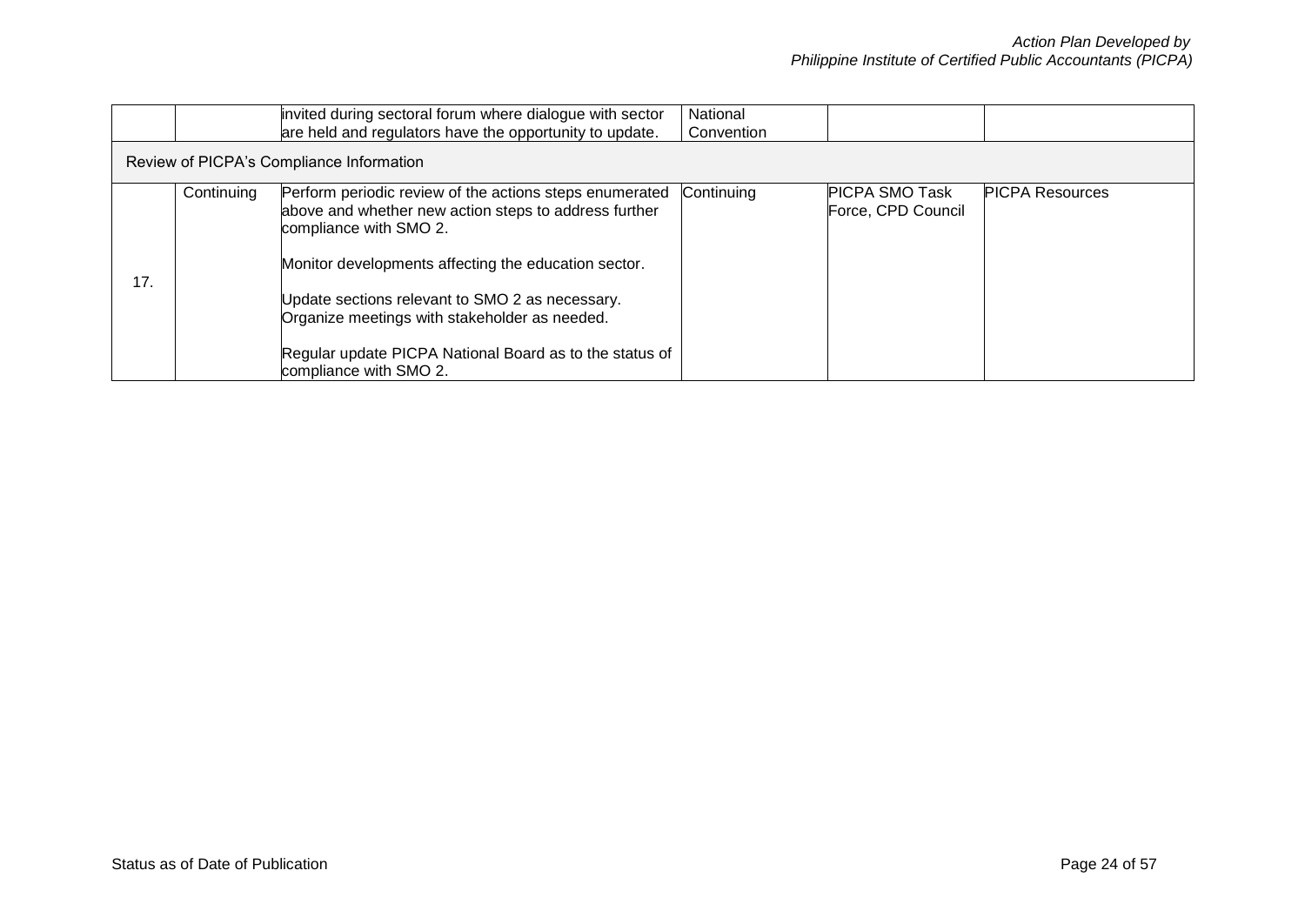| <b>Action Plan Subject:</b> | SMO 3-International Standards and other Pronouncements Issued by the International Auditing and Assurance Standards |
|-----------------------------|---------------------------------------------------------------------------------------------------------------------|
|                             | Board (IAASB)                                                                                                       |
| Action Dian Objective:      | Lee hest endeavors for the adoption of all PSA released by the $ABC$                                                |

**Action Plan Objective:** Use best endeavors for the adoption of all PSA released by the AASC

### **Background:**

The IAASB is an independent standard-setting body that serves the public interest by setting high-quality international standards for auditing (ISAs), quality control, review, other assurance, and related services, and by facilitating the convergence of international and nations standards to enhances the quality and uniformity of practice throughout the world and strengthens public confidence in the global auditing and assurance profession.

The **[AASC](http://www.aasc.org.ph/about/about-aasc.php)** is the body authorized to establish and promulgate generally accepted auditing standards (GAAS) in the Philippines. It also issues auditing standards on review, other assurance and related services engagements. At present, [AASC pronouncements](http://www.aasc.org.ph/pronouncements/pronouncements.php) are mainly adopted from the standards and practice statements issued by the IAASB. Country-specific standards and practice statements are developed to address specific auditing issues not covered by the IAASB pronouncements. Once a standard has been adopted by AASC, it is submitted for approval by the BOA and PRC and then published in Official Gazette or newspapers of general circulation in the Philippines. The standards promulgated by the AASC are adopted by the SEC, as part of its financial reporting rules through issuance of Memorandum Circular to ensure compliance by the regulated entities after publication in the Official Gazette.

The AASC was created in December 2005, under the Philippine Accountancy Act of 2004, by the PRC upon the recommendation of the BOA. The AASC is tasked to assist the BOA to establish and promulgate auditing standards in the Philippines.

The AASC shall have 18 regular members with a term of three (3) years, renewable for another term, coming from the following:

|                               | No. of members |
|-------------------------------|----------------|
| Chairman                      |                |
| <b>BOA</b>                    |                |
| <b>SEC</b>                    |                |
| <b>BSP</b>                    |                |
| <b>COA</b>                    |                |
| <b>ACPAPP</b>                 |                |
| Philippine Institute of CPAs: |                |
| <b>Public Practice</b>        | 9              |
| Commerce and Industry         |                |
| Academe/Education             |                |
| Government                    |                |
| <b>Total</b>                  | 18             |
|                               |                |
| <b>Recent Developments:</b>   |                |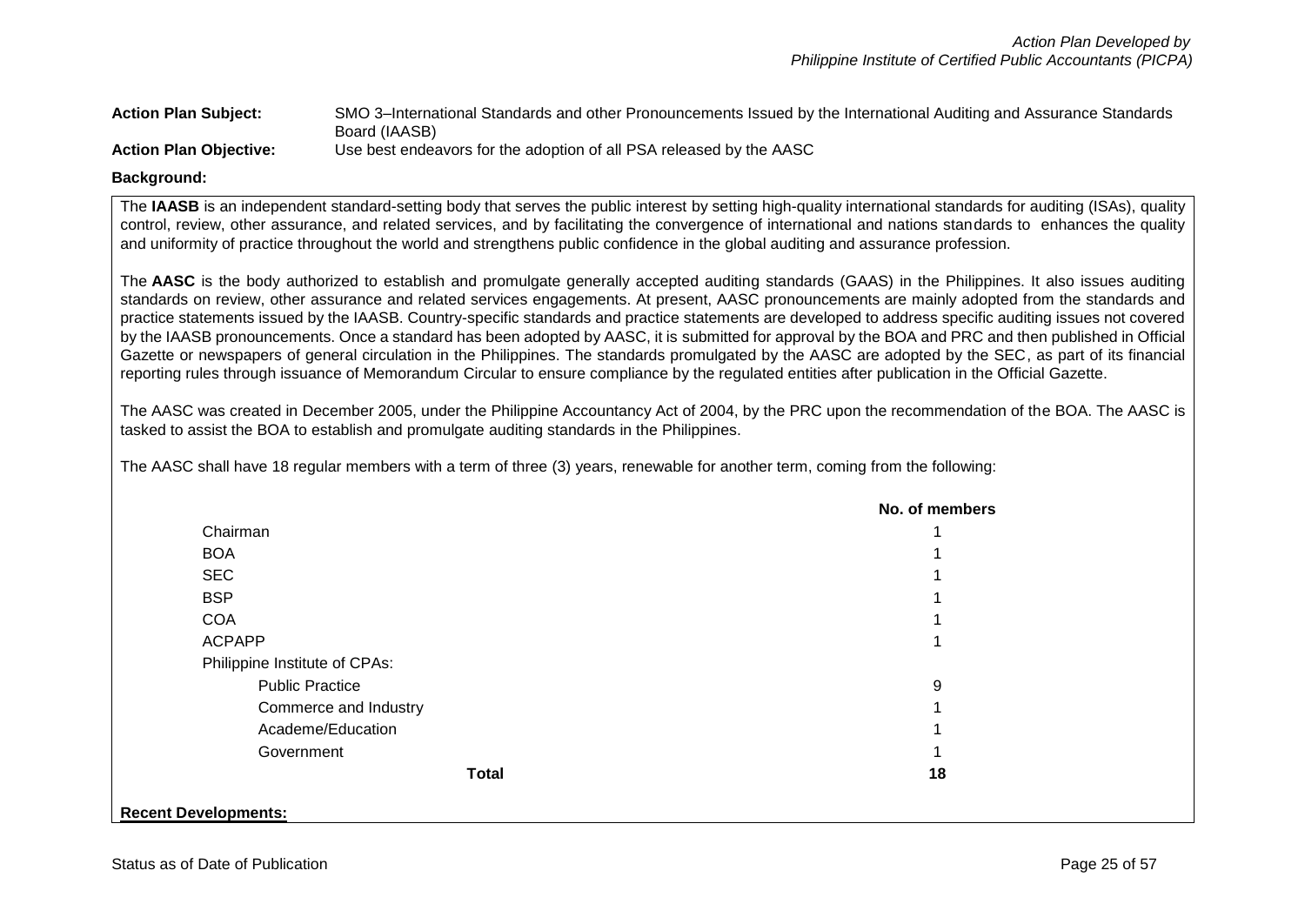AASC has adopted all ISAs issued by the IAASB.

The following new and revised auditing standards and standards on assurance engagements and other related services have been adopted by the AASC as approved by the BOA, PRC and SEC.

| Year | <b>Title</b>                                                                                                                                                                                                                                                                                                                                                                                                                               |  |  |  |
|------|--------------------------------------------------------------------------------------------------------------------------------------------------------------------------------------------------------------------------------------------------------------------------------------------------------------------------------------------------------------------------------------------------------------------------------------------|--|--|--|
| 2016 | PSA 610 (Revised). Using the Work of Internal Auditors and Related Conforming Amendments -<br>$\bullet$<br>Effective for audits of financial statements for period ending on or after December 15, 2013.                                                                                                                                                                                                                                   |  |  |  |
|      | Effective for audits of financial statements for periods ending on or after                                                                                                                                                                                                                                                                                                                                                                |  |  |  |
|      | December 15, 2016                                                                                                                                                                                                                                                                                                                                                                                                                          |  |  |  |
|      | PSA 260 (Revised), Communication with Those Charged with Governance                                                                                                                                                                                                                                                                                                                                                                        |  |  |  |
|      | PSA 570 (Revised), Going Concern<br>$\bullet$                                                                                                                                                                                                                                                                                                                                                                                              |  |  |  |
|      | PSA 700 (Revised), Forming an Opinion and Reporting on Financial Statements<br>$\bullet$                                                                                                                                                                                                                                                                                                                                                   |  |  |  |
|      | PSA 701 (Revised), Communicating Key Audit Matters in the Independent Auditor's Report                                                                                                                                                                                                                                                                                                                                                     |  |  |  |
|      | PSA 705 (Revised), Modifications to the Opinion in the Independent Auditor's Reports<br>$\bullet$                                                                                                                                                                                                                                                                                                                                          |  |  |  |
|      | PSA 706 (Revised), Emphasis of Matter Paragraphs and Other Matter Paragraphs in the<br>$\bullet$                                                                                                                                                                                                                                                                                                                                           |  |  |  |
|      | Independent Auditor's Report                                                                                                                                                                                                                                                                                                                                                                                                               |  |  |  |
|      | PSA 720 (Revised), The Auditor's Responsibilities Relating to Other Information<br>$\bullet$                                                                                                                                                                                                                                                                                                                                               |  |  |  |
|      | Philippine Standard on Assurance Engagements (PSAE) 3410, Assurance Engagements on<br>$\bullet$<br>Greenhouse Gas statements - Effective for Assurance reports covering periods ending on or<br>after September 30, 2013, except for the provisions pertaining to the use of internal auditors to<br>provide direct assistance, which is effective for audits of financial statements for periods ending<br>on or after December 15, 2014. |  |  |  |
|      | Philippine Standards on Related Services (PSRS) 4410 (Revised), Compilation Engagements -<br>$\bullet$<br>Effective for compilation engagement reported dated on or after July 1, 2013.                                                                                                                                                                                                                                                    |  |  |  |
|      | Philippines Standard on Review Engagements (PSRE) 2400 (Revised), Engagements to Review<br>$\bullet$<br>Historical Financial Statements - Effective for reviews of financial statements for periods ending<br>on or after December 31, 2013.                                                                                                                                                                                               |  |  |  |
| 2018 | PSA 800 (Revised), Special Considerations - Audits of Financial Statements Prepared in<br>$\bullet$<br>Accordance with Special Purpose Framework and Conforming Amendments to PSA 700<br>(Revised) Forming an Opinion and Reporting on Financial Statements.                                                                                                                                                                               |  |  |  |
|      | PSA 805 (Revised), Special Considerations - Audits of Single Financial Statements and Specific<br>$\bullet$                                                                                                                                                                                                                                                                                                                                |  |  |  |
|      | Elements, Accounts or Items of a Financial Statements.                                                                                                                                                                                                                                                                                                                                                                                     |  |  |  |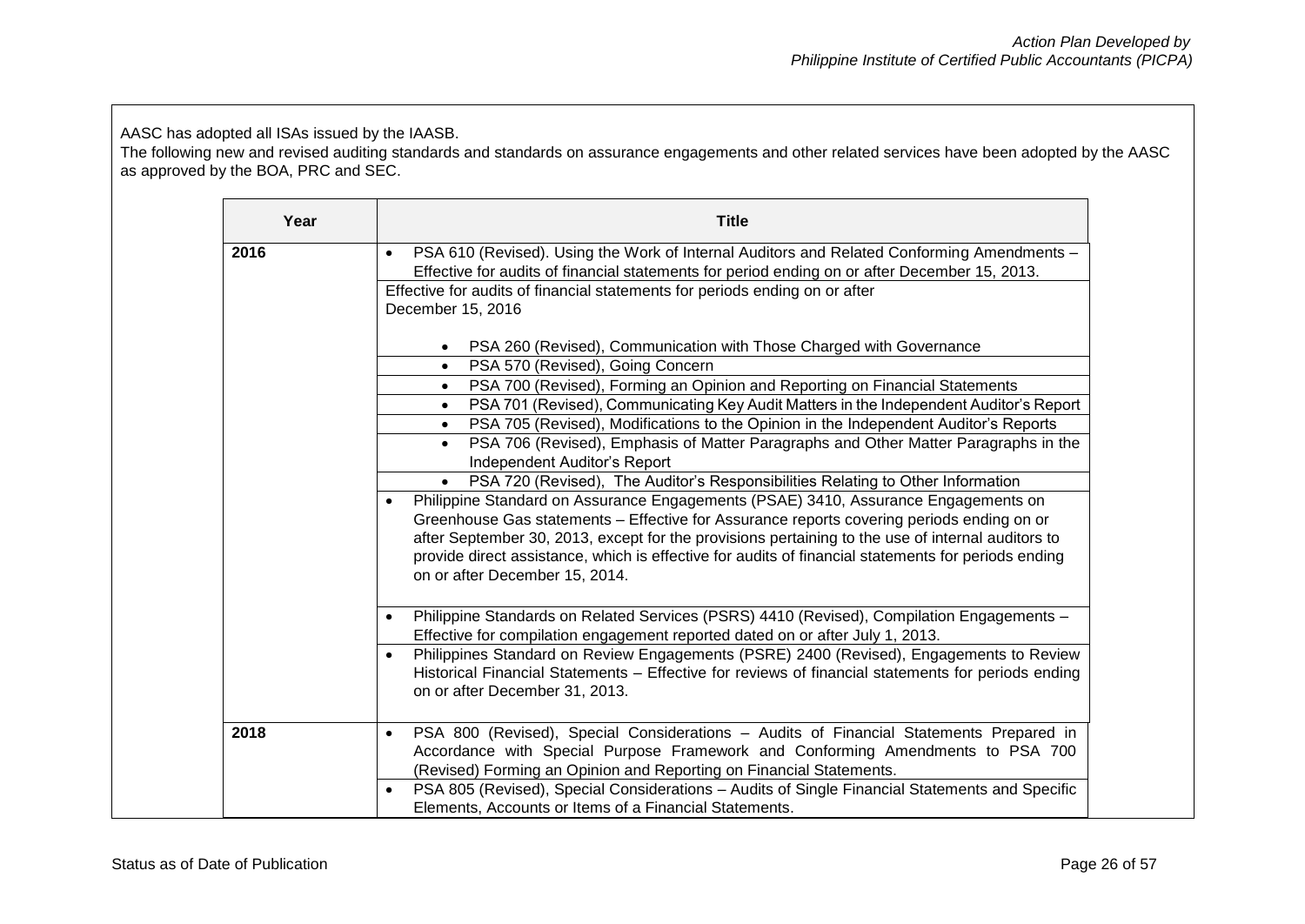|  | PSA 810 (Revised), Engagements to Report on Summary Financial Statements.                                      |
|--|----------------------------------------------------------------------------------------------------------------|
|  | These standards are also effective for audits of financial statements for periods ending December 15,<br>2016. |

In January 2017, the AASC issued Alert Series 01 of 2017, Questions and Answers (Q&A) on the New Auditor's Report. The alert was prepared by the AASC as a guidance to public practitioners in the Philippines in implementing the new auditor reporting standards. The AASC emphasized that this alert is not meant to be exhaustive and reading this alert is not a substitute for reading the PSAs.

In line with the adoption of the new and revised auditor reporting standards, the standard form of the Statement of Management's Responsibility (SMR) prescribed under Section 2 (B) of SRC Rule 68, as amended, have been revised through issuance of Financial Reporting Bulletin (FRB) 20, Revised Statement of Management's Responsibility, by the SEC in January 2017.

The BOA likewise, on January 9, 2017, formed a Task Force on the Expanded Auditors Report (Task Force EAR) which is mandated to do the following to help in the dissemination of information and implementation of the new standards and procedures:

- 1. Establish a virtual "Help Desk" that will accept and respond queries;
- 2. Create and maintain a website that will provide information and links to established resources;
- 3. Conduct briefings to stakeholders;
- 4. Produce materials (flyers, video, etc.) for dissemination;
- 5. Address implementation and interpretation issues and prescribe resolutions to the BOA for their final action;
- 6. Monitor the awareness and implementation by online surveys; getting feedback from stakeholder groups during their events and the CPD events; etc.;
- 7. Submit a final report to Boa by May 30, 2017.

Also on January 19, 2016, the BOA issued Resolution No. 03-2016, "Requiring the Submission of Certificate by the Responsible Certified Public Accountants on the Compilation Services for the Preparation of Financial Statements and Notes Thereto." Pursuant to this resolution, financial statements and notes thereto of an entity shall be prepared either by the CPA employee of the organizations, or the CPA contracted by the organization to perform the compilation services. Such CPA preparer should be accredited by BOA after submitting the necessary application requirements prescribed by existing rules and regulations. The certificate is required to be attached to annual financial statements with gross sales or revenues exceeding P10 million pesos for a particular accounting year and to be submitted to the regulatory offices.

BOA Resolution No. 68 Series of 2016, dated March 21, 2016, was issued amending Resolution No.3, Series of 2016. The highlights of the amendments are (1) the timeline for which the CPA prepare shall complete the preparation of the FS and notes for presentation to the external auditor/s which should not be later than two (2) months after the end of the accounting period; and (b) that external auditor/s shall bring to the attention of management any instance of omission or non-compliance with the provisions of the BOA Resolutions.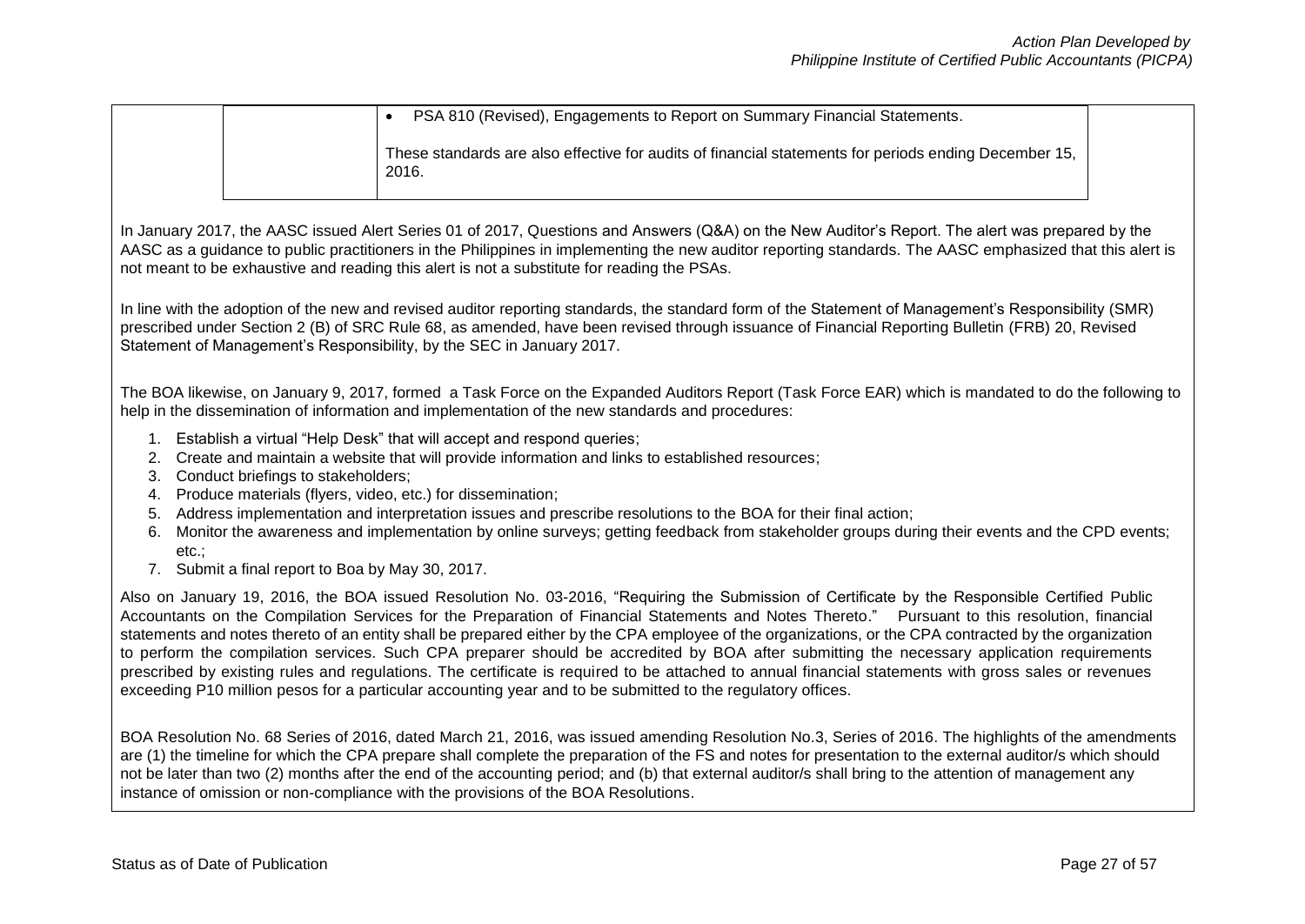Also, BOA initiated several activities to communicate to the Philippine Stakeholders on the November 2017 proposal of the Monitoring Group (MG) to strengthen the governance and oversight of audit-related standard setting in the public interest The BOA conducted a meeting with key Stakeholders on January 11, 2018 where there was a discussion of the MG proposal. BOA shared with major professional accountancy organizations the MG proposal, the initial views of the IFAC and other materials and encouraged these organizations to conduct their respective discussions. BOA submitted comments on the proposal last February 9, 2018.

| #   | <b>Start Date</b> | <b>Actions</b>                                                                                                                                                                                                                                                                                                                                                                                                                                                                                                                                                                                                                                                                                                                                                                                                                                                                                    | <b>Completion Date</b> | <b>Responsibility</b>                                                                     | <b>Resource</b> |
|-----|-------------------|---------------------------------------------------------------------------------------------------------------------------------------------------------------------------------------------------------------------------------------------------------------------------------------------------------------------------------------------------------------------------------------------------------------------------------------------------------------------------------------------------------------------------------------------------------------------------------------------------------------------------------------------------------------------------------------------------------------------------------------------------------------------------------------------------------------------------------------------------------------------------------------------------|------------------------|-------------------------------------------------------------------------------------------|-----------------|
|     |                   | Implementation Plans/ Maintaining Ongoing Processes to Meet Requirements of SMO 3                                                                                                                                                                                                                                                                                                                                                                                                                                                                                                                                                                                                                                                                                                                                                                                                                 |                        |                                                                                           |                 |
| 18. | 2017              | PICPA continues to be represented in the AASC as<br>discussed above.<br>In addition to this, PICPA assists AASC in the exposure to<br>CPAs and other stakeholders of drafts and proposed<br>amendments to PSAs through postings to the websites<br>and email blasts.                                                                                                                                                                                                                                                                                                                                                                                                                                                                                                                                                                                                                              | Continuing             | <b>PICPA Training</b><br>Division                                                         | <b>PICPA</b>    |
|     | 2018              | Formation of focus groups to discuss issues arising from<br>Exposure Drafts, and collate comments for the timely<br>submission to AASC.                                                                                                                                                                                                                                                                                                                                                                                                                                                                                                                                                                                                                                                                                                                                                           |                        |                                                                                           |                 |
| 19. |                   | Various dates Assist AASC in the exposure and distribution of newly<br>adopted PSAs and through:<br>a. Posting to PICPA websites;<br>b. Conducting seminars on new auditing standards,<br>including the new auditor's report and any AASC<br>issued Alerts.<br>On seminars relating to the new auditor's report, PICPA<br>provided participants with a sample report, discussed the<br>changes by comparing the same with the previous<br>auditors report. PICPA also highlighted key changes such<br>as the need for management to make an explicit<br>assessment of the entity's ability to continue going<br>concern as well as the expanded auditors responsibility<br>and the inclusion of a new section in the report which is<br>the key audit matter (KAM) for listed entities. Various<br>examples were provided on KAM. Speakers during<br>seminars initially came from auditing firms. | Continuing             | <b>PICPA Training</b><br>Division and PICPA<br>Chapters, ACPAPP,<br><b>ACPACI, NACPAE</b> | <b>PICPA</b>    |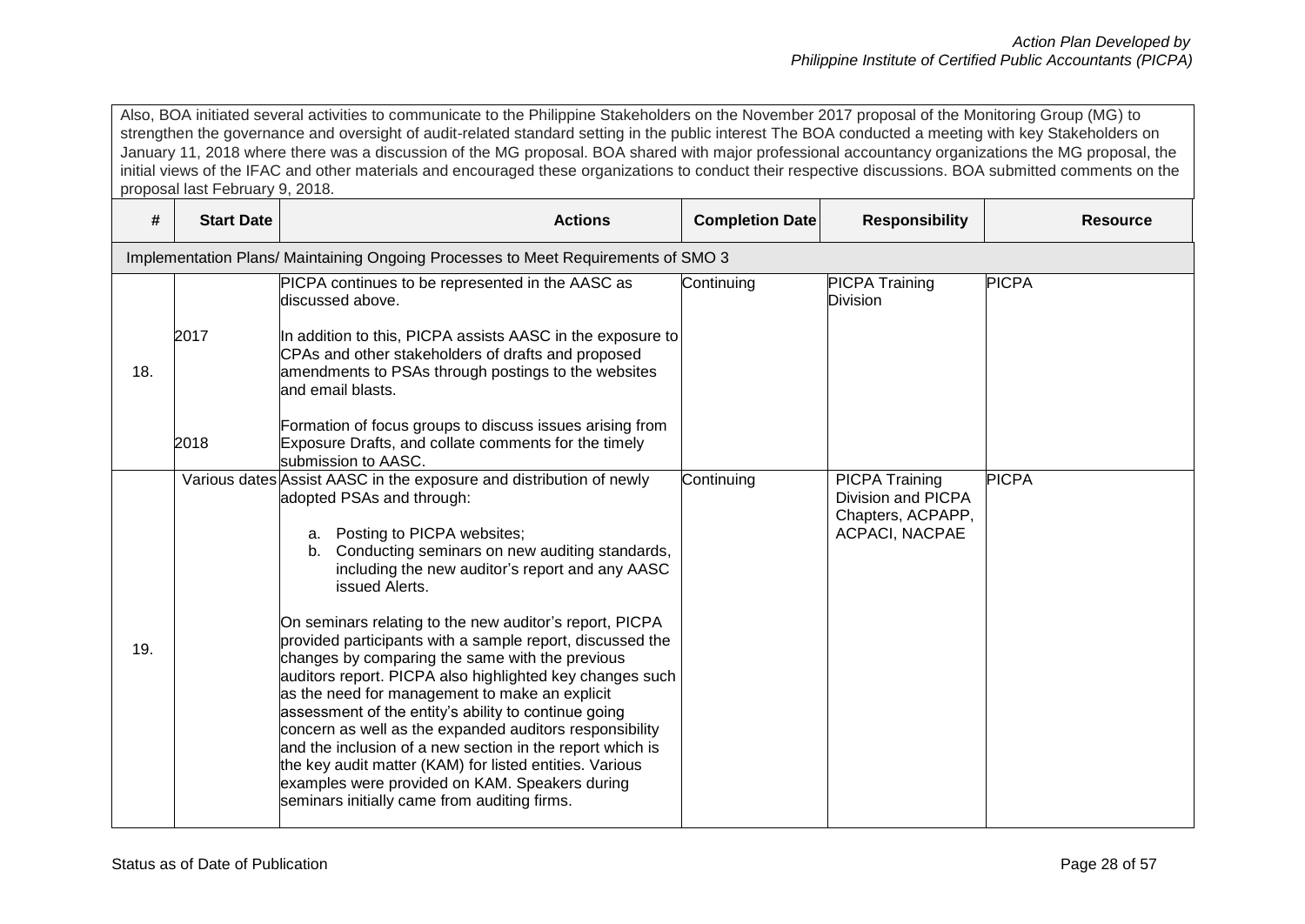|     |            | In the dissemination of new PSAs and PSREs, PICPA<br>collaborated with other sectoral organizations like<br>ACPAPP, ACPACI and NACPAE. These sectoral<br>organizations also offered as courses any new auditing<br>standards in their sponsored training and seminars.                                                      |            |                                                                                                                                             |                         |
|-----|------------|-----------------------------------------------------------------------------------------------------------------------------------------------------------------------------------------------------------------------------------------------------------------------------------------------------------------------------|------------|---------------------------------------------------------------------------------------------------------------------------------------------|-------------------------|
|     | 2017       | BOA will review its requirement under BOA Resolutions<br>No. 03-2016 and 68 Series of 2016 amidst feedback from<br>the profession.                                                                                                                                                                                          | 2018       | <b>BOA and PICPA</b>                                                                                                                        | <b>BOA and PICPA</b>    |
| 20. |            | PICPA will monitor developments on the implementation<br>of this resolution and help disseminate to its members<br>any update; arrange dialogue between BOA and its<br>members as necessary.                                                                                                                                |            |                                                                                                                                             |                         |
| 21. | Annually   | Support AASC financially on an annual basis                                                                                                                                                                                                                                                                                 | Continuing | <b>PICPA Foundation</b><br><b>Board of Trustees</b>                                                                                         | <b>PICPA Foundation</b> |
|     |            | Review of PICPA's Compliance Information                                                                                                                                                                                                                                                                                    |            |                                                                                                                                             |                         |
| 22. | Continuing | Continue to monitor the status of the adoption of new<br>standards and any development in the Philippine<br>Accountancy Profession with respect to the adoption of<br>new standards.<br>Monitor implementation of the action steps as described<br>above. Organize meetings with various stakeholders as<br>deem necessary. | Continuing | <b>PICPA National</b><br>Board, PICPA<br><b>Executive Director,</b><br><b>PICPA Training</b><br>Director and PICPA<br><b>SMO Task Force</b> | <b>PICPA</b>            |
|     |            | Review and update sections relevant to SMO 3                                                                                                                                                                                                                                                                                |            |                                                                                                                                             |                         |
|     |            | Regular reporting to the PICPA National Board of the<br>status of compliance with SMO 3.                                                                                                                                                                                                                                    |            |                                                                                                                                             |                         |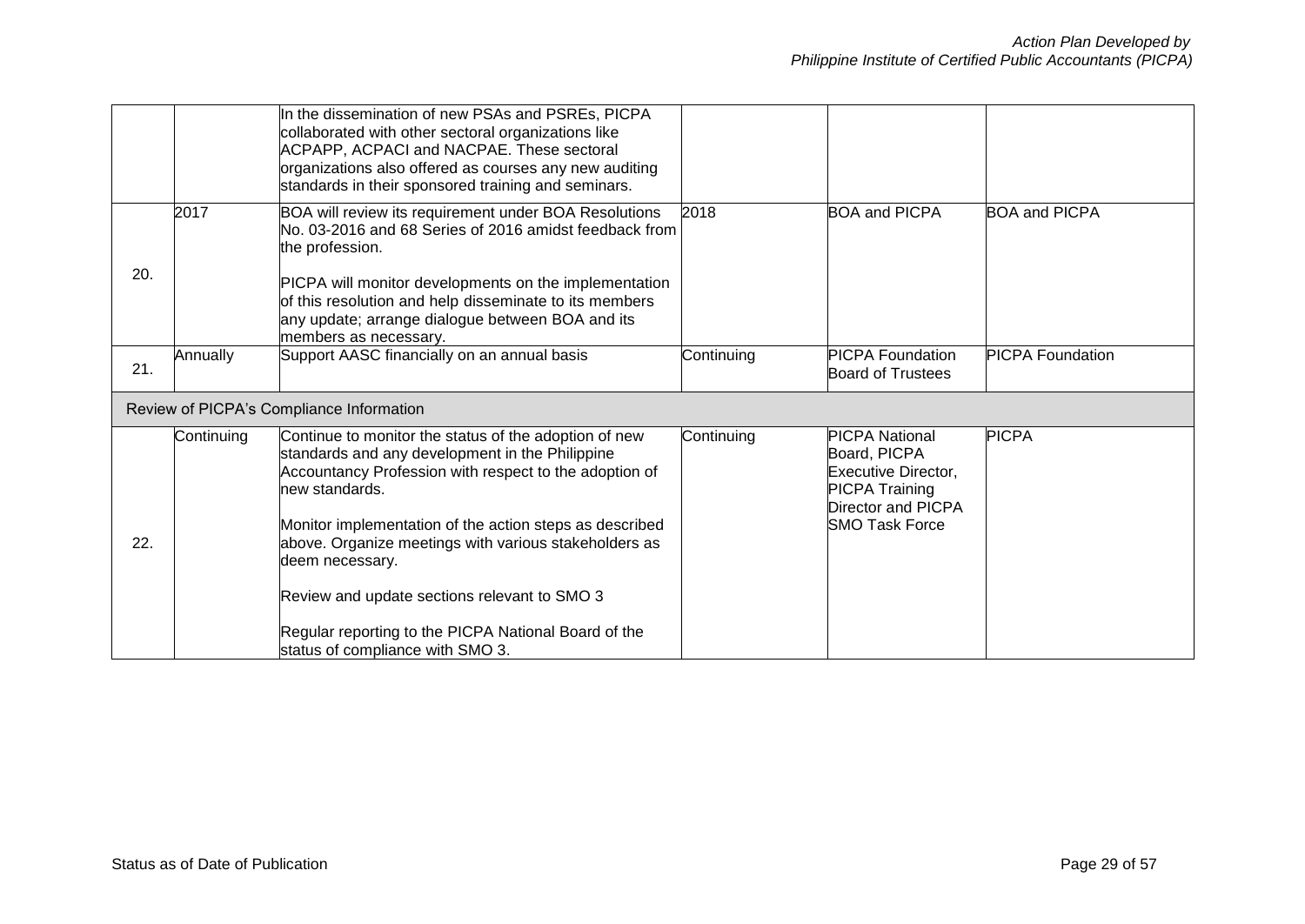**Action Plan Subject:** SMO 4–International Ethics Standards Board for Accountants (IESBA) Code of Ethics for Professional Accountants Action Plan Objective: Adopt and Implement Latest IESBA Code of Ethics

**Background:**

### **Code of Ethics**

The IESBA is an independent standard- setting board that develops an internationally appropriate Code of Ethics for Professional Accountants (IESBA Code of Ethics).

The Code of Ethics for Professional Accountants in the Philippines is based on the IESBA Code of Ethics. Professional Accountants refer to persons who are CPAs and who hold a valid certificate issued by the BOA, whether they be in public practice, commerce and industry, government service or public sector and academe or education sector. Where a national statutory requirement is in conflict with a provision of IESBA Code of Ethics, the national statutory requirement prevails.

PRC Resolution No. 263-2015. The PRC published Resolution no. 263 entitled "Adoption of the IFAC 2013 Code of Ethics for Professional Accountants as 'The Code of Ethics for Professional Accountants in the Philippines' and prescribing amendments therefor" last December 2015. The adopted Code follows the IFAC Code with exception of provisions which are not consistent with the Philippine laws.

The Code of Ethics for Professional Accountants in the Philippines is mandatory for all CPAs.

PICPA, as a member of IFAC is committed to IFAC's broad objective of developing and enhancing a coordinated worldwide accountancy profession with harmonized standards. As such, whenever there is an update on the IESBA Code of Ethics, PICPA, through its Ethics Committee, studies the revisions/updates and, upon approval of the PICPA Board of Directors, recommends for adoption by the BOA and approval by the PRC as part of the rules and regulations of BOA for the practice of the accountancy profession.

### *Recent Developments*

To address concerns on threat to independence, the SEC issued Memorandum Circular No. 2, Series of 2016, requiring all SEC accredited auditing firms and external auditors and prospective applicants for SEC accreditation to submit a certification attesting their adherence to the Code of Ethics for Professional Accountants in the Philippines

After careful study and review by the Ethics Committee in 2017, the PICPA Board of Directors, through BOD Resolution No. 2017-07-08, submitted its recommendation to BOA with respect to the adoption of the 2016 IESBA Code of Ethics for Professional Accountants.

The recommendation was submitted to the BOA which approved the adoption of the 2016 IESBA Code of Ethics with the NOCLAR measure with the requirement that the concerned government regulator shall put in place the appropriate mechanism to implement the NOCLAR.

### **Performance Governance System (PGS) for the Philippine Accountancy Profession**

In August 2012, PICPA formed the PGS Committee that will ensure the institutionalization of the PGS as embodied in the 2020 Roadmap for the Philippine Accountancy Profession which includes upholding ethics and good governance in pursuing professional excellence. The PGS is a governance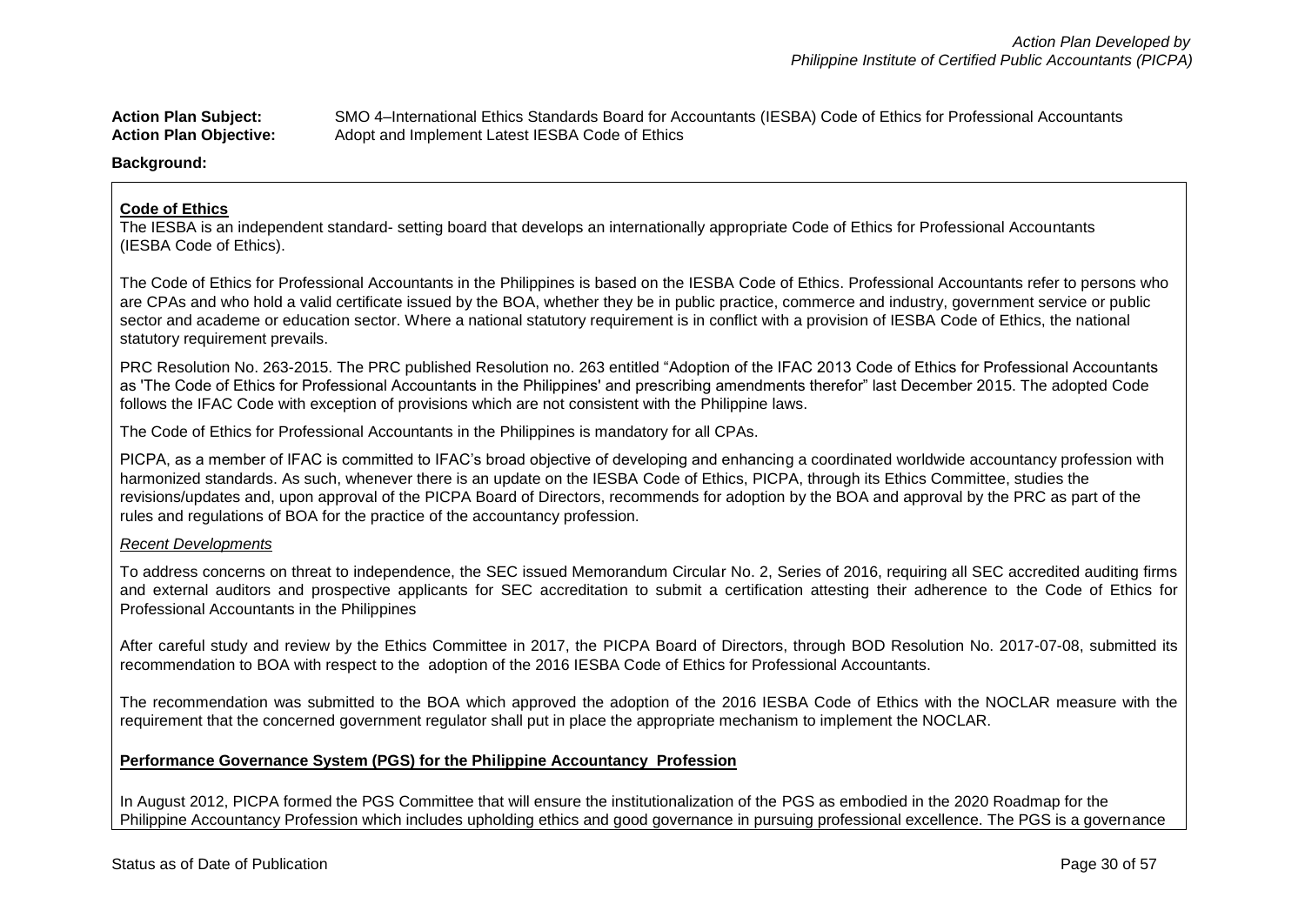framework that utilizes a balanced scorecard as a tool to incorporate good governance, best practices and principles into running organizations. 2020 Roadmap specifies for the profession the broad strategy outlined for the Philippines 2030 Roadmap, which consists of a strategy to develop the Philippines into a national community of responsible citizens in a generation's time.

The PRC and BOA, together with PICPA collaborated to embark on the institutionalization of the PGS in the Accountancy Profession as an offshoot of the adoption of the Code of Good Governance for the Professions in the Philippines by the PRC in June 2002 and under the auspices of the Institute for Solidarity in Asia (ISA). The profession responded for the call for reforms and underwent the accreditation process with ISA. The measure of the success of the reforms instituted passes certain levels. These levels are initiation, compliance, proficiency and institutionalization.

In March 2016, the Philippine Accountancy Profession, composed of CPAs in the four sectors of Government, Education, Commerce and Industry and Public Practice, was conferred and awarded the following three (3) major and distinct awards by the ISA after a Performance Governance System (PGS) Revalida during a public forum, making it the first and only profession among the 42 professions in the Philippines, to be awarded the following:

- 1) PGS Institutionalized Award
- 2) Gold Trailblazer Award
- 3) Island of Good Governance Award

To date, the Accountancy Profession is continuously embarking on its PGS journey towards the achievement and accomplishment of its ongoing strategies for the achievement of the Accountancy Profession's Vision to be a globally dynamic force in national prosperity and excellence at the same time holding the highest standards of ethics and professional behavior, through implementation of several projects which include Quality Assurance Review Program, Continuing Professional Development , Mutual Recognition Arrangement , continuing adoption of global reporting standards and best practices in the four (4) sectors of the Accountancy Profession, namely, the Education, Government, Commerce and Industry and the Public Practice Sector , as well as other initiatives to address the dynamic changes and global challenges in the practice of the Accountancy Profession.

# **Integrity Initiative**

The Philippine's accountancy profession concluded a momentous event in September 2015 when BOA, PICPA ACPAPP and Integrity Initiative, Inc. signed a Memorandum of Understanding (MOU) that will enhance the commitment to transparency and ethical business practices in the profession. Prior to signing the MOU, those joining the integrity initiative were single organizations. With the MOU, the entire accountancy profession accepted the commitment to transparency and ethical business practices.

The integrity initiative is a multisectoral campaign that seeks to institutionalize integrity standards among various sectors of society. Led by the private sector, those involved in the initiative go to a process that will uplift their governance practices beginning with the signing of the Integrity Phase. Currently, the BOA require all applicants for accreditation, especially those CPAs in public practice, to sign up for the Integrity Pledge and undertake the subsequent integrity initiative processes. During oath taking ceremonies for new CPAs, the BOA provides briefing and administer the Integrity Pledge.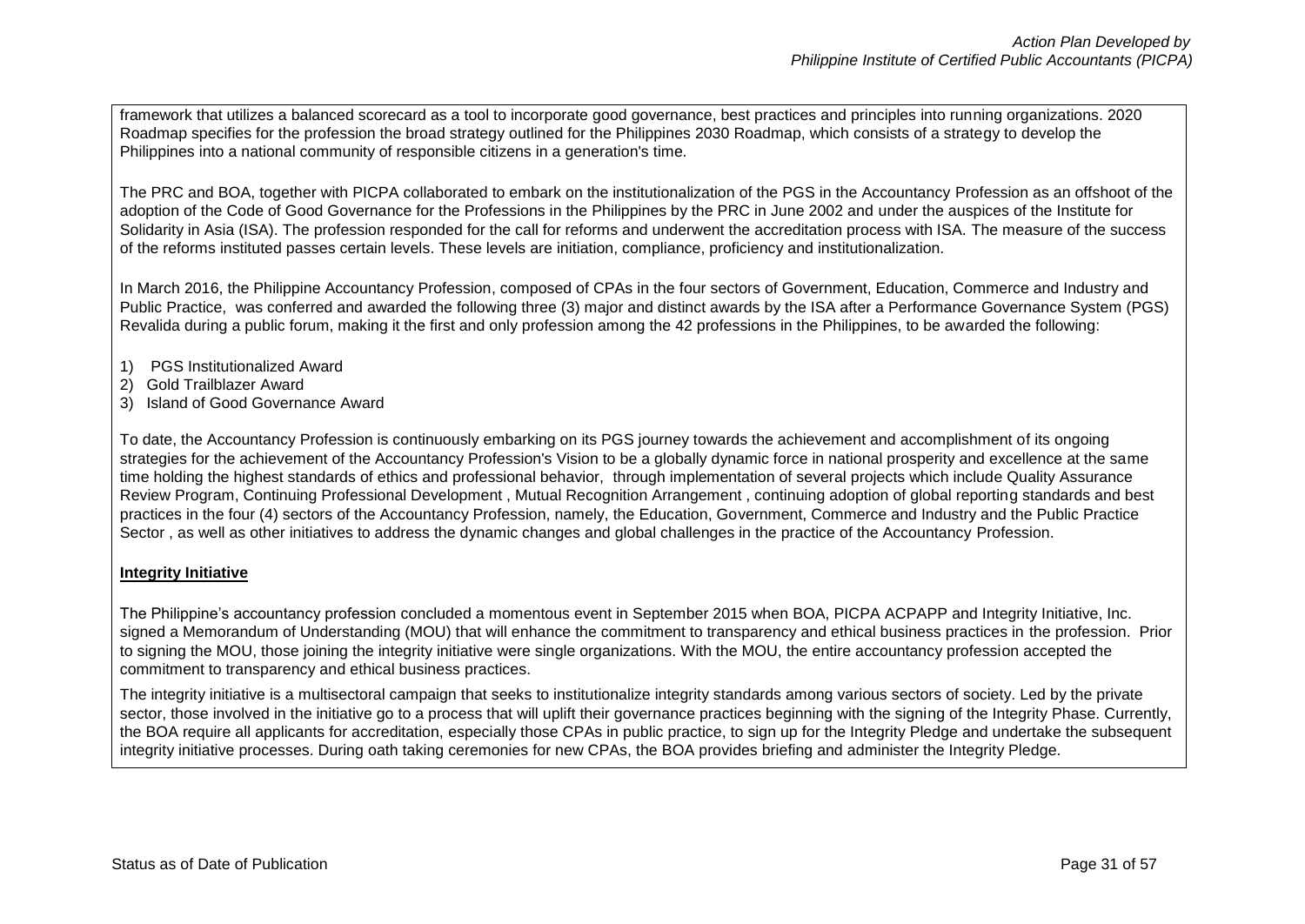| #   | <b>Start Date</b> | <b>Actions</b>                                                                                                                                                                                                                                                                                                                                                                                                                                                                                                                                                                                                                                                                                                | <b>Completion Date</b> | <b>Responsibility</b>                                                                               | <b>Resources</b>     |
|-----|-------------------|---------------------------------------------------------------------------------------------------------------------------------------------------------------------------------------------------------------------------------------------------------------------------------------------------------------------------------------------------------------------------------------------------------------------------------------------------------------------------------------------------------------------------------------------------------------------------------------------------------------------------------------------------------------------------------------------------------------|------------------------|-----------------------------------------------------------------------------------------------------|----------------------|
|     |                   | Implementation Plans/ Maintaining Ongoing Processes to Meet Requirements of SMO 4                                                                                                                                                                                                                                                                                                                                                                                                                                                                                                                                                                                                                             |                        |                                                                                                     |                      |
| 23. | 2016-2017         | PICPA Ethics Committee studied, evaluated and<br>proposed to the PICPA National Board the Adoption of the<br>2016 Code of Ethics with certain proposed exclusions.                                                                                                                                                                                                                                                                                                                                                                                                                                                                                                                                            | Completed              | <b>PICPA Ethics</b><br>Committee                                                                    | <b>PICPA</b>         |
| 24. | 2017              | The PICPA National Board, through a board resolution,<br>approved the recommendation of the PICPA Ethics<br>Committee for the adoption of the 2016 Code of Ethics<br>with certain exclusions.                                                                                                                                                                                                                                                                                                                                                                                                                                                                                                                 | Completed              | <b>PICPA National Board</b>                                                                         | <b>PICPA</b>         |
|     | 2017              | PICPA submitted its recommendation of the adoption of<br>the 2016 Code of Ethics with certain exclusions.                                                                                                                                                                                                                                                                                                                                                                                                                                                                                                                                                                                                     | Continuing             | <b>BOA and PICPA</b><br>President                                                                   | <b>BOA and PICPA</b> |
| 25. |                   | Currently, the PICPA version of the 2016 Code of Ethics<br>is being reviewed by BOA. PICPA will coordinate with<br>BOA for the status of the adoption.                                                                                                                                                                                                                                                                                                                                                                                                                                                                                                                                                        |                        | <b>PICPA ED</b>                                                                                     |                      |
| 26. | 2017              | Coordination with other professional organization like<br>ACPAPP on the proposed<br>September 22, 2017 - NOCLAR talk with ACPAPP<br>Currently the Ethics Committee preparing.                                                                                                                                                                                                                                                                                                                                                                                                                                                                                                                                 | Continuing             | <b>PICPA Ethics</b><br>Committee                                                                    | <b>PICPA</b>         |
| 27. | 2018              | Establish a program for public information campaign on<br>the proposed adoption of the 2016 Code of Ethics as<br>follows:<br>1. Conduct seminars on the content and applications<br>of the revised code of ethics. Seminars include<br>Corporate Governance and Ethical Dilemmas and<br>Ethics and Good Governance, etc.<br>PICPA Ethics Committee will prepare materials<br>for PICPA use and discuss with PICPA the term<br>of use<br>Conduct training on sessions and seminars with<br>members of the PICPA Ethics Committee<br>facilitating initial sessions<br>PICPA Ethics Committee to discuss and<br>coordinate with PICPA CPD Committee for the<br>identification of speakers from the pool of PICPA | In progress            | <b>PICPA Ethics</b><br>Committee, PICPA<br>CPD Committee and<br><b>PICPA Training</b><br>Department | <b>PICPA</b>         |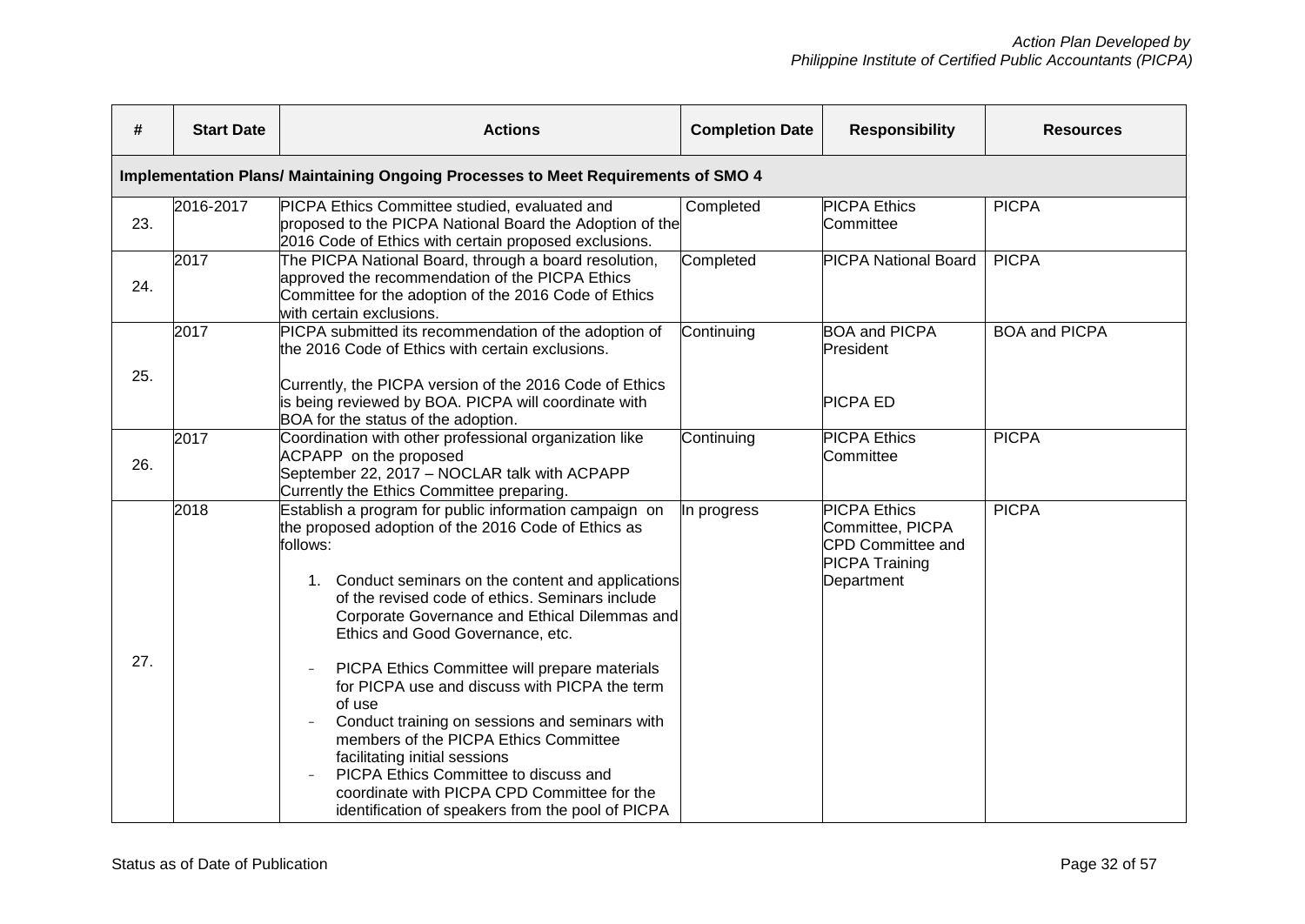| <b>Start Date</b>                               | <b>Actions</b>                                                                                                                                                                                                                                                                                                                                                                                                                              | <b>Completion Date</b>                                                                                                                                                                                                                                                                                                    | <b>Responsibility</b>                                                                                                                                                                   | <b>Resources</b>                                                                                                             |  |
|-------------------------------------------------|---------------------------------------------------------------------------------------------------------------------------------------------------------------------------------------------------------------------------------------------------------------------------------------------------------------------------------------------------------------------------------------------------------------------------------------------|---------------------------------------------------------------------------------------------------------------------------------------------------------------------------------------------------------------------------------------------------------------------------------------------------------------------------|-----------------------------------------------------------------------------------------------------------------------------------------------------------------------------------------|------------------------------------------------------------------------------------------------------------------------------|--|
| 2018                                            | accredited speakers to handle other sessions but<br>using the materials prepared by PICPA Ethics<br>Committee.                                                                                                                                                                                                                                                                                                                              |                                                                                                                                                                                                                                                                                                                           |                                                                                                                                                                                         |                                                                                                                              |  |
|                                                 | 2. Inclusion of topic on the 2016 Code of Ethics<br>particular on the provision of NOCLAR in<br>conventions and conferences of PICPA and other<br>sectoral organizations<br>September 22, 2017, NOCLAR Talk with<br><b>ACPAPP</b><br>November 2017 - NOCLAR topic was included in<br>the sectoral forum for government and commerce<br>and industry with a BOA member and PICPA<br>National Sectoral Director, respectively as<br>speakers. | Completed                                                                                                                                                                                                                                                                                                                 |                                                                                                                                                                                         | BOA, PICPA and ACPAPP                                                                                                        |  |
|                                                 | Dissemination of the proposed adoption of 2016<br>3.<br>and PICPA website.                                                                                                                                                                                                                                                                                                                                                                  |                                                                                                                                                                                                                                                                                                                           | <b>Training Department</b>                                                                                                                                                              | <b>PICPA</b>                                                                                                                 |  |
| 2017                                            | Quality Assurance Program, Continuing Professional<br>Development, Mutual Recognition Arrangement, among                                                                                                                                                                                                                                                                                                                                    |                                                                                                                                                                                                                                                                                                                           |                                                                                                                                                                                         | <b>PICPA</b>                                                                                                                 |  |
| <b>Review of PICPA's Compliance Information</b> |                                                                                                                                                                                                                                                                                                                                                                                                                                             |                                                                                                                                                                                                                                                                                                                           |                                                                                                                                                                                         |                                                                                                                              |  |
| Continuing                                      | Code of Ethics and BOA's plan of adoption.<br>Monitor status of action steps and whether there are<br>additional actions steps necessary to address the SMO<br>objective.                                                                                                                                                                                                                                                                   | Continuing                                                                                                                                                                                                                                                                                                                | Committee<br>PICPA Task Force,<br><b>BOA and PICPA</b><br>National Board,                                                                                                               |                                                                                                                              |  |
|                                                 |                                                                                                                                                                                                                                                                                                                                                                                                                                             | PICPA, through its PGS Committee, continues to support<br>accomplishment of its ongoing strategies for the<br>a dynamic force in national prosperity and excellence<br>through implementation of several projects which include<br>others, and other initiatives.<br>Monitor status of review by BOA of the proposed 2016 | Code of Ethics through email blasts in the internet<br>Continuing<br>the Accountancy Profession towards the achievement and<br>achievement of the Accountancy Profession's Vision to be | BOA, PICPA, ACPAPP<br>To be done in 2018 PICPA ED and PICPA<br><b>PICPA</b><br>PICPA ED and Ethics PICPA and BOA<br>PICPA ED |  |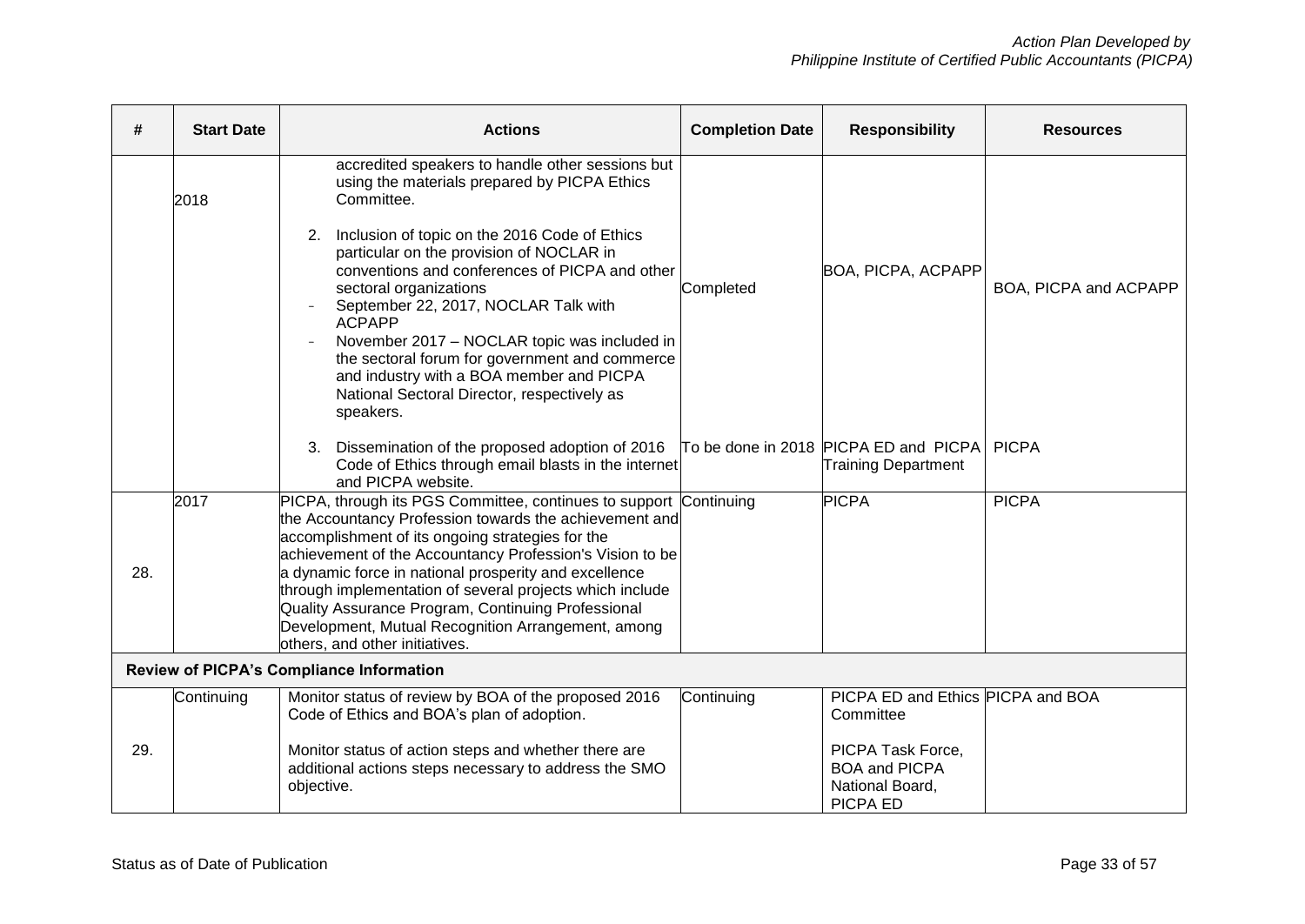| # | <b>Start Date</b> | <b>Actions</b>                                                                                                           | <b>Completion Date</b> | <b>Responsibility</b> | <b>Resources</b> |
|---|-------------------|--------------------------------------------------------------------------------------------------------------------------|------------------------|-----------------------|------------------|
|   |                   | Review and update sections relevant to SMO 4 as<br>necessary. If needed, organize meetings with various<br>stakeholders. |                        |                       |                  |
|   |                   | Regularly report to the PICPA National Board status of<br>compliance with SMO 4.                                         |                        |                       |                  |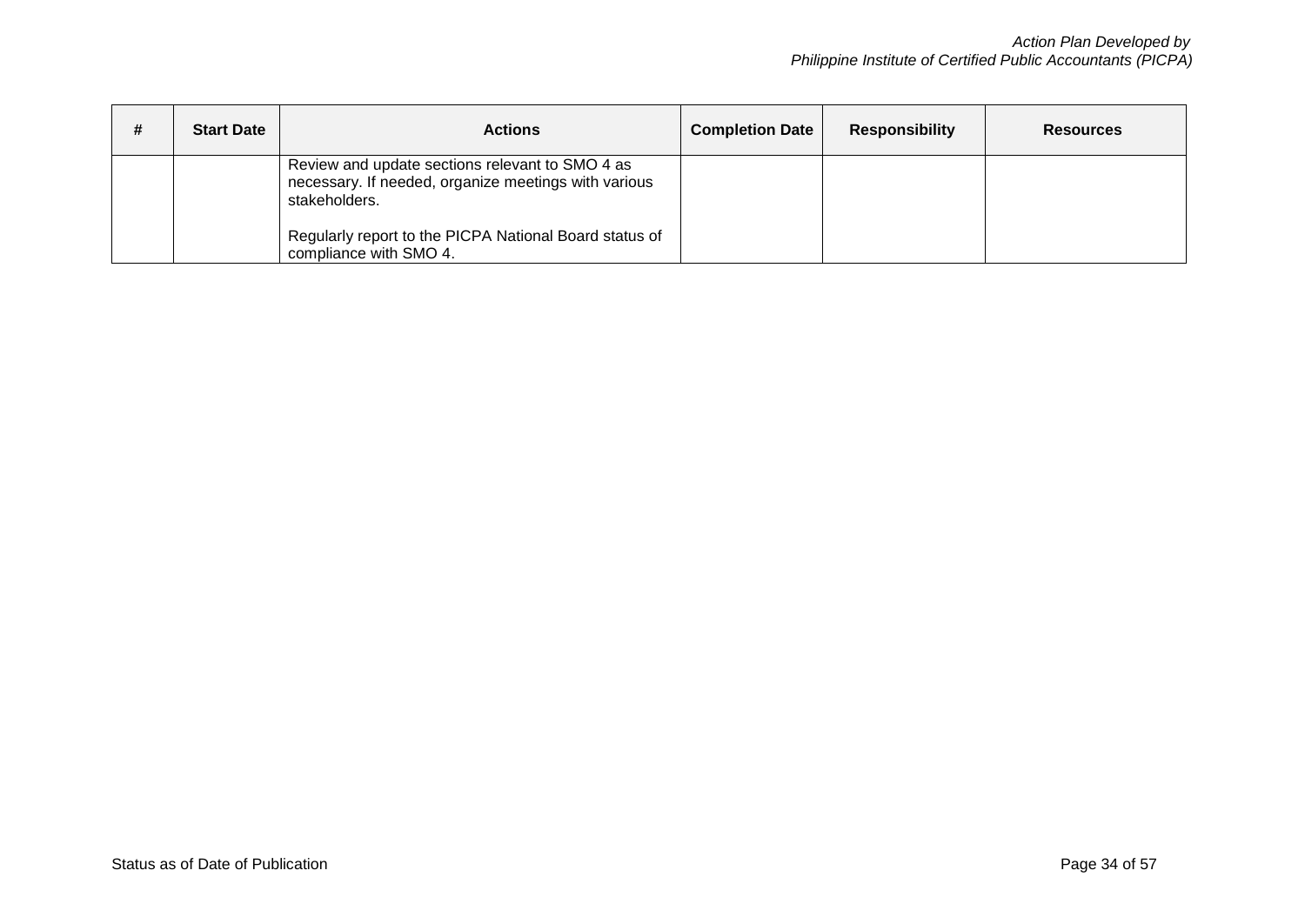**Action Plan Subject:** SMO 5–International Public Sector Accounting Standards (IPSAS) and Other Pronouncements Issued by the International Public Sector Accounting Standards Board (IPSASB) **Action Plan Objective:** Continue to use best endeavors for the implementation of IPSAS

**Background:** 

Presidential Decree No. 898 passed on March 3, 1976 has given the **Commission on Audit (COA)** the authority and power on all matters relating to auditing and accounting procedures, systems and controls for the Philippine government. Presidential Decree No. 1445 dated June 11, 1978, otherwise known as the Government Auditing Code of the Philippines, mandated COA to promulgate accounting and auditing rules and regulations in the Philippine government.

Further, Art. IX-D, Section 2 of the 1987 Philippine Constitution provides that the Commission shall have exclusive authority, subject to the limitations in this Article, to promulgate accounting and auditing rules and regulations, including those for the prevention and disallowance of irregular, unnecessary, excessive, extravagant, or unconscionable expenditures or uses of government funds and properties.

As such, the government has adopted the Philippine Government Accounting Standards (PGAS) by virtue of COA Resolution No. 2006-006 (January 31, 2006) as its standards for government accounting. Additionally, the Government adopted the New Government Accounting System (NGAS) under COA Circular No. 2001-004 (October 30, 2001) as the system for government accounting. PGAS consists of thirteen (13) government accounting standards as promulgated by COA.

COA formed a Technical Working Group (TWG) and Sub-Technical Working Group in October 2008 and July 2009, respectively, to harmonize the PGAS with IPSAS and to update NGAS and Chart of Accounts.

Under COA Resolution No. 2008-012 dated October 10, 2008, COA created the Public Sector Accounting Standards Board (PSAcSB) and Public Sector Auditing Standards Board (PSAuSB). The PSAcSB shall assist the COA Commission Proper in formulating and implementing public sector accounting standards, and establish and maintain linkages with international bodies, professional organizations and academe on accounting and related fields on financial management. The PSAcSB is composed of the Commissioner I, Assistant Commissioners of National Government Sector, Corporate Government Sector, Local Government Sector, Government Accountancy Sector, and Planning, Finance and Management Sector.

For the purpose of adopting the financial reporting framework, the Philippine Government or the Philippine Public Sector were classified as follows:

- National Government Agencies (NGAs) consist of departments, bureaus, agencies and government instrumentalities of the Central Government
- Local Government Units (LGUs) refer to political subdivisions established by or in accordance with the Constitution.
- Government Owned or Controlled Corporations (GOCCs) or Government Corporations (GCs) refer to agencies organized as a stock or nonstock corporations, vested with functions relating to public needs whether governmental or proprietary in nature, and owned by the Government directly or through its instrumentalities either wholly, or, where applicable as in the case of stock corporations, to the extent of at least fifty-one (51) per cent of its capital stock. The GOCCs or GCs are further classified as:
	- $\circ$  Government Business Enterprises are GCs which have all the following characteristics as defined under the pertinent provisions of the Internal Public Sector Accounting Standards as adopted under the PPSAS: a) is an entity with the power to contract in its own name; b)Has been assigned the financial and operation and operational authority to carry on a business; c) Sells goods and services, in the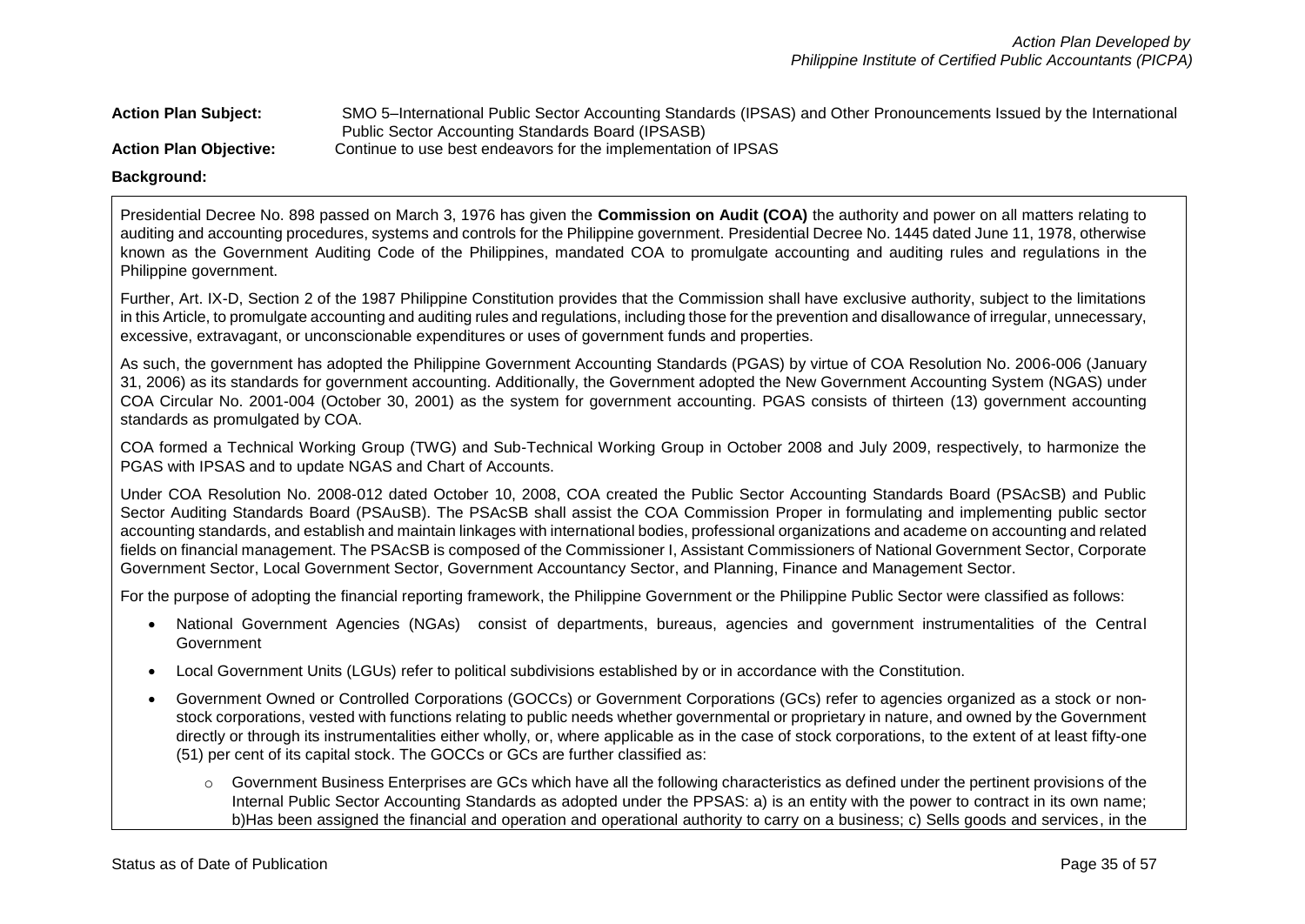normal course of its business to other entities at a profit or full recovery; d) is not reliant on continuing government funding to be a going concern (other than purchases of outputs at arm's length); and e) is controlled by a public sector entity.

o Non-Government Business Enterprises refer to entities which do not meet all of the above characteristics.

### IPSAS Implementation

COA, in coordination with government agencies, PICPA, GACPA and other professional organizations started in 2013 the preparation, review, finalization and approval of the 25 Philippine Public Sector Accounting Standards (PPSAS) and corresponding Philippine Application Guidance (PAG) based mainly on the 32 International Public Sector Accounting Standards in the 2012 Edition of the Handbook on International Public Sector Accounting Standards Pronouncements (HIPSAP) published by IFAC.

The proposed COA resolution on the adoption of 25 Philippine Public Sector Accounting Standards (PPSAS) and corresponding PAG was submitted to the COA Commissioner in 2013, for consideration. The 25 PPSAS were approved for implementation effective January 1, 2014 through COA Resolution No. 2014-003 dated January 24, 2014 for adoption of all government agencies except government business enterprises. Of the 32 IPSASs in the 2012 HIPSAP, IPSAS 7, 10, 11,15,18,22 and 25 were excluded. The implementation of the three (IPSAS 18, 22 and 25) was deferred. However, local government units and government corporations (classified as non-government business enterprises) implemented these 25 PPSASs effective January 1, 2015 and January 1, 2016, respectively.

To be able to conduct effective capacity building, COA prepared courseware for the PPSAS and Revised Chart of Accounts. These courseware were used in the nationwide capacity building for COA trainers, agency accountants, budget officers and other finance personnel, and COA personnel and auditors.

### Revised Chart of Accounts (RCA) for the National Government Agencies (NGAs)

In 2013, the chart of accounts for NGAs has been revised to conform to the PPSAS, to enhance accountability and transparency in financial reporting, and to ensure comparability of financial information with other public entities around the world.

In 2013, COA conducted focus group discussions on the PPSAS and RCA attended by government agency and COA officials/personnel/auditors to be able to gather comments/ recommendations on the proposed PPSAS and RCA. Likewise, the guidelines on the conversion of accounts from the Philippine Government Chart of Accounts (PGCA) to the RCA for NGAs and supplemental guidelines on the preparation of the required financial statements and other reports were also issued to ensure compliance with the financial reporting requirements under the PPSAS and RCA.

RCAs for LGUs and GCs were approved by the COA Commission Proper on December 1, 2015 through COA Resolution Nos. 2015-009 and 2015- 010, respectively, to facilitate the implementation of PPSAS as well as the PFRS. The RCA for LGUs conforms to the PPSAS while the RCA for GCs conforms to the PPSAS (for Non-Government Business Enterprises) and PFRS (for Government Business Enterprises).

### Government Accounting Manual (GAM) for NGAs.

COA also approved the Manual (GAM) for use by the NGAs effective January 1, 2016 under COA Circular No. 2015-007 dated October 22, 2015. The GAM for NGAs replaced the NGAS Manual that was prescribed under COA Circular No. 2002-002 dated June 18, 2002 in view of the implementation of the PPSAS and RCA.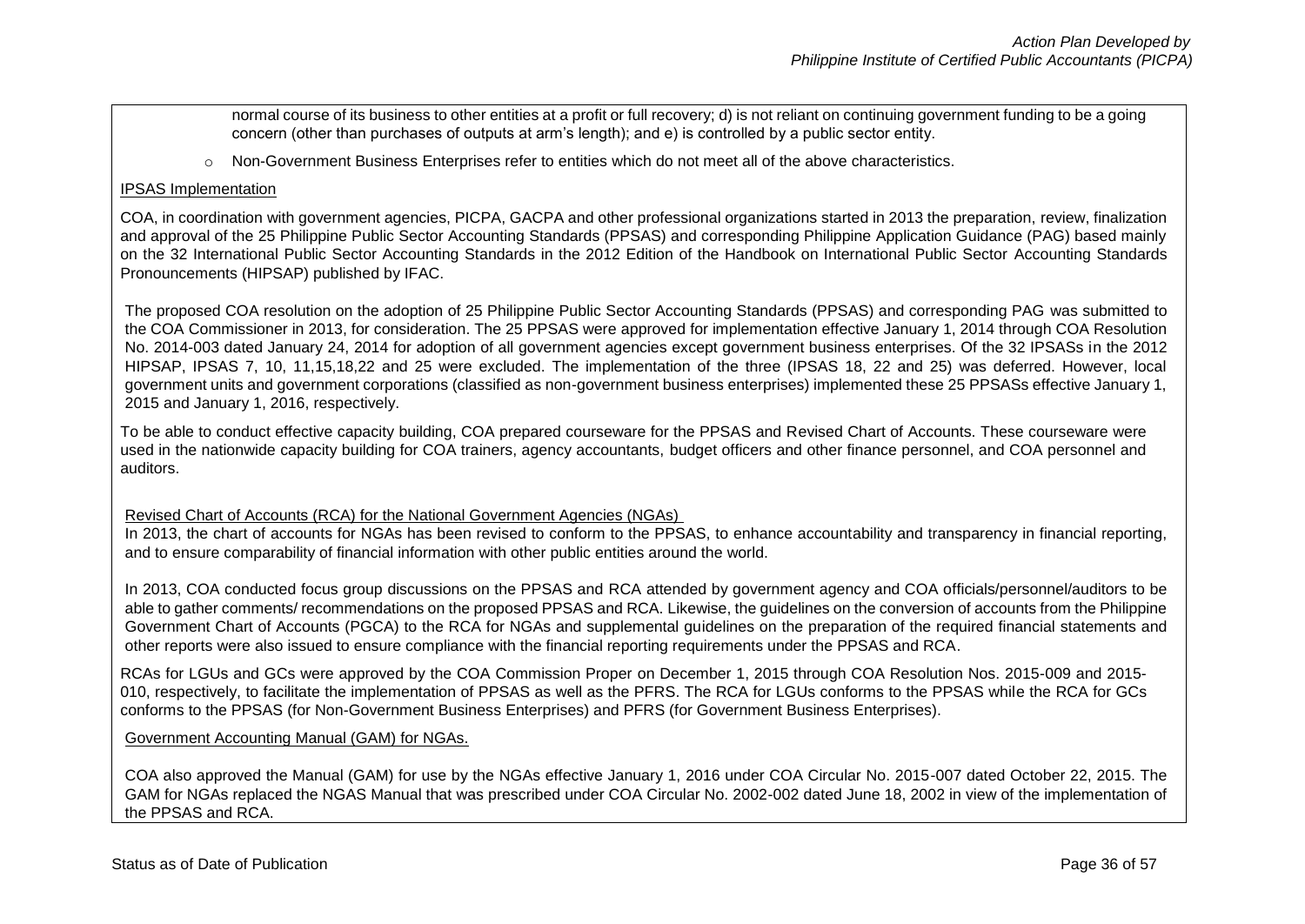The GAM for NGAs is currently under revision to be able to include the policies and procedures for the implementation of the new PPSASs while the GAM for LGUs and GCs are still being prepared. These GAMs are expected to be approved within this year

Other initiatives implemented starting 2014 and onwards were:

- 1. Enhancement of electronic New Government Accounting System (eNGAS) and eBudget System for NGAs and LGUs to make these applications compliant with the RCA, PPSAS, Unified Accounts Code Structure (UACS) and the GAM for NGAs, and PPSAS and RCA for LGUs.
- 2. Upgrading of existing installations and new rollouts and the capacity building component of the implementation of the enhanced versions (Version 2.0) started in November 2014, continued in 2015 to 2017, and will be pursued in 2018. COA is now developing web-based eNGAS and eBudget System for NGAs and LGUs and enhancing the versions for GCs classified as Non-Government Business Enterprises. The enhancement of the eNGAS and eBudget System and implementation/rollout of the enhanced versions are in response to the challenges posed by the accounting and auditing reforms that have been instituted under the PFM Reform Roadmap, to make eNGAS and eBudget System useful transition systems for agencies to cope with the new financial reporting requirements while awaiting for the implementation of the Budget and Treasury Management System (BTMS), a scaled-down IT project leading to the Government Integrated Financial Management Information System (GIFMIS). The GIFMIS is a project of the Public Financial Management (PFM) Committee, composed of COA, Department of Budget and Management and Department of Finance, under the Public Financial Management Program which aims to improve efficiency of the government's financial management and facilitate adoption of modern public expenditure practices that are consistent with international standard and benchmarks. Those involved are CPAs in government and are members of the Government Association of CPAs and many are also members of the government sector of PICPA.
- 3. COA has also developed and implemented user-friendly, web-based Annual Financial Reporting System (AFRS) and Budget and Financial Accountability Reporting System (BFARS), which would facilitate the online submission of financial statements and reports by NGAs to the COA. Agencies have already used the AFRS in submitting their FSs for 2014 online to the COA's Government Accountancy Sector (GAS-COA).

| #   | <b>Start Date</b>                                                                 | <b>Actions</b>                                                                                                                                                                                                                                                                                                              | <b>Completion Date</b> | <b>Responsibility</b>                                                    | <b>Resources</b> |  |  |
|-----|-----------------------------------------------------------------------------------|-----------------------------------------------------------------------------------------------------------------------------------------------------------------------------------------------------------------------------------------------------------------------------------------------------------------------------|------------------------|--------------------------------------------------------------------------|------------------|--|--|
|     | Implementation Plans/ Maintaining Ongoing Processes to Meet Requirements of SMO 5 |                                                                                                                                                                                                                                                                                                                             |                        |                                                                          |                  |  |  |
| 30. | January 2016                                                                      | Study/Preparation of the Philippine Application<br>Guidance for the adoption of six new PPSASs<br>(Nos. 33, 34, 35, 36, 37 and 38) and superseding<br>the 25 PPSAS to be implemented by all<br>government agencies except government<br>business enterprises, based on the 38 Accrual<br>IPSAS included in the 2016 HIPSAP. | September 2016         | COA in<br>coordination with<br>PICPA and other<br>government<br>agencies | <b>COA/PICPA</b> |  |  |
| 31. | October 2016                                                                      | Review and Approval by the Assistant<br>Commissioners' Group and the Commission<br>Proper.<br>The COA Commission Proper issued COA<br>Resolution No. 2017-006 on April 26, 2017                                                                                                                                             | April 26, 2017         | <b>COA</b>                                                               | <b>COA</b>       |  |  |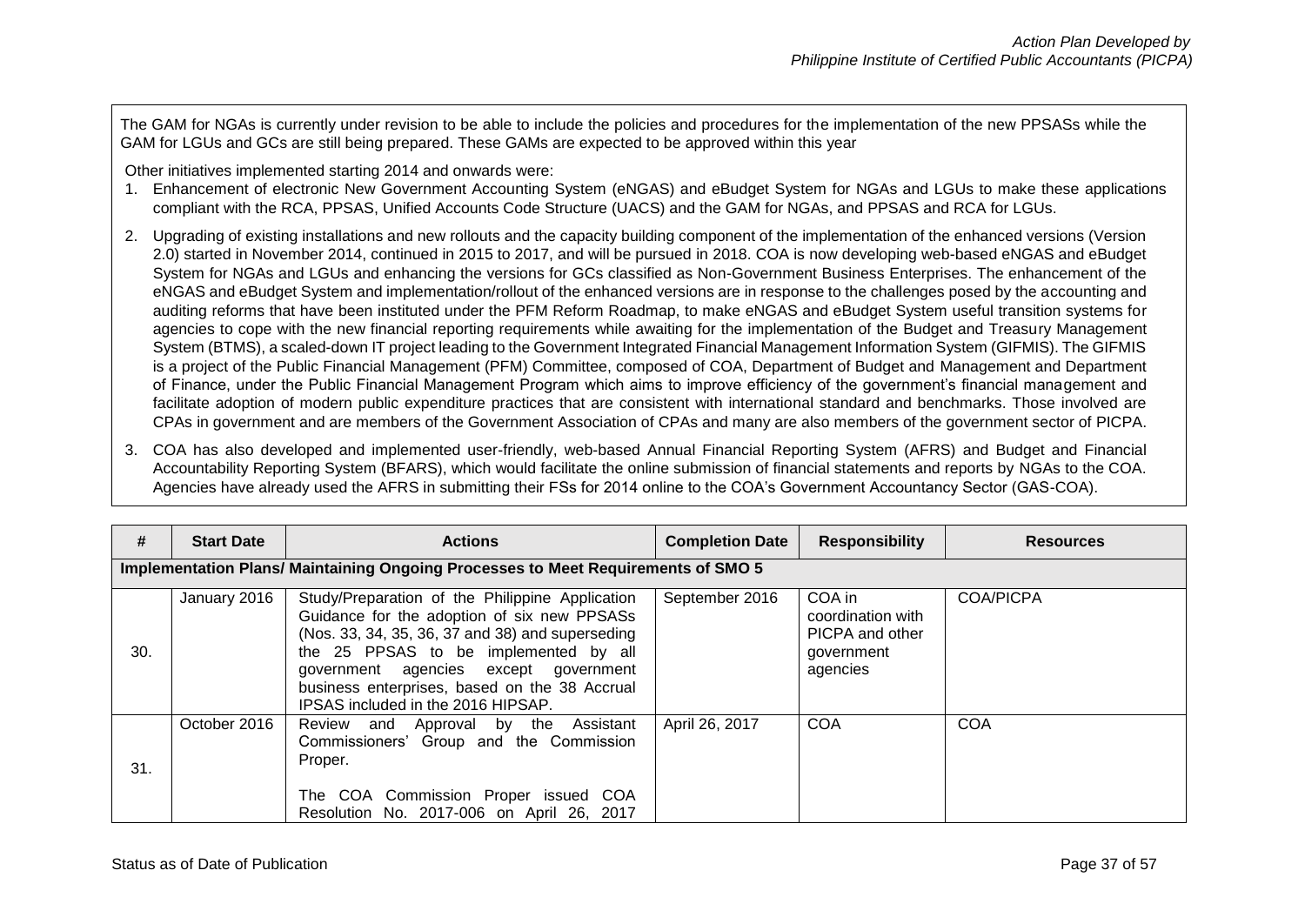| #   | <b>Start Date</b>                        | <b>Actions</b>                                                                                                                                                                                                                                                                                                                                                                                                                                                                                                              | <b>Completion Date</b> | <b>Responsibility</b>                                                                                             | <b>Resources</b>                  |
|-----|------------------------------------------|-----------------------------------------------------------------------------------------------------------------------------------------------------------------------------------------------------------------------------------------------------------------------------------------------------------------------------------------------------------------------------------------------------------------------------------------------------------------------------------------------------------------------------|------------------------|-------------------------------------------------------------------------------------------------------------------|-----------------------------------|
|     |                                          | Implementation Plans/ Maintaining Ongoing Processes to Meet Requirements of SMO 5                                                                                                                                                                                                                                                                                                                                                                                                                                           |                        |                                                                                                                   |                                   |
|     |                                          | approving the adoption of six new PPSASs (Nos.<br>33, 34, 35, 36, 37 and 38) and superseding the 25<br>PPSAS effective January 1, 2017 to be<br>implemented by all government agencies except<br>government business enterprises, based on the<br>38 Accrual IPSAS included in the 2016 HIPSAP.<br>Thus, effective January 1, 2017, there are 29<br>PPSASs prescribed for adoption, namely, PPSAS<br>1, 2, 3, 4, 5, 9, 12, 13, 14, 16, 17, 19, 20, 21, 23,<br>24, 26, 27, 28, 29, 30, 31, 32, 33, 34, 35, 36, 37<br>and 38. |                        |                                                                                                                   |                                   |
| 32. | June 2017                                | Updating/Preparation of the RCAs and GAMs for<br>use by the NGAs, LGUs and GCs classified as<br>non-government business enterprises required to<br>adopt the PPSAS was started in June 2017 and<br>expected to be completed this year (2018). The<br>updating aims to integrate the policies in the<br>newly-adopted six PPSASs (PPSAS 33, 34, 35,<br>36, 37 and 38).                                                                                                                                                       | December 2018          | COA in<br>coordination with<br>government<br>agencies and<br><b>PICPA</b>                                         | <b>COA/PICPA</b>                  |
| 33. | 2018                                     | Study, evaluation and adoption of IPSASs 18, 22,<br>39 and 40.                                                                                                                                                                                                                                                                                                                                                                                                                                                              | 2020                   | COA in<br>coordination with<br>PICPA, GACPA                                                                       | <b>COA/PICPA</b>                  |
| 34. | 2020                                     | Implementation of a Whole-of-Government<br>Accounts (WGA) system and preparation<br>consolidated financial statements for the three<br>sectors of government (NGAs, LGUs and GCs).                                                                                                                                                                                                                                                                                                                                          | Continuing             | COA in<br>coordination with<br>government<br>agencies, PICPA,<br>GACPA and other<br>professional<br>organizations | <b>COA/PICPA</b>                  |
| 35. | 2015,<br>2014,<br>2016,<br>2017,<br>2018 | Capacity building on the implementation of<br>PPSAS and Revised Chart of Accounts (for<br>NGAs, LGUs and GCs), as well as UACS and<br>GAM (for NGAs) was intensified in 2014, 2015,<br>2016, 2017 and is now part of the training<br>program of COA, thru the Professional<br>Office,<br>Development<br>Professional<br>and                                                                                                                                                                                                 | Continuing             | COA in<br>coordination with<br>government<br>agencies, and<br><b>PICPA</b>                                        | COA/PICPA/ government<br>agencies |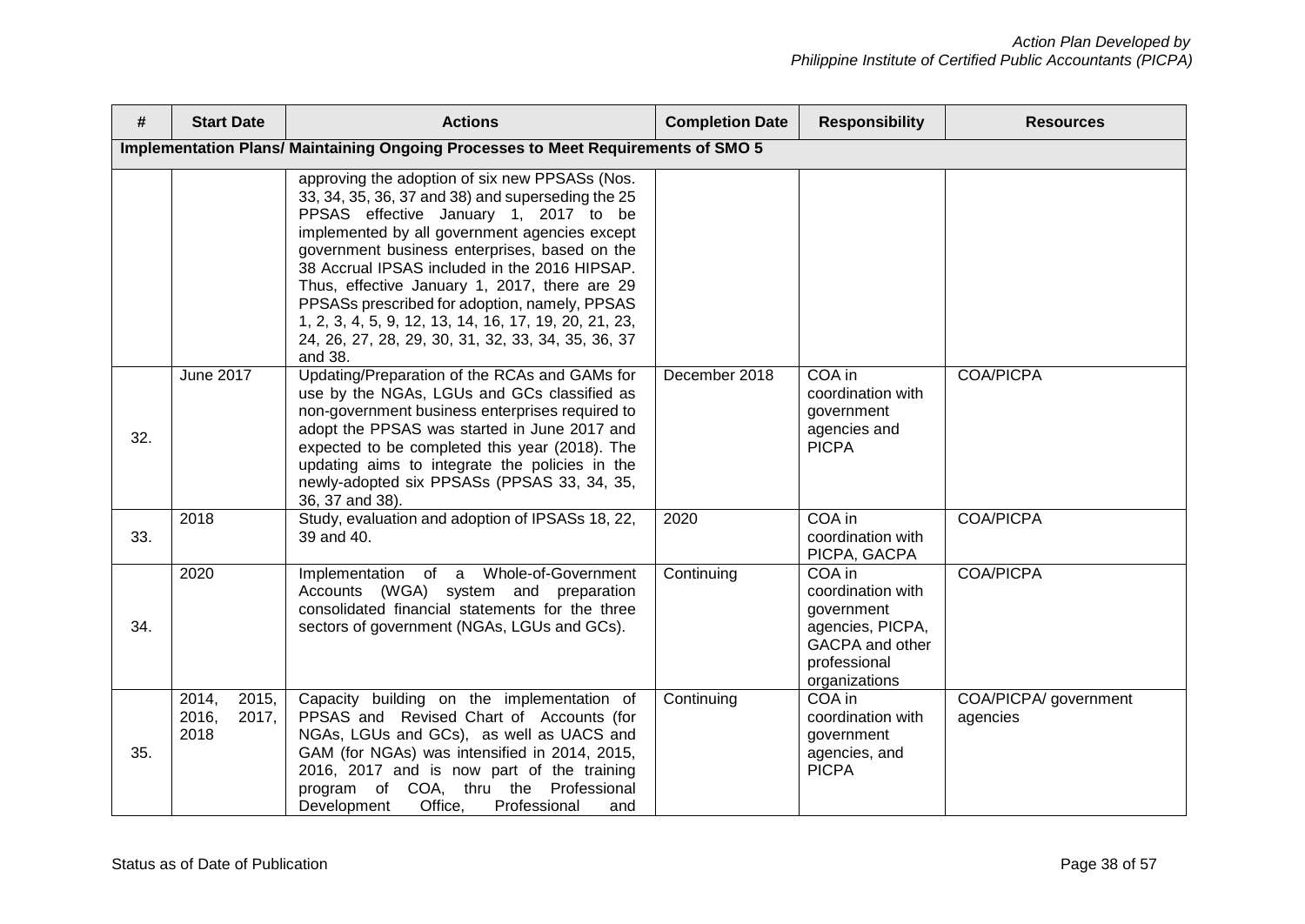| #   | <b>Start Date</b>                                                                 | <b>Actions</b>                                                                                                                                                                                                                                                                                                                                                                                                                                                                                                                                                              | <b>Completion Date</b> | <b>Responsibility</b>                                                                                      | <b>Resources</b>                 |  |  |
|-----|-----------------------------------------------------------------------------------|-----------------------------------------------------------------------------------------------------------------------------------------------------------------------------------------------------------------------------------------------------------------------------------------------------------------------------------------------------------------------------------------------------------------------------------------------------------------------------------------------------------------------------------------------------------------------------|------------------------|------------------------------------------------------------------------------------------------------------|----------------------------------|--|--|
|     | Implementation Plans/ Maintaining Ongoing Processes to Meet Requirements of SMO 5 |                                                                                                                                                                                                                                                                                                                                                                                                                                                                                                                                                                             |                        |                                                                                                            |                                  |  |  |
|     |                                                                                   | Institutional Development Sector, and COA<br>Regional Training Units.<br>As new PPSAS are adopted, and accounting<br>regulations<br>and<br>guidelines<br>rules.<br>are<br>promulgated/ updated, capacity building shall<br>remain an important component in ensuring<br>successful implementation of accounting reforms<br>in the public sector.                                                                                                                                                                                                                            |                        |                                                                                                            |                                  |  |  |
| 36. |                                                                                   | Information dissemination on the PPSAS, UACS,<br>RCA, GAM, eNGAS, eBudget System and other<br>application systems developed by COA for<br>implementation of various government agencies.<br>During PICPA's conventions and conferences,<br>COA representatives are invited to provide<br>update with respect to PPSAS, among others.                                                                                                                                                                                                                                        | Continuing             | COA in<br>coordination with<br>government<br>agencies, PICPA<br>and other<br>professional<br>organizations | COA/PICPA/Other<br>organizations |  |  |
| 37. | <b>July 2017</b>                                                                  | Training of Trainers for capacity building                                                                                                                                                                                                                                                                                                                                                                                                                                                                                                                                  | Continuing             | <b>COA</b>                                                                                                 | <b>COA</b>                       |  |  |
| 38. | <b>July 2017</b>                                                                  | Training of all government accountants on<br><b>PPSAS</b>                                                                                                                                                                                                                                                                                                                                                                                                                                                                                                                   | Continuing             | <b>COA</b>                                                                                                 | COA                              |  |  |
| 39. | Continuing                                                                        | Review and update sections relevant SMO 5 as<br>necessary.                                                                                                                                                                                                                                                                                                                                                                                                                                                                                                                  | Continuing             | COA and PICPA                                                                                              | <b>PICPA</b>                     |  |  |
| 40. | Oct 2016                                                                          | Other information dissemination initiatives:<br>The Chair for International Public Sector<br>Accounting Standards Board (IPSASB) visited the<br>Philippines and met with the government<br>accounting leaders from COA, Government<br>Association of CPAs (GACPA), Philippine<br>of Government Accountants,<br>Association<br>Department of Budget and Management and<br>other government offices and discussed with the<br>government accountants the latest developments<br>in the public sector accounting and auditing<br>standards, and the public finance management. |                        | <b>BOA</b>                                                                                                 | <b>BOA</b> resources             |  |  |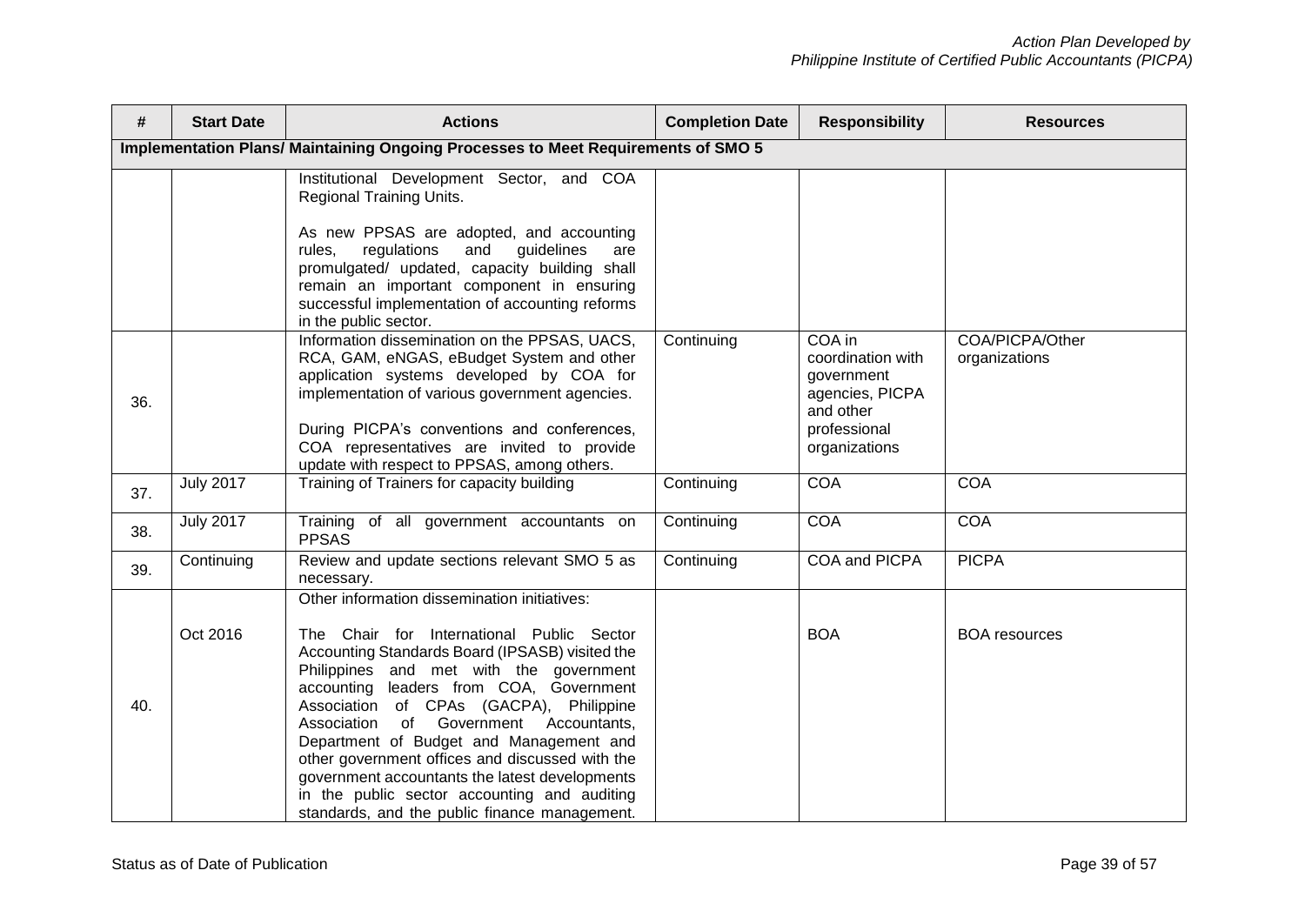| #   | <b>Start Date</b> | <b>Actions</b>                                                                                                                                                                                                                                                                                                                                                                                                                                                                                             | <b>Completion Date</b> | <b>Responsibility</b> | <b>Resources</b>     |
|-----|-------------------|------------------------------------------------------------------------------------------------------------------------------------------------------------------------------------------------------------------------------------------------------------------------------------------------------------------------------------------------------------------------------------------------------------------------------------------------------------------------------------------------------------|------------------------|-----------------------|----------------------|
|     |                   | Implementation Plans/ Maintaining Ongoing Processes to Meet Requirements of SMO 5                                                                                                                                                                                                                                                                                                                                                                                                                          |                        |                       |                      |
|     |                   | Apart from the learning and exchange of ideas, it<br>was also an opportunity to present to IPSASB<br>developments in the public sector accounting,<br>auditing and public finance areas in the<br>Philippines.                                                                                                                                                                                                                                                                                             |                        |                       |                      |
| 41. | Feb 2017          | The Chair for IPSASB was also invited as guest<br>speaker during the 14 <sup>th</sup> Annual National Convention<br>of the Philippine Association of Local Government<br>Accountants, (PhALGA) composed of Provincial,<br>City and Municipal Accountants. The Chair of<br>IPSASB provided updates on IPSAS and articulated<br>well on the global role/functions/thrusts of the<br>IPSASB and also the importance of IPSAS for<br>transparency and accountability in public sector<br>financial management. | May 2017               | <b>BOA</b>            | <b>BOA</b> resources |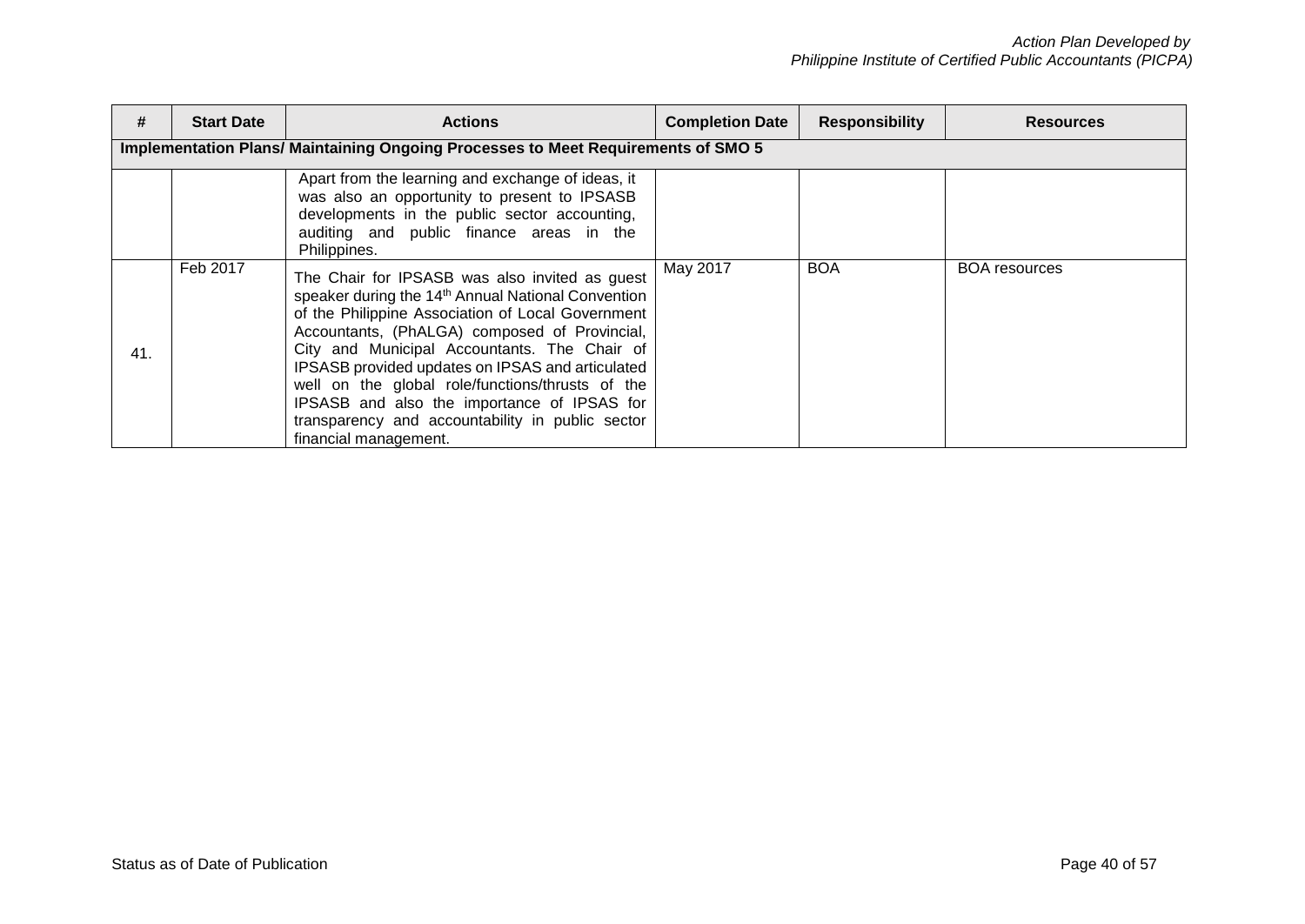| <b>Action Plan Subject:</b>   | SMO 6-Investigation and Discipline (I&D)                   |
|-------------------------------|------------------------------------------------------------|
| <b>Action Plan Objective:</b> | Strengthening the I&D Process and Awareness of the Process |

#### **Background**:

### **BOA I&D Process**

Sub-section (i) Section 9, of R.A. 9298 gives BOA the power to investigate any violation of the accountancy law and for this purpose issue summons and subpoena to violators or witness thereof. Under Section 39 of the same law, any person may bring before the PRC BOA cases of illegal practice. The BOA shall assist the PRC in filing the appropriate charges through the concerned prosecution office in accordance with law and rules of court. The law provides that the BOA upon approval of the PRC may, delegate the fact-finding aspect of such investigations to the accredited national professional organization of CPAs which is PICPA, with the BOA and/or the PRC adopting the findings of facts as may be seems fit.

To investigate violations of this act and the rules and regulations promulgated hereunder and for the purpose, to issue summons, subpoena and subpoena ad testificandum and subpoena duces tecum to violator or witness thereof and compel their documents in connection therewith: Provided, that the BOA upon approval of the PRC may, subject to such rules and regulations that may be promulgated to implement this section, delegate the factfinding aspect of such investigations to the accredited national professional organization of CPAs: provided, further, that the BOA and/or the PRC may adopt their findings of fact as may be seem fit.

The BOA may, motu propio in its discretion, make such investigations as it deems necessary to determine whether any person has violated any provisions of this law, any accounting or auditing standard or rules duly promulgated by BOA as part of the rules governing the practice of accountancy;

To issue a cease or desist order to any person, associations, partnership or corporation engaged in violation of any provision of this Act, any accounting or auditing standards or rules of duly promulgated by the BOA as part of the rules governing the practice of accountancy in the Philippines;

To punish for contempt of the BOA, both direct and indirect, in accordance with the pertinent provision of and penalties prescribed by the Rules of Court;

### **SEC I&D**

The SEC also evaluates the AFS the external auditor examine (for both application for accreditation, monitoring, special review and referrals) and imposes penalties on the company-clients and on the SEC accredited external for material deficiencies noted on the AFS. At times, it requires amendments of the AFS it examined when needed.

Relative to SEC's findings on the AFS of corporations which do not have secondary licenses with SEC or the external auditors who do not have an SEC accreditation, the said findings are forwarded to the BOA for appropriate action. Please be advised that the BOA issues and grants the primary accreditation/license of CPAs, thus, it has the authority to suspend and revoke said licenses.

### **PICPA I&D Process**

To effectively carry out and implement the provisions of the Articles of Incorporation, By Laws, Rules and Regulations (as amended) of PICPA, the PICPA Ethics Board, pursuant to the powers vested in it by the PICPA National Board hereby promulgates Rules of Procedures (Ethics Rules) to govern actions of proceedings before it.,

The Ethics Board may hear and decide cases: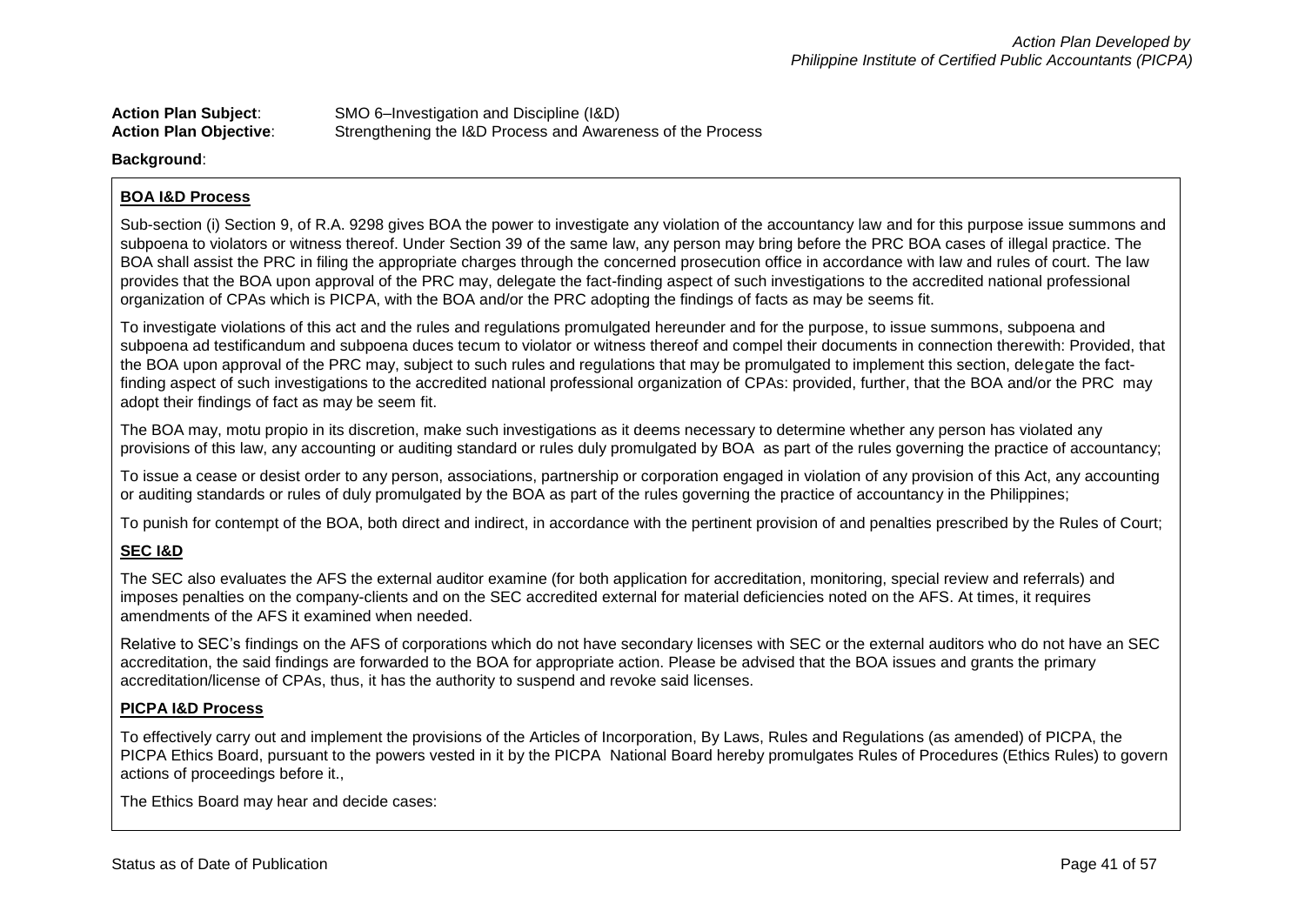(1) involving violations of the PICPA Constitution and By-laws;

(2) involving violations of the Code of Ethics;

(3) involving violations of any provisions of the Rules of Professional Conduct of the BOA; and

(4) involving any of the grounds provided by the Rules and Regulations of BOA.

The PICPA Board on the other hand, shall have the exclusive and original jurisdiction to hear and decide cases involving any member of the Ethics Board.

A copy of the decision of the Ethics Board that has reached finality shall be forwarded to the PICPA National Board and the BOA, unless the decision of the Ethics Board has been appealed to the PICPA National Board, in which case it is the duty of the PICPA National Board to forward its final decision to the BOA, which, after the hearing, may reprimand or recommend for suspension of membership for a period not exceeding two (2) years or recommend for the revocation of membership from PICPA. The suspension or revocation of membership shall not become final until after the approval of the PRC and upon recommendation of the BOA.

| #   | <b>Start Date</b>                                                                | <b>Actions</b>                                                                                                                                                                                                                                                                                                                                                                                                                                                                                                         | <b>Completion Date</b> | <b>Responsibility</b>                                                                                                       | <b>Resource</b> |  |  |
|-----|----------------------------------------------------------------------------------|------------------------------------------------------------------------------------------------------------------------------------------------------------------------------------------------------------------------------------------------------------------------------------------------------------------------------------------------------------------------------------------------------------------------------------------------------------------------------------------------------------------------|------------------------|-----------------------------------------------------------------------------------------------------------------------------|-----------------|--|--|
|     | Implementation Plans/Maintaining Ongoing Processes to Meet Requirements of SMO 6 |                                                                                                                                                                                                                                                                                                                                                                                                                                                                                                                        |                        |                                                                                                                             |                 |  |  |
|     | <b>Prior Years</b>                                                               | Created and appointed PICPA Ethics Board that handles Continuing<br>and resolve matters as cited above.                                                                                                                                                                                                                                                                                                                                                                                                                |                        | <b>PICPA Ethics Board</b><br>and PICPA National                                                                             | <b>PICPA</b>    |  |  |
| 42. | 2018                                                                             | Revisit the requirements of SMO 6 and align current<br>investigation and disciplinary mechanism of Ethics Board<br>with requirements of SMO 6.                                                                                                                                                                                                                                                                                                                                                                         | 2018                   | Board                                                                                                                       |                 |  |  |
| 43. | 2017                                                                             | Continue to use best endeavors to ensure investigation<br>and disciplinary mechanism of BOA, SEC and other<br>regulatory bodies when not in compliance with the<br>accreditation process of CPAs, are communicated with<br>all members through postings in the PICPA websites and<br>included during trainings and seminars on updates on<br>accreditation and CPD requirements.                                                                                                                                       | Continuing             | <b>PICPA Training</b><br>Department                                                                                         | <b>PICPA</b>    |  |  |
| 44. | 2018                                                                             | Assist SEC and BOA in disseminating the SOAR and<br>QAR process, which can be considered as a new system<br>of investigation and discipline, and the consequences for<br>any non-compliance. Dissemination will be through<br>postings in the website of the SOAR process and then<br>later BOA process on QAR, helping organized regulators<br>forum and inviting regulators during conventions and<br>conferences to discuss the quality review process<br>including any disciplinary actions against non-compliance | Continuing             | <b>PICPA Training</b><br>Director, PICPA<br>National Office and<br><b>PICPA Chapters and</b><br><b>PICPA National Board</b> | <b>PICPA</b>    |  |  |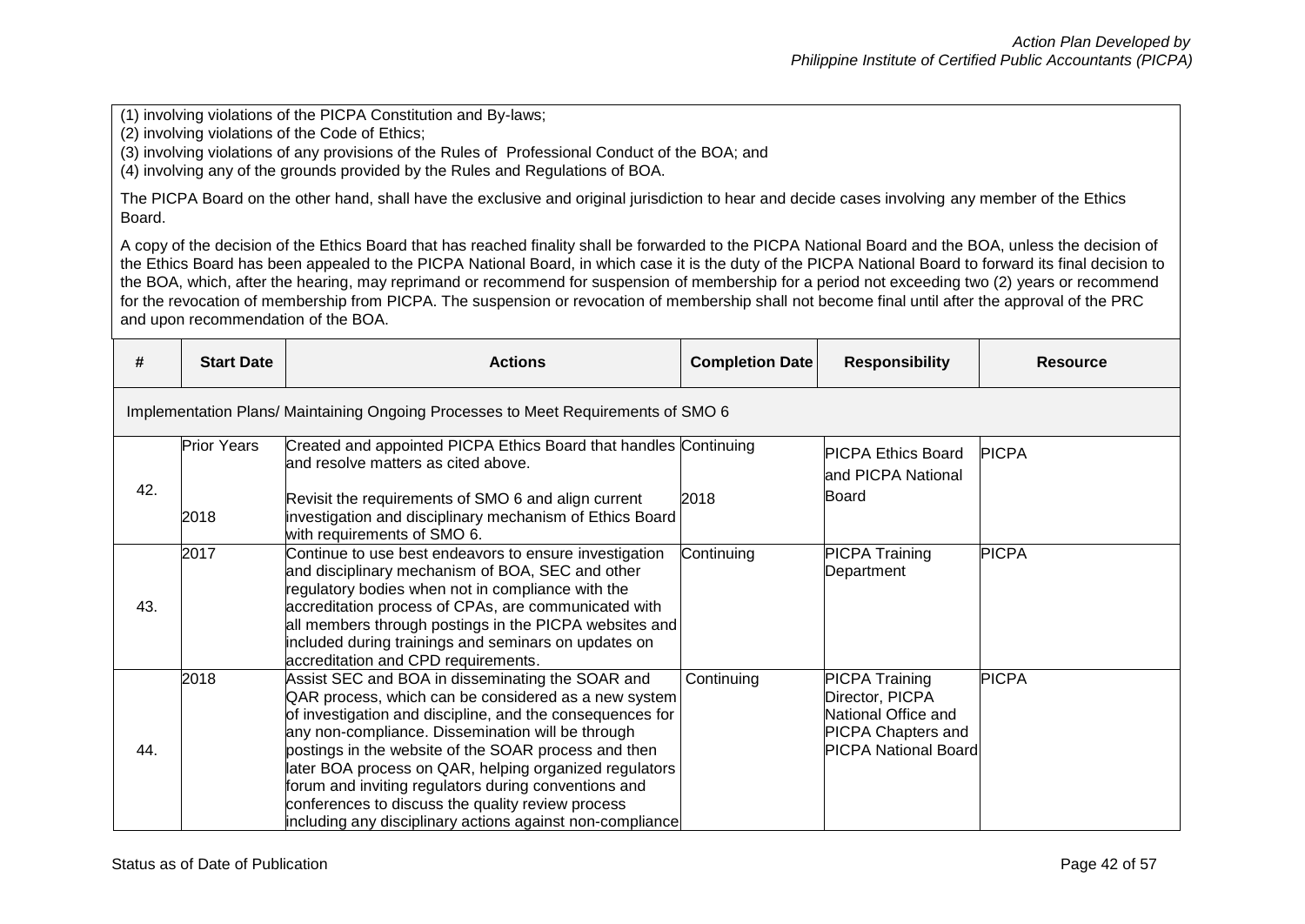| Review of PICPA's Compliance Information |                                                                                                                                                                                                                                                                                                                                                  |                                                                                         |  |  |  |
|------------------------------------------|--------------------------------------------------------------------------------------------------------------------------------------------------------------------------------------------------------------------------------------------------------------------------------------------------------------------------------------------------|-----------------------------------------------------------------------------------------|--|--|--|
| 45.                                      | Monitor implementation of the action steps as described Continuing<br>above and consider whether new action steps need to<br>be adopted.<br>Review and update sections relevant SMO 6 as<br>necessary Arrange meetings with stakeholders as deem<br>necessary.<br>Regular reporting to the PICPA National Board of the<br>compliance with SMO 6. | <b>PICPA National</b><br><b>PICPA Resources</b><br>Board and PICPA<br><b>Task Force</b> |  |  |  |

# **Main Requirements of SMO 6**

| <b>Requirements</b>                                                                                                                                                               | Υ | N | <b>Partially</b> | <b>BOA</b>                                                                                                                                                                                                                                       | <b>SEC</b>                                                                                                                                                                                                                                                                                                                                                                                                                                                 | <b>PICPA Ethics Board</b>                                                                                                                                                                                                                                                                                                                                                                                                                    |
|-----------------------------------------------------------------------------------------------------------------------------------------------------------------------------------|---|---|------------------|--------------------------------------------------------------------------------------------------------------------------------------------------------------------------------------------------------------------------------------------------|------------------------------------------------------------------------------------------------------------------------------------------------------------------------------------------------------------------------------------------------------------------------------------------------------------------------------------------------------------------------------------------------------------------------------------------------------------|----------------------------------------------------------------------------------------------------------------------------------------------------------------------------------------------------------------------------------------------------------------------------------------------------------------------------------------------------------------------------------------------------------------------------------------------|
| <b>Scope of the System</b><br>A system of<br>$1_{1}$<br>investigation,<br>discipline and<br>appeals exists for the<br>accountancy<br>profession. The<br>system is<br>operational. | Υ |   |                  | PRC Res No. 2017-1033(A)<br>Series of 2017 was issued on<br>March 2017 known as "2017<br><b>Revised Rules and Regulations</b><br>in Administrative Investigations"<br>- to hasten and speed up<br>disposition of cases uniformed to<br>all PRBs. | For SEC Accreditation, the<br>SE, C thru the OGA,<br>evaluates the AFS the<br>external auditor examine and<br>imposes penalties on the<br>company-clients and on the<br>external auditor-applicant for<br>material deficiencies noted<br>on the AFS; at times, require<br>amendments of the AFS<br>applicant examined when<br>needed.<br>Relative to SEC's findings on<br>the AFS of corporations who<br>do not have secondary<br>licenses with SEC or the | The Ethics Board follows a<br>system of Rules and<br>regulations when it hears<br>and decides cases which<br>include any of the following:<br>(1) involving violations of<br>the PICPA Constitution and<br>By-laws;<br>(2) involving violations of<br>the Code of Ethics;<br>(3) involving violations of<br>any provisions of the Rules<br>of Professional Conduct of<br>the BOA; and<br>(4) involving any of the<br>grounds provided by the |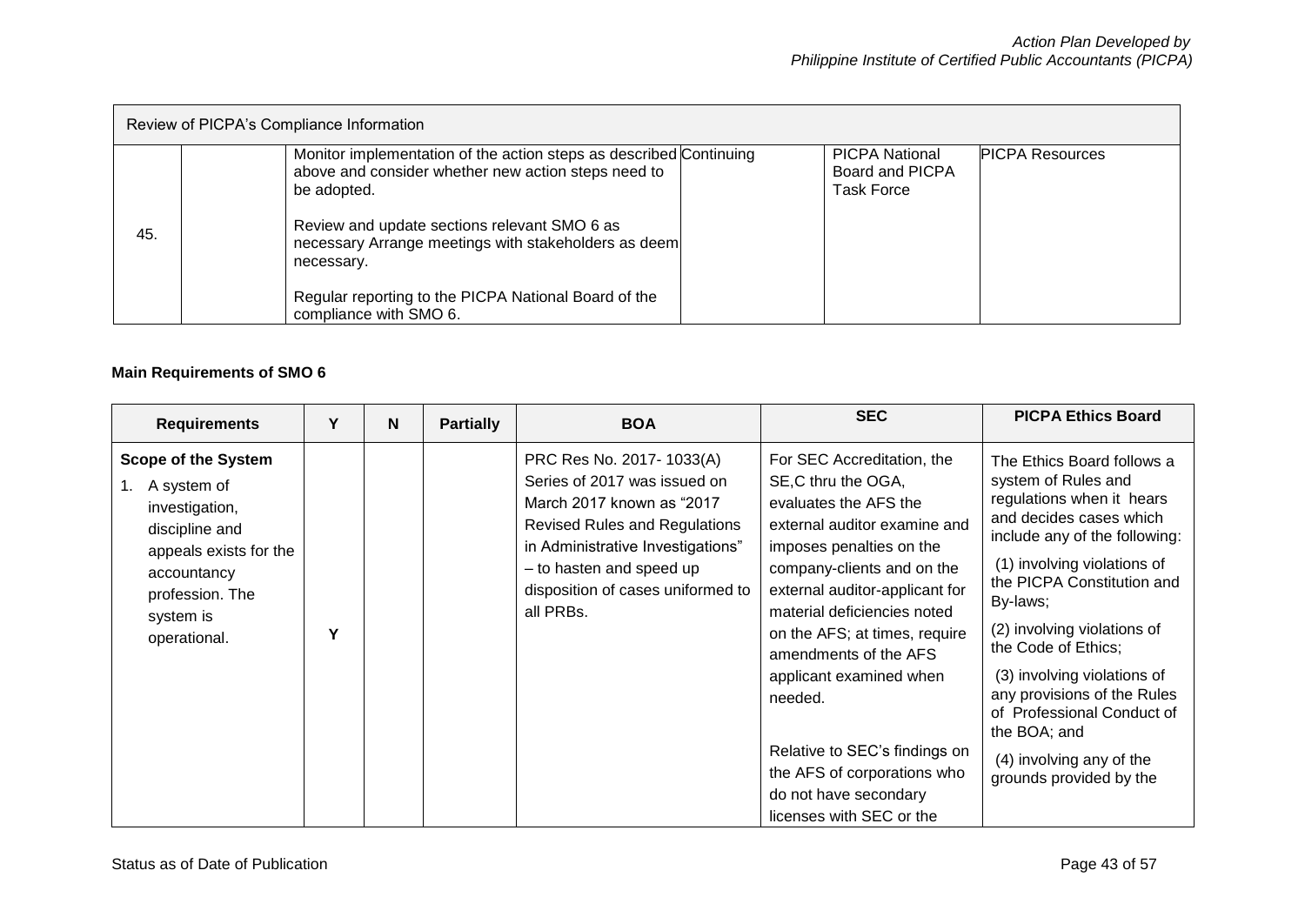| <b>Requirements</b>                                                                                                               | Υ | $\mathbf N$ | <b>Partially</b> | <b>BOA</b>                                                                                                                                                                                                    | <b>SEC</b>                                                                                                                                                        | <b>PICPA Ethics Board</b>                                                                                                           |  |
|-----------------------------------------------------------------------------------------------------------------------------------|---|-------------|------------------|---------------------------------------------------------------------------------------------------------------------------------------------------------------------------------------------------------------|-------------------------------------------------------------------------------------------------------------------------------------------------------------------|-------------------------------------------------------------------------------------------------------------------------------------|--|
|                                                                                                                                   |   |             |                  |                                                                                                                                                                                                               | external auditors who do not<br>have SEC accreditation, the<br>said findings are forwarded to<br>the BOA for appropriate<br>action.<br>Please be advised that the | Rules and Regulations of<br>BOA.                                                                                                    |  |
|                                                                                                                                   |   |             |                  | BOA issues and grants the<br>primary accreditation/license<br>of CPAs, thus, they have the<br>authority to suspend and<br>revoke said licenses.                                                               |                                                                                                                                                                   |                                                                                                                                     |  |
|                                                                                                                                   |   |             |                  | There is an appeals process<br>for disciplinary action based<br>on SEC Rules of Procedures<br>on administrative cases. The<br>assessment of penalty by<br>OGA is appealable to the<br>SEC Commission en banc. |                                                                                                                                                                   |                                                                                                                                     |  |
|                                                                                                                                   |   |             |                  |                                                                                                                                                                                                               | The SOAR inspection<br>program has grounds for<br>commencement of<br>disciplinary proceedings if<br>there are violations during the<br>inspection.                |                                                                                                                                     |  |
| Information about the<br>2.<br>types of misconduct<br>which may bring<br>about investigative<br>actions is publicly<br>available. | Y |             |                  | Information about the types of<br>misconduct are contained in RA<br>9298, Code of Ethics for CPAs,<br>R.A. 8981, and PRC<br>Modernization Act of 2000.                                                        | Under the SOAR inspection<br>program, SEC will publish on<br>its web site the portion of the<br>inspection report that<br>discusses the quality control           | The types of cases that can<br>be brought to the Ethics<br>Board are included in<br>PICPA By Laws for which<br>members have access. |  |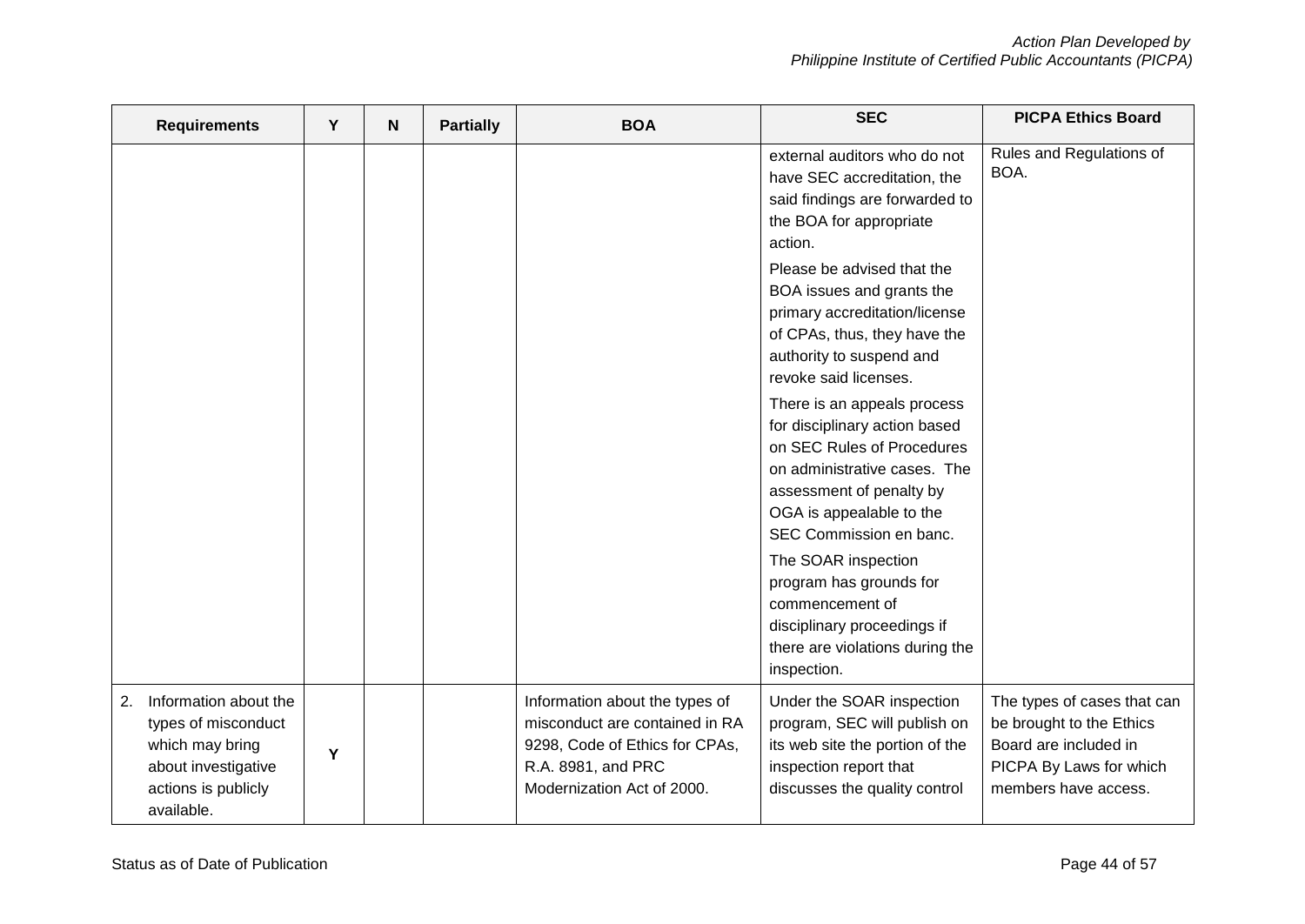| <b>Requirements</b>                                                                                                                       | Y | N                                                                                                                                                                                                              | <b>Partially</b>                                                                                                                                                                                                                        | <b>BOA</b>                                                                                                                                                                                                                                                                | <b>SEC</b>                                                                                                                                                                                                                 | <b>PICPA Ethics Board</b> |
|-------------------------------------------------------------------------------------------------------------------------------------------|---|----------------------------------------------------------------------------------------------------------------------------------------------------------------------------------------------------------------|-----------------------------------------------------------------------------------------------------------------------------------------------------------------------------------------------------------------------------------------|---------------------------------------------------------------------------------------------------------------------------------------------------------------------------------------------------------------------------------------------------------------------------|----------------------------------------------------------------------------------------------------------------------------------------------------------------------------------------------------------------------------|---------------------------|
|                                                                                                                                           |   |                                                                                                                                                                                                                |                                                                                                                                                                                                                                         |                                                                                                                                                                                                                                                                           | findings that have not been<br>remediated.                                                                                                                                                                                 |                           |
| Initiation of<br><b>Proceedings</b><br>Both a "complaints-<br>3.<br>based" and an<br>"information-based"<br>Y<br>approach are<br>adopted. |   | Filing of a complaint is done<br>either by a verified written<br>complaint or the BOA may; motu<br>propio in its discretion, conduct<br>an investigation.                                                      | The SEC both adopts<br>"complaint-based" and<br>"information-based"<br>approaches in the conduct of<br>an investigation thru the<br>Enforcement & Investor<br><b>Protection Department</b><br>(EIPD) or the OGA, as the<br>case may be. | Complaint must be in<br>writing and accompanied by<br>an affidavit that the<br>allegations are true to the<br>complainants own<br>knowledge.<br>Verifications based on<br>information or belief or upon<br>knowledge, information or<br>belief is deemed<br>insufficient. |                                                                                                                                                                                                                            |                           |
| Link with the results<br>4.<br>of QA reviews has<br>been established.                                                                     |   |                                                                                                                                                                                                                | P                                                                                                                                                                                                                                       | BOA/PRC No. 2015 -244, S<br>2015 rationalizes the QA review<br>with non-renewal of the<br>accreditation and imposition of<br>sanctions on erring professional<br>accountants.                                                                                             | Under the proposed<br>amendments to SRC Rule<br>68, As Amended, the results<br>of the SOAR Inspection are<br>to be considered in the<br>evaluation of the application<br>for accreditation of firm or<br>external auditor. | Not yet                   |
| <b>Investigative Process</b><br>A committee or<br>5.<br>similar body exists<br>for performing<br>Y<br>investigations.                     |   | Motu-propio - a member of the<br>Board may be designated to<br>conduct an investigation.<br>Formal complaint - a Hearing<br>Officer from the Legal Division of<br>the PRC is designated to handle<br>the case. | The SEC through its<br>operating departments or<br>committee created by the<br>SEC Commission en banc<br>may conduct the<br>investigation.                                                                                              | Hearings shall be<br>conducted by the Board or<br>such other officer, body or<br>panel as maybe designated<br>or created by the Ethics<br>Board for the purpose.<br>A particular Division of the<br>Ethics Board shall be                                                 |                                                                                                                                                                                                                            |                           |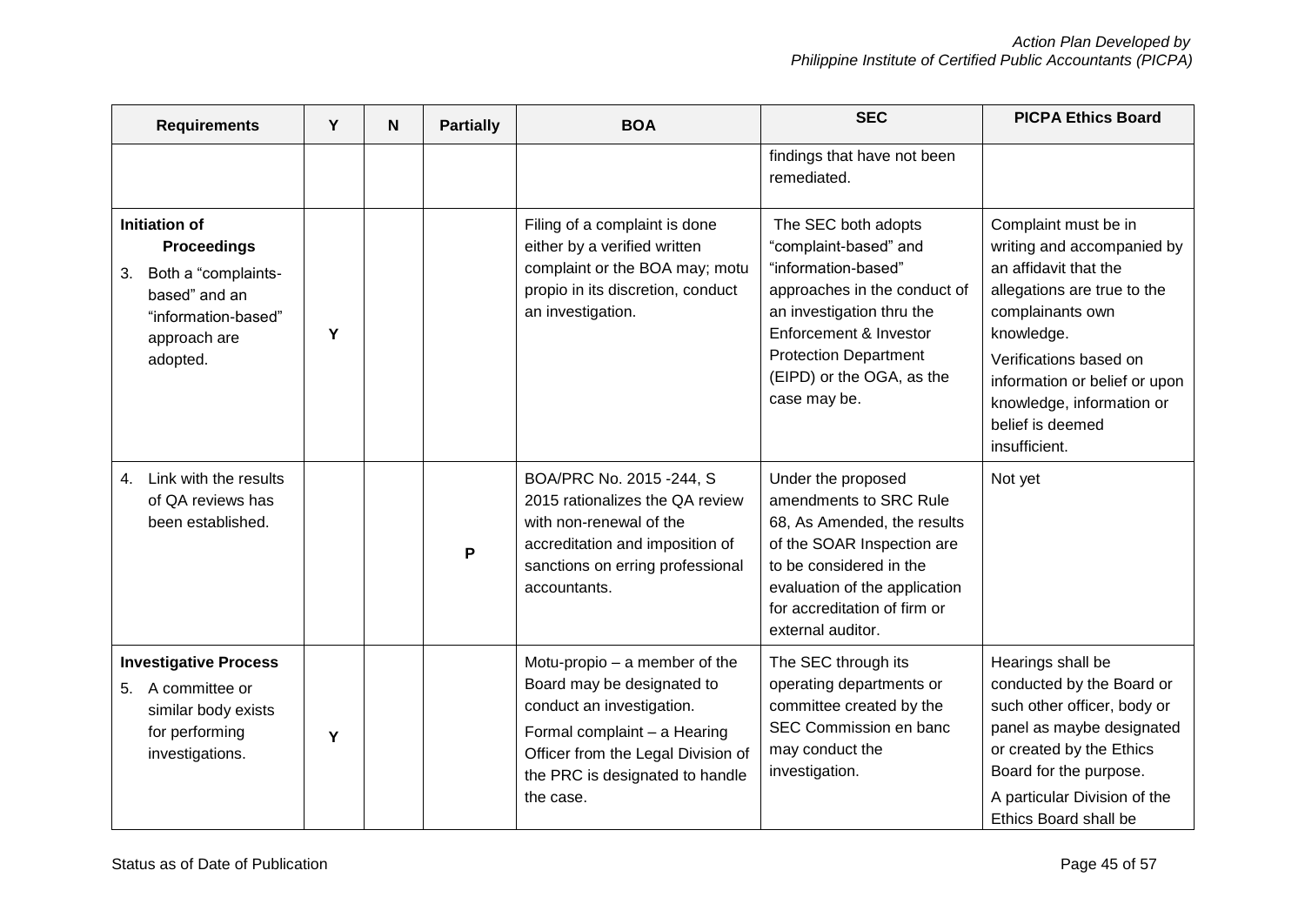| <b>Requirements</b>                                                                                                        | Y | N | <b>Partially</b> | <b>BOA</b>                                                                                                                                                                                                      | <b>SEC</b>                                                                                     | <b>PICPA Ethics Board</b>                                                                                                                                                                                                                                                                                                                                                                                                                  |
|----------------------------------------------------------------------------------------------------------------------------|---|---|------------------|-----------------------------------------------------------------------------------------------------------------------------------------------------------------------------------------------------------------|------------------------------------------------------------------------------------------------|--------------------------------------------------------------------------------------------------------------------------------------------------------------------------------------------------------------------------------------------------------------------------------------------------------------------------------------------------------------------------------------------------------------------------------------------|
|                                                                                                                            |   |   |                  |                                                                                                                                                                                                                 |                                                                                                | assigned to conduct<br>preliminary investigation to<br>determine probable cause,<br>following the set of Rules of<br>Procedure of the Ethics<br>Board.                                                                                                                                                                                                                                                                                     |
| Members of a<br>6.<br>committee are<br>independent of the<br>subject of the<br>investigation and<br>other related parties. | Y |   |                  | Filing of formal charge (motu<br>propio) - a hearing officer from<br>the Legal Division of PRC is<br>designated; any action taken by<br>the Hearing Officer is<br>recommended to BOA for<br>appropriate action. |                                                                                                | As provided in the PICPA<br>By-Laws, no member of the<br>Board of shall be qualified<br>to take part in any case<br>before the Board in which<br>he or she:<br>Is directly or<br>a.<br>indirectly connected<br>or involved<br>Is a relative by<br>b.<br>consanguinity or<br>affinity within the 4 <sup>th</sup><br>civil degree to any<br>of the parties to the<br>case<br>Is or might be<br>c.<br>interested in the<br>result of the case |
| <b>Disciplinary Process</b><br>A separate<br>7.<br>disciplinary<br>committee/entity<br>exists to make                      | Y |   |                  | The Board sitting en banc,<br>decides all administrative cases<br>after the investigation process of<br>the Hearing Officer of the Legal<br>Division of the PRC.                                                | The SEC Commission en<br>banc, based on the<br>recommendation of the<br>committee or operating | The decision of a Division of<br>the Ethics Board shall be<br>appealable to the Ethics<br>Board (en banc) within 30<br>days. The decision of the<br>Ethics Board (en banc)                                                                                                                                                                                                                                                                 |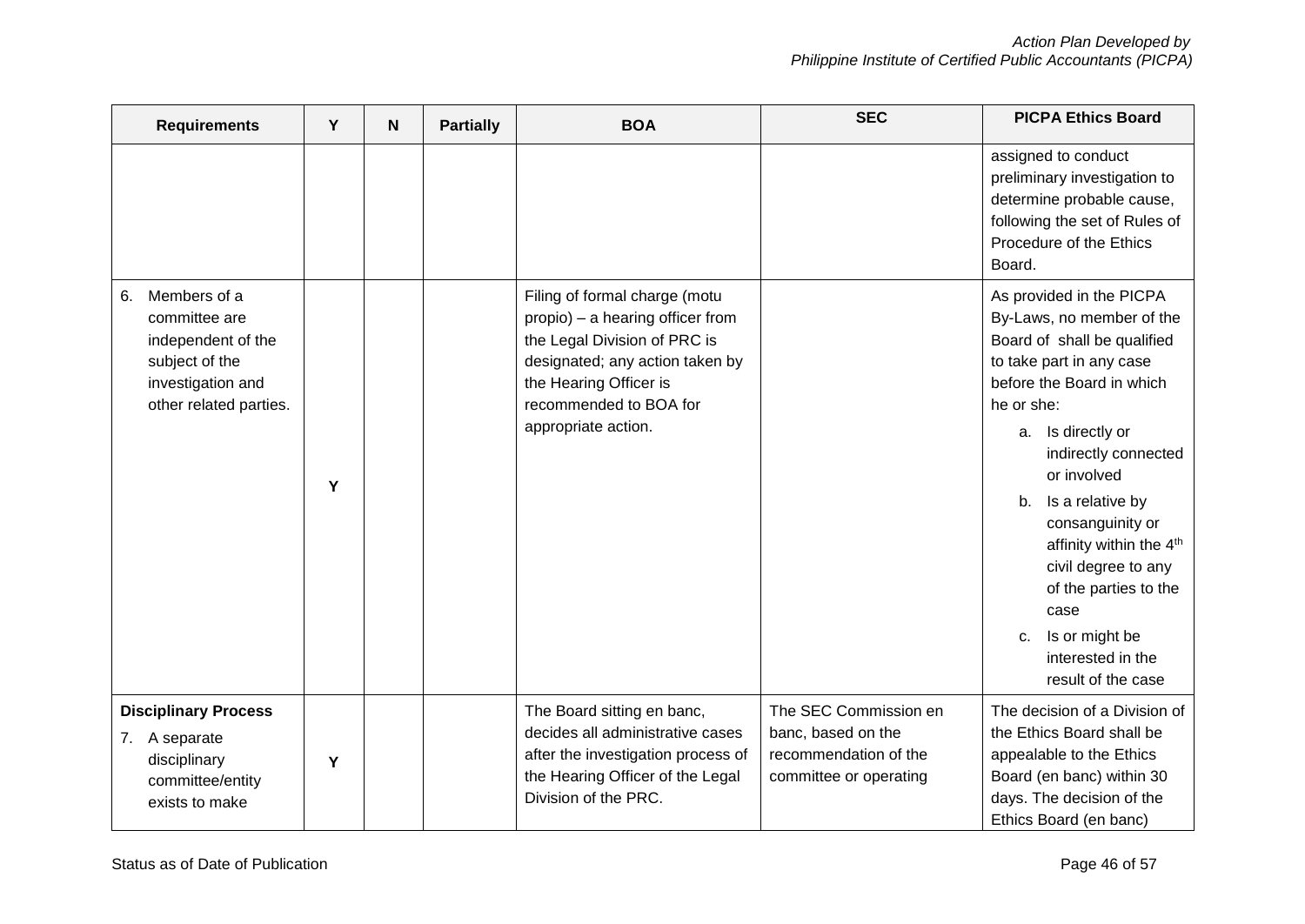| <b>Requirements</b>    | Y | N | <b>Partially</b> | <b>BOA</b> | <b>SEC</b>            | <b>PICPA Ethics Board</b>         |
|------------------------|---|---|------------------|------------|-----------------------|-----------------------------------|
| disciplinary decisions |   |   |                  |            | departments, impose   | maybe appealed to the             |
| on referrals from the  |   |   |                  |            | disciplinary actions. | <b>PICPA National Board</b>       |
| investigation          |   |   |                  |            |                       | within the same period            |
| committee.             |   |   |                  |            |                       | except as otherwise               |
|                        |   |   |                  |            |                       | provided in the by-laws. The      |
|                        |   |   |                  |            |                       | decision of the Ethics Board      |
|                        |   |   |                  |            |                       | (en banc) shall not be            |
|                        |   |   |                  |            |                       | reversed except 2/3 vote of       |
|                        |   |   |                  |            |                       | all the members of the            |
|                        |   |   |                  |            |                       | PICPA National Board. The         |
|                        |   |   |                  |            |                       | decision of the PICPA             |
|                        |   |   |                  |            |                       | National Board and or the         |
|                        |   |   |                  |            |                       | Ethics Board (en banc) shall      |
|                        |   |   |                  |            |                       | become final 30 days after        |
|                        |   |   |                  |            |                       | receipt by the respondent of      |
|                        |   |   |                  |            |                       | the copy of the decision.         |
|                        |   |   |                  |            |                       | <b>PICPA National Board shall</b> |
|                        |   |   |                  |            |                       | have the jurisdiction to hear     |
|                        |   |   |                  |            |                       | and decide cases appealed         |
|                        |   |   |                  |            |                       | to it from the Ethics Board       |
|                        |   |   |                  |            |                       | (en banc) if any member of        |
|                        |   |   |                  |            |                       | the PICPA National Board          |
|                        |   |   |                  |            |                       | is a party thereto, which         |
|                        |   |   |                  |            |                       | shall be appealed directly to     |
|                        |   |   |                  |            |                       | the BOA.                          |
|                        |   |   |                  |            |                       | The PICPA National Board          |
|                        |   |   |                  |            |                       | has the exclusive                 |
|                        |   |   |                  |            |                       | jurisdiction to hear and          |
|                        |   |   |                  |            |                       | decided cases involving any       |
|                        |   |   |                  |            |                       | member of the Ethics              |
|                        |   |   |                  |            |                       | Board.                            |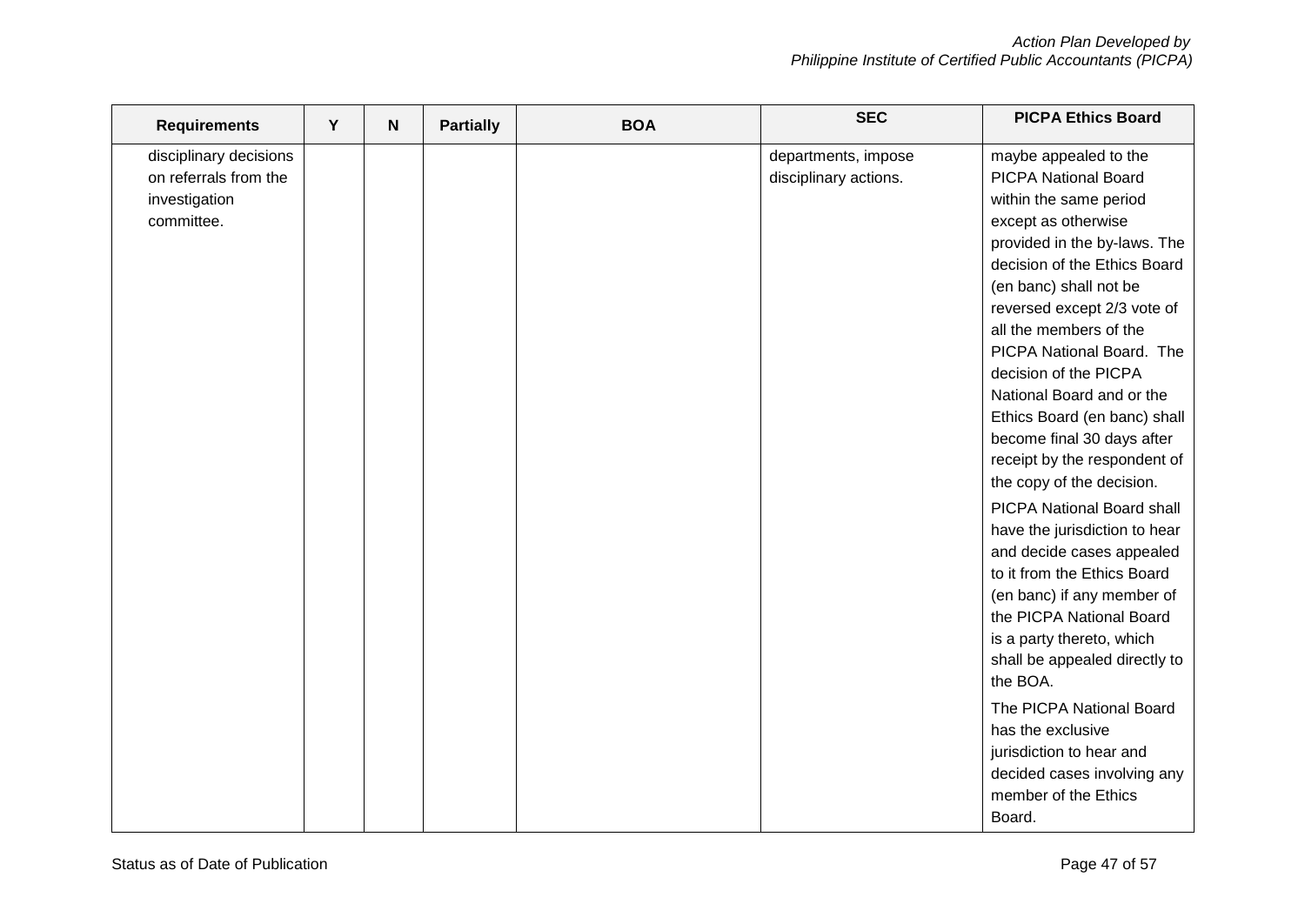| <b>Requirements</b>                                                                                                                                                                                                                                                                                        | Y | N | <b>Partially</b> | <b>BOA</b>                                                                                                                                                                                                                                                                        | <b>SEC</b>                                                                                                                                                                                                                                                                                                                                                                                               | <b>PICPA Ethics Board</b>                                                                                                                                                                                                                                                                                                                                                                                                                                        |
|------------------------------------------------------------------------------------------------------------------------------------------------------------------------------------------------------------------------------------------------------------------------------------------------------------|---|---|------------------|-----------------------------------------------------------------------------------------------------------------------------------------------------------------------------------------------------------------------------------------------------------------------------------|----------------------------------------------------------------------------------------------------------------------------------------------------------------------------------------------------------------------------------------------------------------------------------------------------------------------------------------------------------------------------------------------------------|------------------------------------------------------------------------------------------------------------------------------------------------------------------------------------------------------------------------------------------------------------------------------------------------------------------------------------------------------------------------------------------------------------------------------------------------------------------|
| 8.<br>Members of the<br>committee/entity<br>include professional<br>accountants as well<br>as non-accountants.                                                                                                                                                                                             | Y |   |                  | All members of the BOA are<br>professional accountants.<br>Hearing Officers and Special<br>Prosecutors are separate and<br>independent of the BOA<br>(referred to as non-accountants).                                                                                            | The SEC Commission en<br>banc is composed of<br>Commissioners that are<br>lawyers and CPAs by<br>profession. In the operating<br>departments there are<br>lawyers and CPAs.                                                                                                                                                                                                                              | Members of the PICPA<br>Ethics Board must be a<br>holder of CPA Certificate for<br>at least 10 years.<br>Likewise, at least 1/3 of the<br>total members of the Ethics<br>Board are CPA lawyers.<br>Each Division shall be<br>headed by a CPA-Lawyer.                                                                                                                                                                                                             |
| The tribunal exhibits<br>9.<br>independence of the<br>subject of the<br>investigation and<br>other related parties.                                                                                                                                                                                        | Y |   |                  | A member of BOA, due to<br>conflict of interest, shall inhibit<br>himself in the investigation and<br>resolution of the case.                                                                                                                                                     |                                                                                                                                                                                                                                                                                                                                                                                                          | See response in Question 6                                                                                                                                                                                                                                                                                                                                                                                                                                       |
| <b>Sanctions</b><br>10. The disciplinary<br>system allows<br>imposing an<br>extensive range of<br>penalties. It is<br>particularly important<br>to include (a) loss of<br>professional<br>designation; (b)<br>restriction and<br>removal of practicing<br>rights; and (c)<br>exclusion from<br>membership. | Y |   |                  | The BOA, under the law, has the<br>power to suspend or revoke the<br>license of the professional<br>accountant or suspend him/her<br>from the practice of his<br>profession or reprimand him/her<br>for any causes or grounds<br>mentioned in the law, Code of<br>Ethics and IRR. | The SEC may suspend or<br>revoke the SEC accreditation<br>of an auditing firm/external<br>auditor which would prohibit<br>corporations with secondary<br>licensees with SEC to<br>engage his/her audit<br>services.<br>Relative to SEC's findings on<br>the AFS of corporations who<br>do not have secondary<br>licensees with SEC or the<br>external auditors who do not<br>have SEC accreditation, the | A copy of the decision of<br>the Ethics Board that has<br>reached finality shall be<br>forwarded concurrently to<br>the PICPA National Board<br>and to BOA, unless the<br>decision of the Ethics Board<br>has been appealed to the<br>PICPA National Board in<br>which case it shall be the<br>duty of the PICPA National<br>Board to forward its final<br>decision to BOA.<br>The Ethics Board, after the<br>hearing may reprimand the<br>member; recommend the |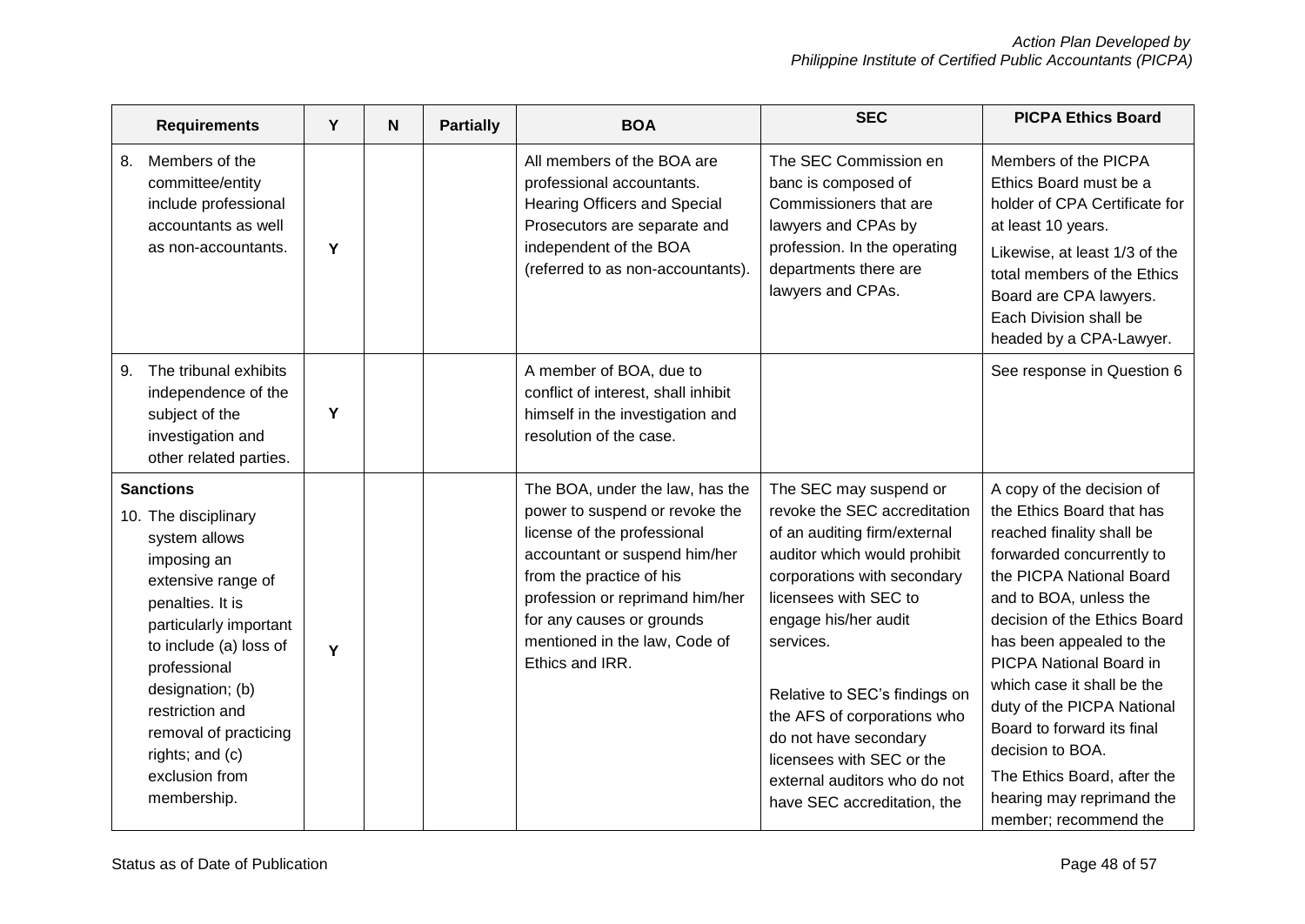| <b>Requirements</b>                              | Y | N | <b>Partially</b> | <b>BOA</b>                                                                                     | <b>SEC</b>                                                                                                                                                                                                                                            | <b>PICPA Ethics Board</b>                                                                                                                                                                                                                                                                                                                                                                                                                                                                                                                                                                                                                                                                                                                           |
|--------------------------------------------------|---|---|------------------|------------------------------------------------------------------------------------------------|-------------------------------------------------------------------------------------------------------------------------------------------------------------------------------------------------------------------------------------------------------|-----------------------------------------------------------------------------------------------------------------------------------------------------------------------------------------------------------------------------------------------------------------------------------------------------------------------------------------------------------------------------------------------------------------------------------------------------------------------------------------------------------------------------------------------------------------------------------------------------------------------------------------------------------------------------------------------------------------------------------------------------|
|                                                  |   |   |                  |                                                                                                | said findings are forwarded to<br>the BOA for appropriate<br>action. Please be advised<br>that the BOA issues and<br>grants the primary<br>accreditation/license of<br>CPAs, thus, they have the<br>authority to suspend and<br>revoke said licenses. | suspension of membership<br>for two (2) years or<br>recommend the revocation<br>of his membership from<br>PICPA if adjudged guilty.<br>The suspension or<br>revocation of membership<br>shall not become final until<br>after approval of PRC upon<br>recommendation of BOA.<br>A petition for reinstatement<br>of an expelled member<br>maybe entertained by the<br>PICPA National Board upon<br>recommendation of the<br>Ethics Board after the lapse<br>of two (2) years and PICPA<br>National Board may in its<br>discretion restore the<br>membership provided the<br>petitioner during the period<br>when certificate was<br>revoked acted in an<br>exemplary manner and has<br>not committed any illegal,<br>immoral or dishonorable<br>act. |
| <b>Rights of</b><br>Representation<br>and Appeal | Υ |   |                  | The aggrieved party may file a<br>Notice of Appeal to the PRC<br>within fifteen (15) days upon | Parties not satisfied with the<br>Commission en Banc<br>decision may appeal to the                                                                                                                                                                    | See responses above                                                                                                                                                                                                                                                                                                                                                                                                                                                                                                                                                                                                                                                                                                                                 |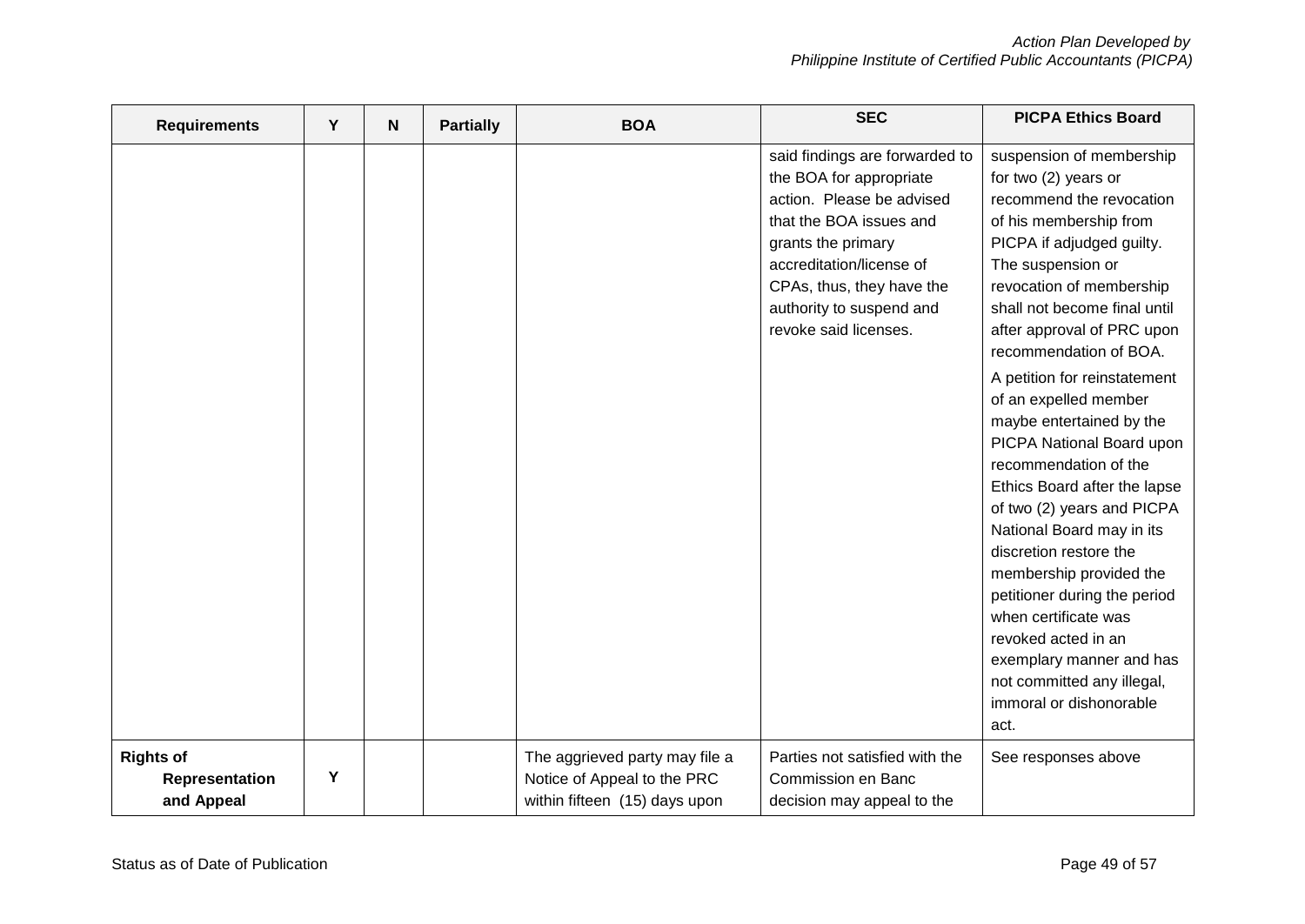| <b>Requirements</b>                                                                                                                   | Y | N | <b>Partially</b> | <b>BOA</b>                                                                                                                                                                                                                                                                | <b>SEC</b>                                    | <b>PICPA Ethics Board</b>                                                                                                                                     |
|---------------------------------------------------------------------------------------------------------------------------------------|---|---|------------------|---------------------------------------------------------------------------------------------------------------------------------------------------------------------------------------------------------------------------------------------------------------------------|-----------------------------------------------|---------------------------------------------------------------------------------------------------------------------------------------------------------------|
| 11. A third appeals body<br>exists which is<br>separate from both<br>the disciplinary<br>committee and<br>investigative<br>committee. |   |   |                  | receipt of the Board's Decision<br>(Rule XVI, Section 1 of PRC<br>Res. No. 2017-1033 (A)/)                                                                                                                                                                                | Court of Appeals and to the<br>Supreme Court. |                                                                                                                                                               |
| <b>Administrative</b><br><b>Processes</b><br>12. Timeframe targets<br>for disposal of all<br>cases are set.                           | Y |   |                  | Board Decision within twenty<br>(20) days from the receipt of the<br>order submitting the case for<br>decision.<br>Appeal - upon submission of a<br>Memorandum within 20 days,<br>the case is deemed submitted<br>for decision.                                           |                                               | Under the current rules, the<br>Ethics Board has 30 days to<br>act on the case.                                                                               |
| 13. Tracking<br>mechanisms to<br>monitor progress in<br>investigation and<br>discipline and related<br>procedures are<br>established. | Y |   |                  | Every six (6) months and<br>annually, the Legal Services<br>Division of PRC is required to<br>present to the PRC and PRBs,<br>the status of cases, cases<br>resolved and measures and<br>initiatives to attain the immediate<br>investigation and resolution of<br>cases. |                                               | The Ethics Board monitors<br>and submits report to<br>PICPA at the least,<br>annually.                                                                        |
| 14. Records of<br>investigations and<br>disciplinary<br>processes are<br>established.                                                 | Y |   |                  | Case records are safely kept in<br>the vault of PRC. Current case<br>records are kept by Legal<br>Division of the PRC and                                                                                                                                                 |                                               | There were 3 cases<br>referred in 2017, one of<br>which was already referred<br>to PICPA National Board for<br>action and 1 case was<br>dismissed for lack of |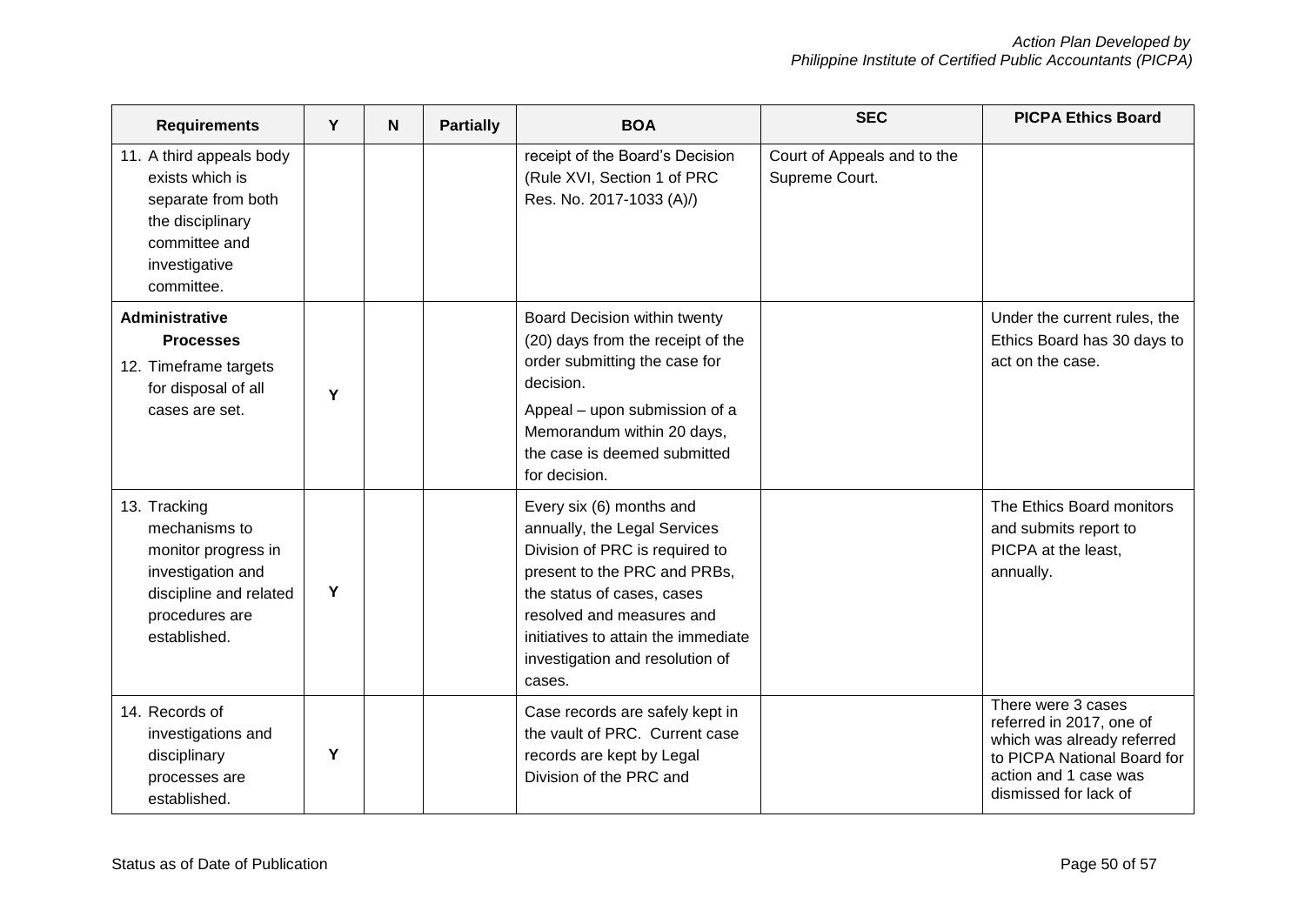| <b>Requirements</b>                                                                                                                                                                                                    | Y | N                                    | <b>Partially</b>                                                                                                                | <b>SEC</b><br><b>BOA</b>                                                                                                                                                   |                                                                                                                                          | <b>PICPA Ethics Board</b>                       |
|------------------------------------------------------------------------------------------------------------------------------------------------------------------------------------------------------------------------|---|--------------------------------------|---------------------------------------------------------------------------------------------------------------------------------|----------------------------------------------------------------------------------------------------------------------------------------------------------------------------|------------------------------------------------------------------------------------------------------------------------------------------|-------------------------------------------------|
|                                                                                                                                                                                                                        |   |                                      |                                                                                                                                 | disposed cases are kept by PRC<br>Records Division.                                                                                                                        |                                                                                                                                          | probable cause. Only 1<br>case remains pending. |
| <b>Public Interest</b><br><b>Considerations</b><br>15. Activities are<br>supported to ensure<br>that the public is<br>Y<br>aware that an<br>investigative and<br>disciplinary system<br>exists in the<br>jurisdiction. |   | Only upon final judgment is<br>made. | Investigations are confidential<br>in nature, they are only made<br>public once a decision is<br>issued.                        | Only upon final judgment is<br>made                                                                                                                                        |                                                                                                                                          |                                                 |
| 16. A process for the<br>independent review<br>of complaints on<br>which there was no<br>follow-up<br>established.                                                                                                     | Y |                                      | The aggrieved party, as a legal<br>remedy, may file a petition to<br>review the Board/ PRC decision<br>to the Court of Appeals. |                                                                                                                                                                            | See response above.                                                                                                                      |                                                 |
| 17. The results of the<br>investigative and<br>made<br>disciplinary<br>Y<br>proceedings are<br>made available to<br>the public.                                                                                        |   | Only when final judgment is          |                                                                                                                                 | See response above.                                                                                                                                                        |                                                                                                                                          |                                                 |
| <b>Liaison with Outside</b><br><b>Bodies</b><br>18. There is an<br>appropriate process<br>for liaison with                                                                                                             | Y |                                      |                                                                                                                                 | An existing MOA forged by SEC,<br>BSP, IC and BOA mandating<br>these agencies to refer cases of<br>erring professional accountants<br>in their respective jurisdiction, to | An existing MOA forged by<br>SEC, BSP, IC and BOA<br>mandating these agencies to<br>refer cases of erring<br>professional accountants in | See responses above on<br>the process           |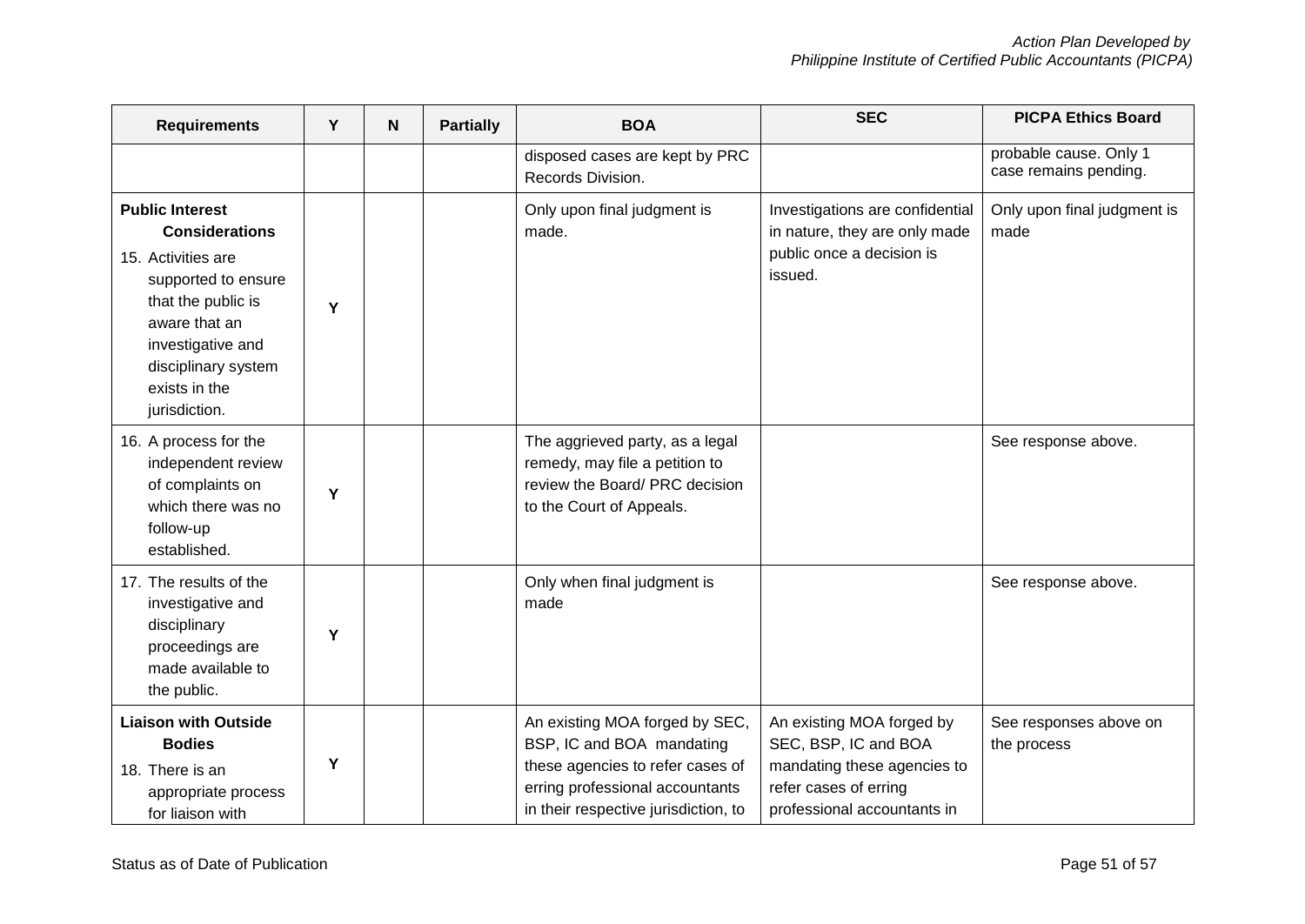| <b>Requirements</b>                                                                                                                                                                                                                           | Υ | N | <b>Partially</b> | <b>BOA</b>                                                                                                                                                                                                                | <b>SEC</b>                                                                                                                                                                      | <b>PICPA Ethics Board</b>                                                                                                    |
|-----------------------------------------------------------------------------------------------------------------------------------------------------------------------------------------------------------------------------------------------|---|---|------------------|---------------------------------------------------------------------------------------------------------------------------------------------------------------------------------------------------------------------------|---------------------------------------------------------------------------------------------------------------------------------------------------------------------------------|------------------------------------------------------------------------------------------------------------------------------|
| outside bodies on<br>possible involvement<br>in serious crimes and                                                                                                                                                                            |   |   |                  | the BOA for appropriate<br>disciplinary action.                                                                                                                                                                           | their respective jurisdiction, to<br>the BOA for appropriate<br>disciplinary action.                                                                                            |                                                                                                                              |
| offences.                                                                                                                                                                                                                                     |   |   |                  |                                                                                                                                                                                                                           | The SEC's EIPD conducts its<br>investigation in coordination<br>with other government<br>agencies, e.g., National<br>Bureau of Investigation and<br>Philippine National Police. |                                                                                                                              |
| <b>Regular Review of</b><br><b>Implementation and</b><br><b>Effectiveness</b><br>19. Regular review<br>of.<br>implementation<br>and<br>effectiveness of<br>the<br>system<br>are<br>performed<br>and<br>corrective actions are<br>implemented. | Y |   |                  | A mid-year and year-end<br>performance assessment and<br>annual planning is being<br>conducted to review the<br>effectiveness of the system and<br>initiatives are being pursued to<br>improve and enhance the<br>system. | The SEC regularly reviews<br>and updates its policies and<br>procedures to improve the<br>same.                                                                                 | Ethics Board's Rules of<br>Procedure are under review<br>to convert to a summary<br>review process to<br>streamline process. |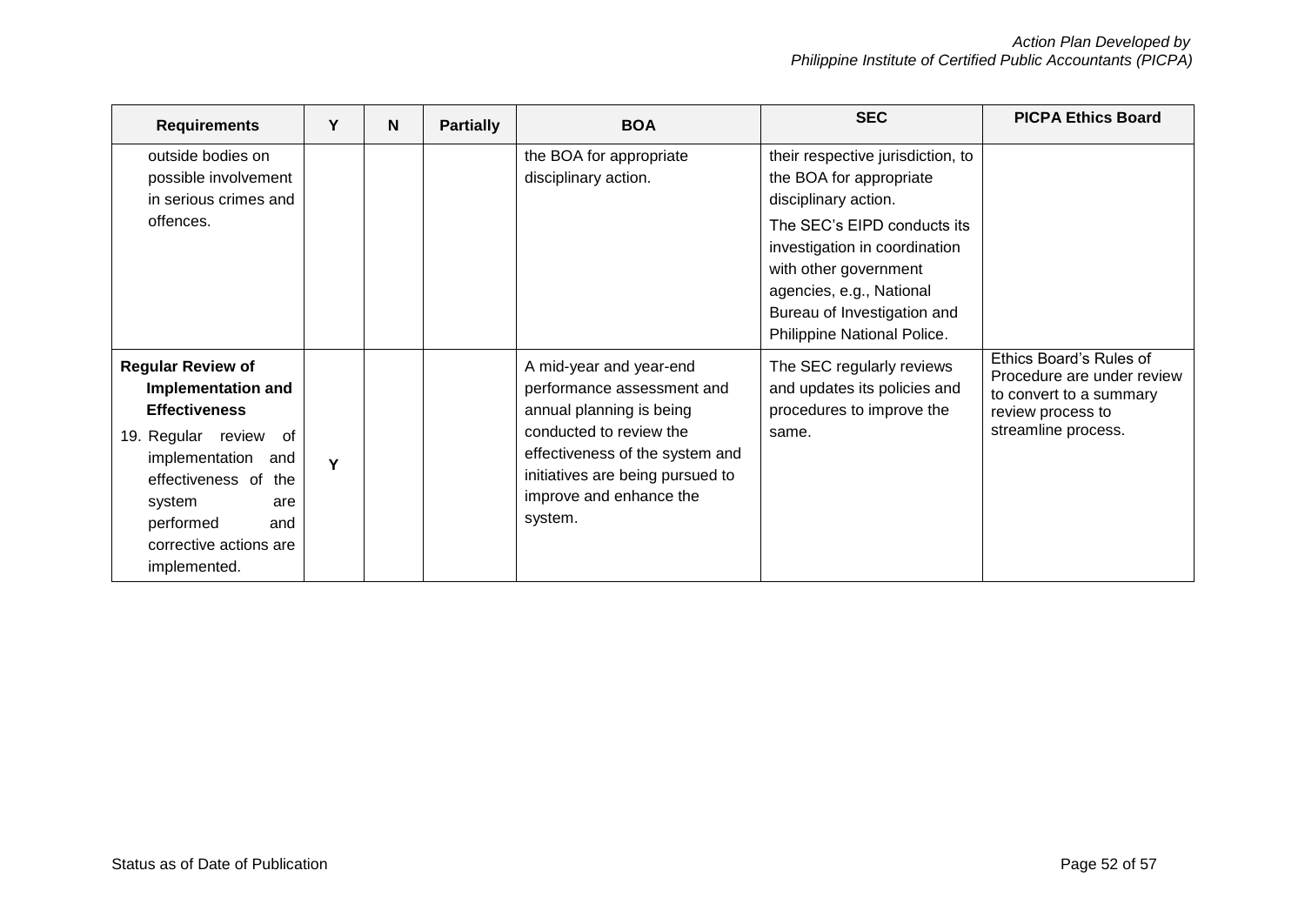#### **Action Plan Subject:** SMO 7–International Financial Reporting Standards (IFRS) and Other Pronouncements issued by the International Accounting Standards Board (IASB) **Action Plan Objective:** Use best endeavors for the adoption and implementation of PFRS

#### **Background:**

The **IASB** is an independent private-sector body that develops and approves the IFRS. The IASB operates under the oversight of the IFRS Foundation. The IASB was formed in 2001 to replace the International Accounting Standards Committee. Currently, the IASB has 14 members**.**

The **BOA** pursuant to Section 9(g) of R.A. 9298, shall monitor the conditions affecting the practice of accountancy and adopt such measures, including the promulgation of accounting and auditing standards, rules and regulations and best practices as may be deemed proper for the enhancement and maintenance of high professional, ethical, accounting and auditing standards: Provided, that domestic accounting and auditing standards rules and regulations shall include the international accounting and auditing standards, and generally accepted best practices.

The **FRSC** was established by the PRC under the IRR of the Philippine Accountancy of Act of 2004 to assist the BOA in carrying out its power and function to promulgate accounting standards in the Philippines. The FRSC's main function is to establish generally accepted accounting principles (GAAP) in the Philippines. The FRSC is the successor of the Accounting Standards Council (ASC). The ASC was created in November 1981 by the Philippine Institute of Certified Public Accountants (PICPA) to establish GAAP in the Philippines. The FRSC carries on the decision made by the ASC to converge Philippine accounting standards with international accounting standards issued by the IASB.

The FRSC shall be consist of a Chairman, who had been or presently a senior accounting practitioner in any of the scope of accounting practice and 14 representatives from the following:

|    | <b>BOA</b>                                                                      |  |  |
|----|---------------------------------------------------------------------------------|--|--|
|    | <b>SEC</b>                                                                      |  |  |
|    | <b>BSP</b>                                                                      |  |  |
|    | 4. Bureau of Internal Revenue (BIR)                                             |  |  |
|    | 5. A major organization composed of users and preparers of financial statements |  |  |
| 6. | COA                                                                             |  |  |
|    | Accredited Professional Organization of CPAs (in this case PICPA)               |  |  |
|    | <b>Public Practice</b>                                                          |  |  |
|    | Commerce and Industry                                                           |  |  |
|    | Academe/Educations                                                              |  |  |
|    | Government                                                                      |  |  |

The FRSC has full discretion in developing and pursuing the technical agenda for setting accounting standards in the Philippines. Financial support is received principally from the PICPA Foundation. The FRSC monitors the technical activities of the IASB and invites comments on exposure drafts of proposed IFRS as these are issued by the IASB. When finalized, these are adopted as PFRS. The FRSC similarly monitors issuances of the International Financial Reporting Interpretations Committee (IFRIC) of the IASB, which it adopts as Philippine Interpretations–IFRIC. PFRSs and Philippine Interpretations– IFRIC approved for adoption are submitted to the BOA and PRC for approval and then published in Official Gazette or newspapers of general circulation in the Philippines. The standards promulgated by the FRSC are adopted by the SEC, as part of its financial reporting rules through issuance of Memorandum Circular to ensure compliance by the regulated entities after publication in the Official Gazette The FRSC formed the Philippine Interpretations Committee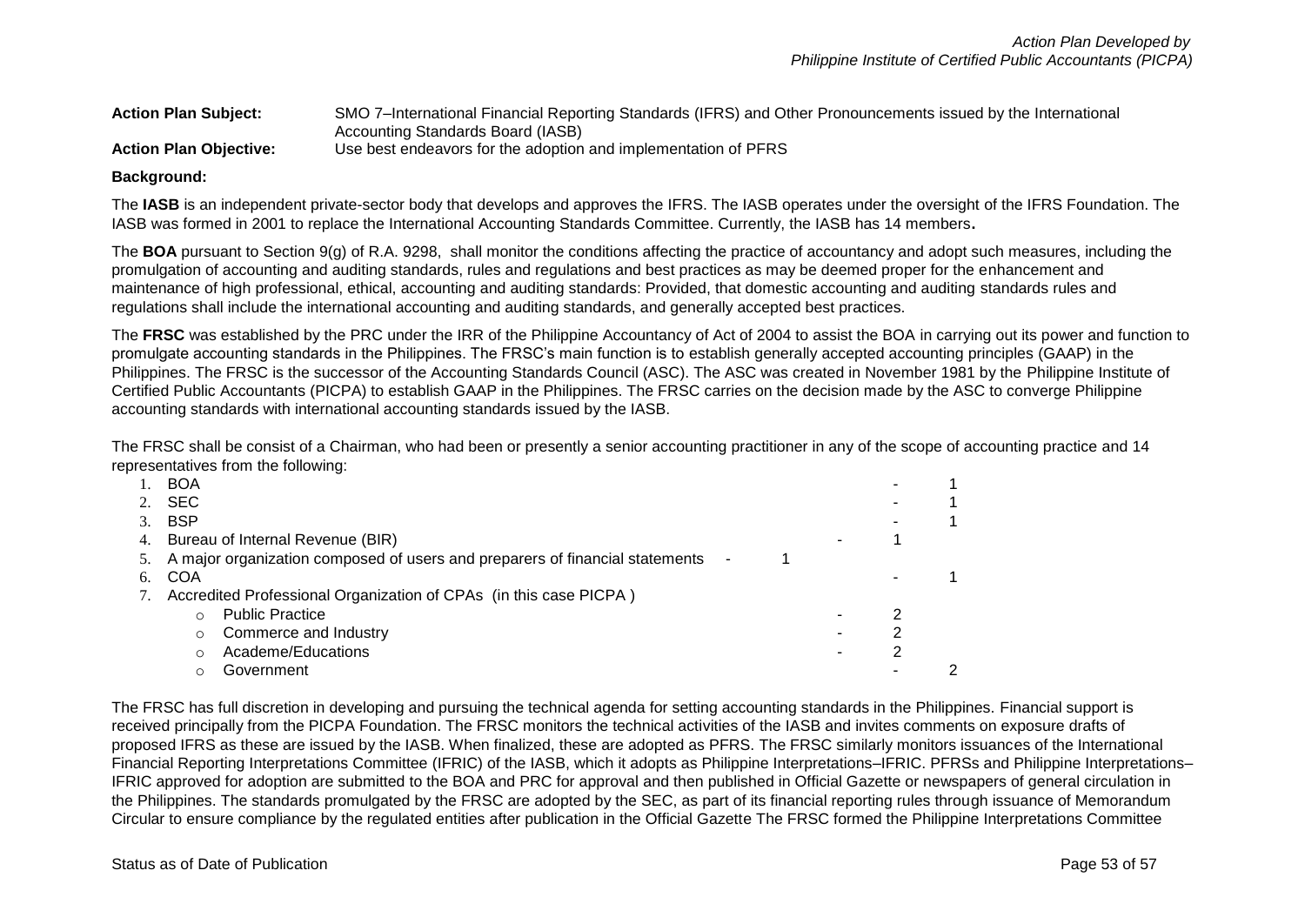(PIC) in August 2006 to assist the FRSC in establishing and improving financial reporting standards in the Philippines. The role of the PIC is principally to issue implementation guidance on PFRS. The PIC members are appointed by the FRSC and include accountants in public practice, the academe and regulatory bodies and users of financial statements. The PIC replaced the Interpretations Committee created by the ASC in 2000.

### **Recent Developments**

As of December 31, 2017, the FRSC has adopted all standards issued by the IASB and interpretations issued by the IFRIC of the IASB. Thus, PFRS is converged with IFRS.

#### 2017

The FRSC has adopted the following standards and PIC Q&As in 2017:

| <b>Pronouncement</b>                                                                                                                                                                                                                                                                                                   | Date adopted by FRSC | Effective for annual periods beginning<br>on or after                                          |
|------------------------------------------------------------------------------------------------------------------------------------------------------------------------------------------------------------------------------------------------------------------------------------------------------------------------|----------------------|------------------------------------------------------------------------------------------------|
| Amendments to PAS 40, Transfers of Investment Property                                                                                                                                                                                                                                                                 | January 11, 2017     | January 1, 2018                                                                                |
| Philippine Interpretation IFRIC-22, Foreign Currency Transactions and<br>Advance Consideration                                                                                                                                                                                                                         | January 11, 2017     | January 1, 2018                                                                                |
| Annual Improvements to PFRSs 2014 - 2016 Cycle<br>Amendment to PFRS 1 - Deletion of short-term exemptions for first-<br>time adopters<br>Amendment to PFRS 12 - Clarification of the scope of the standard<br>$\bullet$<br>Amendment to PAS 28 - Measuring an associate or joint venture at<br>$\bullet$<br>fair value | January 11, 2017     | Amendment to PFRS 12 - January 1, 2017<br>Amendments to PFRS 1 and PAS 28 -<br>January 1, 2018 |
| Philippine Interpretation IFRIC-23, Uncertainty over Income Tax<br>lTreatments                                                                                                                                                                                                                                         | July 12, 2017        | January 1, 2019                                                                                |
| Amendments to PFRS 9, Prepayment Features with Negative<br>Compensation                                                                                                                                                                                                                                                | November 8, 2017     | January 1, 2019                                                                                |
| Amendments to PAS 28, Long-term Interests in Associates and Joint<br>Ventures                                                                                                                                                                                                                                          | November 8, 2017     | January 1, 2019                                                                                |
| <b>PFRS Practice Statement Making Materiality Judgments</b>                                                                                                                                                                                                                                                            | November 8, 2017     | No mandatory effective date                                                                    |

| <b>PIC Q&amp;A</b>                                                                       | Date approved by FRSC |
|------------------------------------------------------------------------------------------|-----------------------|
| PIC Q&A No. 2016-03:                                                                     | October 11, 2017      |
| Accounting for Common Areas and the Related Subsequent Costs by Condominium Corporations |                       |
| PIC Q&A No. 2017-01: Conforming Changes to PIC Q&As - Cycle 2017                         | August 9, 2017        |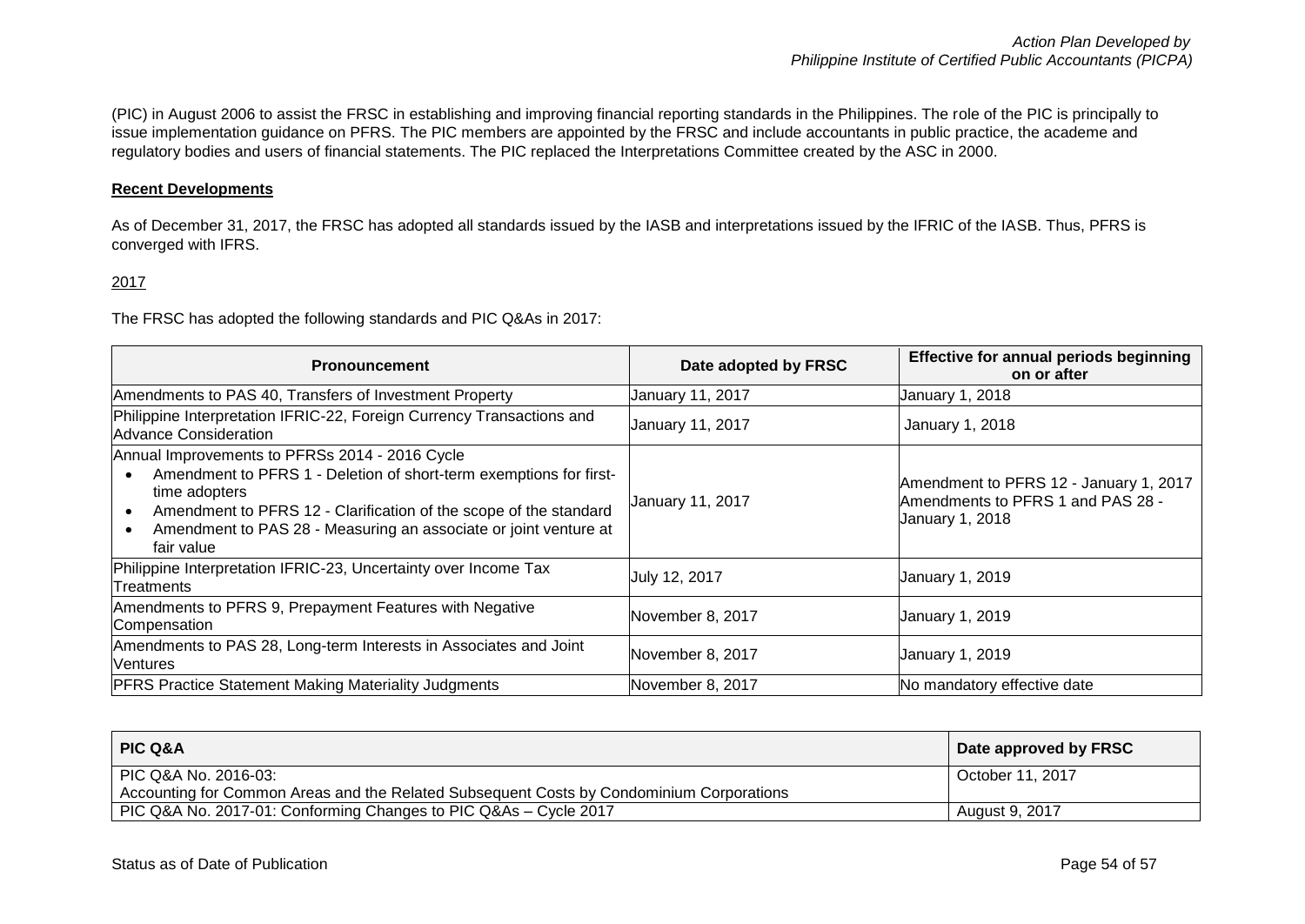| PIC Q&A No. 2017-02: PAS 2 and PAS 16 - Capitalization of operating lease cost as part of construction costs of a    | December 13, 2017 |
|----------------------------------------------------------------------------------------------------------------------|-------------------|
| building                                                                                                             |                   |
| PIC Q&A No. 2017-03: PAS 28 - Elimination of profits and losses resulting from transactions between associates       | December 13, 2017 |
| and/or joint ventures                                                                                                |                   |
| PIC Q&A No. 2017-04: PAS 24 - Related party relationships between parents, subsidiary, associate and non-controlling | October 11, 2017  |
| shareholder                                                                                                          |                   |
| PIC Q&A No. 2017-05: PFRS 7 - Frequently asked questions on the disclosure requirements of financial instruments     | October 11, 2017  |
| under PFRS 7, Financial Instruments: Disclosures                                                                     |                   |
| PIC Q&A No. 2017-06: PAS 2, 16 and 40 - Accounting for collector's items                                             | December 13, 2017 |
| PIC Q&A No. 2017-07: PFRS 10 - Accounting for reciprocal holdings in associates and joint ventures                   | October 11, 2017  |
| PIC Q&A No. 2017-08: PFRS 10 - Requirement to prepare consolidated financial statements where an entity disposes     | October 11, 2017  |
| of its single investment in a subsidiary, associate or joint venture                                                 |                   |
| PIC Q&A No. 2017-09: PAS 17 and Philippine Interpretation SIC-15 - Accounting for payments between and among         | October 11, 2017  |
| lessors and lessees                                                                                                  |                   |
| PIC Q&A No. 2017-10: PAS 40 - Separation of property and classification as investment property                       | October 11, 2017  |
| PIC Q&A No. 2017-11: PFRS 10 and PAS 32 - Transaction costs incurred to acquire outstanding non-controlling          | October 11, 2017  |
| interest or to sell non-controlling interest without a loss of control                                               |                   |
| PIC Q&A No. 2017-12: Subsequent Treatment of Equity Component Arising from Intercompany Loans                        | October 11, 2017  |

The FRSC also posted the following proposals in its website in 2017:

Exposure drafts

- Annual Improvements to IFRSs 2015-2017 Cycle
- Improvements to IFRS 8: Operating Segments
- Amendments to IFRS 9: Prepayment Features with Negative Compensation
- Amendments to IAS 1 and IAS 8: Definition of Materiality
- Amendments to IAS 8: Accounting Policies and Accounting Estimates
- Amendments to IAS 16: Property, Plant and Equipment-Proceeds before Intended Use
- Proposed PFRS for Small Entities

### Discussion paper

Disclosure Initiative - Principles of Disclosure

The PIC has also established a special task force that will look into the impact of PFRS 15, Revenue from Contracts with Customers, to the real estate industry and assess the need to provide guidance in the form of Q&As.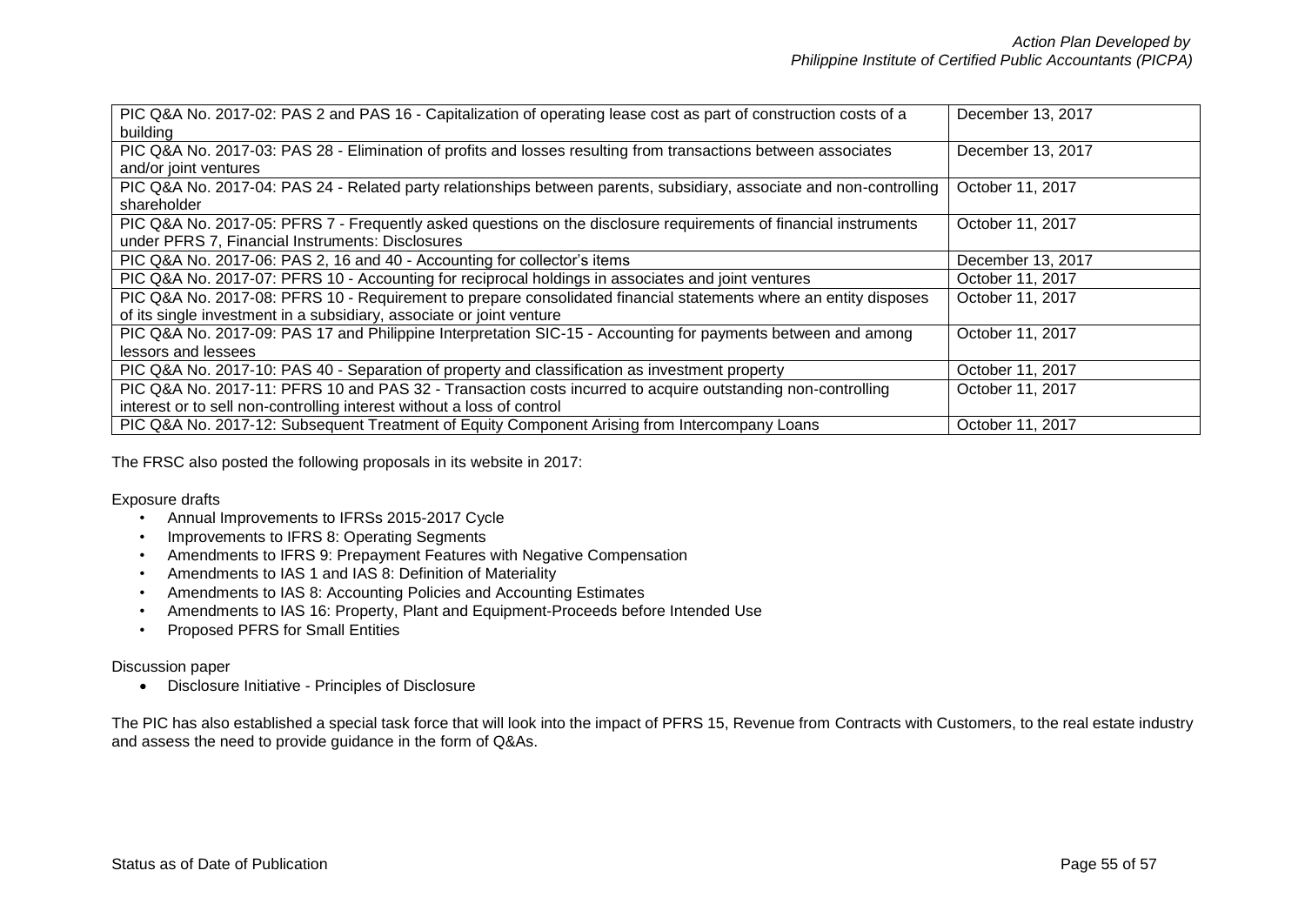| #                                                                                 | <b>Start Date</b> | <b>Actions</b>                                                                                                                                                                                                                                                                                                                                                                                                                                                                                                                                     | <b>Completion Date</b> | <b>Responsibility</b>                                                                                          | <b>Resource</b>         |  |
|-----------------------------------------------------------------------------------|-------------------|----------------------------------------------------------------------------------------------------------------------------------------------------------------------------------------------------------------------------------------------------------------------------------------------------------------------------------------------------------------------------------------------------------------------------------------------------------------------------------------------------------------------------------------------------|------------------------|----------------------------------------------------------------------------------------------------------------|-------------------------|--|
| Implementation Plans/ Maintaining Ongoing Processes to Meet Requirements of SMO 7 |                   |                                                                                                                                                                                                                                                                                                                                                                                                                                                                                                                                                    |                        |                                                                                                                |                         |  |
| 46.                                                                               | 2018              | Provide comments to FRSC on the draft of proposed<br>new standards or amendment to new standards.<br>Formation of focus groups to discuss issues or solicit<br>issues, arising from Exposure Drafts e.g. posting<br>exposure drafts in the PICPA website for comments by<br>members and collate comments for the timely<br>submission to FRSC.<br>As PICPA also has representatives in FRSC, invite these<br>representatives as necessary to discuss comments on<br>any proposed standard, amendments to existing<br>standards or interpretations. | Continuing             | <b>PICPA Technical</b><br>Director and PICPA<br>National Board and<br><b>FRSC</b>                              | <b>PICPA and FRSC</b>   |  |
| 47.                                                                               | 2017              | Assist FRSC in the exposure to CPAs and other<br>stakeholders of drafts and proposed amendments to<br>PFRS through PICPA communication tools (emails,<br>PICPA website) and members' database.                                                                                                                                                                                                                                                                                                                                                     | Continuing             | PICPA Training Division PICPA                                                                                  |                         |  |
| 48.                                                                               | 2017              | Conduct seminars which will include new standards,<br>amendment to existing standards or interpretation to new<br>standards.<br>Seminar topics include "PFRS Update" or a specific new<br>standard like "PFRS 15 - Revenue from contracts with<br>customers or PFRS 9; Financial Instruments".<br>Seminar on PFRS Updates not only include approved<br>and effective standards but may also provide information<br>on upcoming standards issued by the IASB.                                                                                       | Continuing             | <b>PICPA Training</b><br>Division, PICPA CPD<br>Council, PICPA<br>National Office and<br><b>PICPA Chapters</b> | <b>PICPA</b>            |  |
| 49.                                                                               | Annually          | Support FRSC financially on an annual basis.                                                                                                                                                                                                                                                                                                                                                                                                                                                                                                       | Continuing             | <b>PICPA Foundation</b><br><b>Board of Trustees</b>                                                            | <b>PICPA Foundation</b> |  |
| <b>Review of PICPA's Compliance Information</b>                                   |                   |                                                                                                                                                                                                                                                                                                                                                                                                                                                                                                                                                    |                        |                                                                                                                |                         |  |
| 50.                                                                               |                   | Continue to monitor developments on issuances of<br>PFRS, amendments and interpretations by the FRSC<br>and PIC.                                                                                                                                                                                                                                                                                                                                                                                                                                   | Continuing             | <b>PICPA Executive</b><br>Director; PICPA                                                                      | <b>PICPA</b>            |  |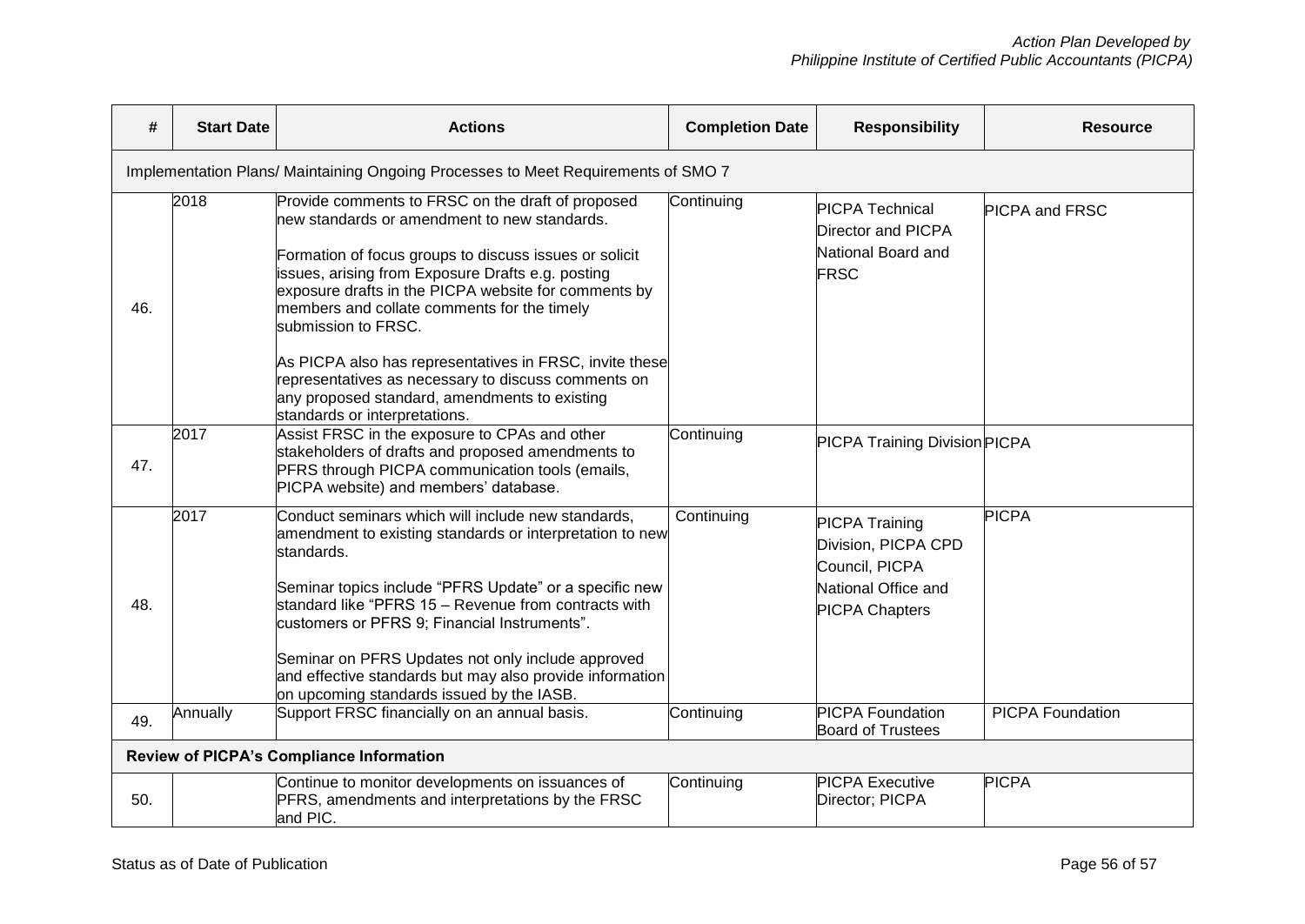| <b>Start Date</b> | <b>Actions</b>                                                                                                  | <b>Completion Date</b> | <b>Responsibility</b>                                                | <b>Resource</b> |
|-------------------|-----------------------------------------------------------------------------------------------------------------|------------------------|----------------------------------------------------------------------|-----------------|
|                   | Review and update sections relevant SMO 7 as<br>necessary. If needed, organize meetings of all<br>stakeholders. |                        | Training Department,<br><b>PICPA CPD Council</b>                     |                 |
|                   | Continue monitoring the status of the action steps.                                                             |                        | <b>PICPA Task Force;</b><br><b>PICPA ED; PICPA</b><br>National Board |                 |
|                   | Regular reporting to the PICPA National Board of the<br>status of compliance with SMO 7.                        |                        |                                                                      |                 |